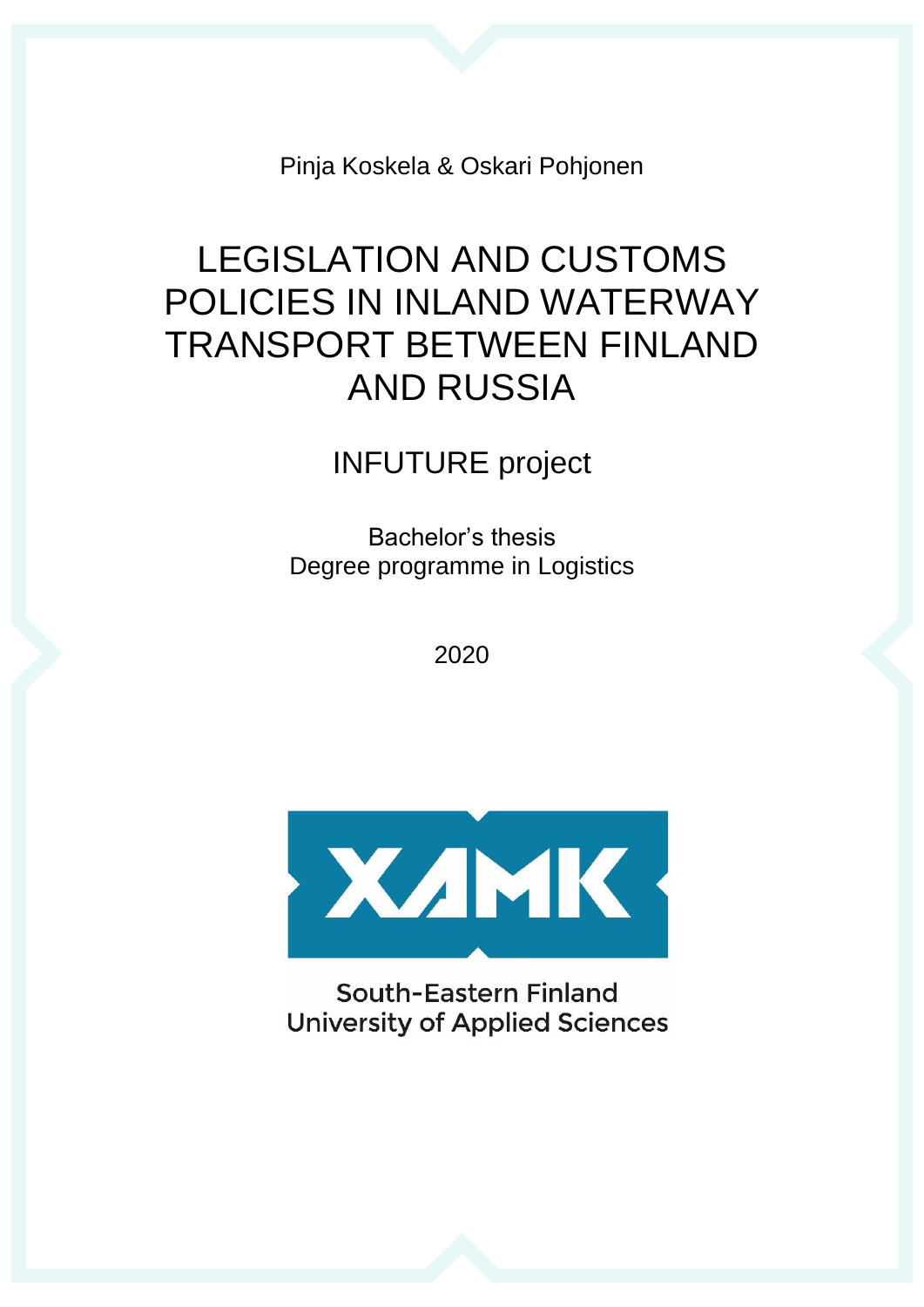

| <b>Tekijät</b>                                    | <b>Tutkintonimike</b>                                                                                                                                                                                                                                                                                                                                                                                                                                                                                                                                                                                                                                                                                                          | Aika          |
|---------------------------------------------------|--------------------------------------------------------------------------------------------------------------------------------------------------------------------------------------------------------------------------------------------------------------------------------------------------------------------------------------------------------------------------------------------------------------------------------------------------------------------------------------------------------------------------------------------------------------------------------------------------------------------------------------------------------------------------------------------------------------------------------|---------------|
| Pinja Koskela                                     | Insinööri (AMK)                                                                                                                                                                                                                                                                                                                                                                                                                                                                                                                                                                                                                                                                                                                | Toukokuu 2020 |
| Oskari Pohjonen                                   |                                                                                                                                                                                                                                                                                                                                                                                                                                                                                                                                                                                                                                                                                                                                |               |
| Opinnäytetyön nimi                                |                                                                                                                                                                                                                                                                                                                                                                                                                                                                                                                                                                                                                                                                                                                                |               |
|                                                   |                                                                                                                                                                                                                                                                                                                                                                                                                                                                                                                                                                                                                                                                                                                                | 50 sivua      |
| Suomen ja Venäjän välisten sisävesikuljetusten    |                                                                                                                                                                                                                                                                                                                                                                                                                                                                                                                                                                                                                                                                                                                                | 4 liitesivua  |
| lainsäädäntö ja tullimenetelmät<br>Toimeksiantaja |                                                                                                                                                                                                                                                                                                                                                                                                                                                                                                                                                                                                                                                                                                                                |               |
|                                                   |                                                                                                                                                                                                                                                                                                                                                                                                                                                                                                                                                                                                                                                                                                                                |               |
| <b>INFUTURE-projekti, XAMK</b>                    |                                                                                                                                                                                                                                                                                                                                                                                                                                                                                                                                                                                                                                                                                                                                |               |
| Ohjaaja                                           |                                                                                                                                                                                                                                                                                                                                                                                                                                                                                                                                                                                                                                                                                                                                |               |
|                                                   |                                                                                                                                                                                                                                                                                                                                                                                                                                                                                                                                                                                                                                                                                                                                |               |
| Suvi Johansson                                    |                                                                                                                                                                                                                                                                                                                                                                                                                                                                                                                                                                                                                                                                                                                                |               |
| <b>Tiivistelmä</b>                                |                                                                                                                                                                                                                                                                                                                                                                                                                                                                                                                                                                                                                                                                                                                                |               |
|                                                   | näkymiä varteenotettavana kuljetusmuotona. Työ toimii osana INFUTURE-projektia. Opin-<br>näytetyön tavoitteena on kerätä tietoa sisävesikuljetuksiin vaikuttavasta lainsäädännöstä ja<br>selvittää, onko lainsäädäntö sisävesikuljetusten kehittymisen esteenä. Teoriaosuudessa<br>käsitellään Suomen ja Venäjän välisiä sisävesikuljetuksia Saimaan kanavassa sekä ava-<br>taan Keski-Euroopan suurten vesireittien tilastoja, joista haetaan vertailukohtia Saimaan<br>kanavan tilastoille. Tämän lisäksi teoriassa käsitellään Suomen ja Venäjän tullausmenetel-<br>miä sekä Suomen sisävesiliikenteeseen vaikuttavaa lainsäädäntöä niin Suomen kansalli-<br>sen lainsäädännön kuin Euroopan Unionin lainsäädännön tasolla. |               |
| tien kehitystä.                                   | Tutkimusmenetelmänä opinnäytetyössä käytetään laadullista tutkimusta. Tiedonkeruume-<br>netelminä toimivat teemahaastattelu ja puolistrukturoitu kyselylomake. Haastattelut toteu-<br>tettiin pääasiassa kasvotusten tai etäyhteyden avulla. Vertailuanalyysiä hyödynnetään Sai-<br>maan kanavan kehitysideoiden saamiseksi tutkimalla Keski-Euroopan suurten sisävesireit-                                                                                                                                                                                                                                                                                                                                                    |               |
|                                                   | Opinnäytetyölle annettuihin tutkimuskysymyksiin onnistutaan vastaamaan tutkimusmene-<br>telmiä hyödyntäen. Suomen sisävesikuljetuksiin vaikuttavaa lainsäädäntöä ja tullausmene-<br>telmiä saadaan kartoitettua sekä onnistutaan saamaan hyvä käsitys sisävesiliikenteen tä-<br>mänhetkisestä tilasta ja mahdollisista tulevaisuuden näkymistä. Haastatteluiden ja muun<br>tiedonkeruun perusteella päädytään tulokseen, ettei lainsäädännön koeta olevan sisävesi-<br>kuljetusten esteenä, vaan pikemminkin lainsäädäntö on suhteellisen löysä sisävesikuljetus-                                                                                                                                                              |               |

ten osalta. Vertailuanalyysiä hyödyntämällä onnistutaan löytämään ideoita Saimaan kanavan tulevaisuuden kehitykselle. Keski-Euroopan vesireittien maantieteellinen ja taloudellinen asema on kuitenkin hyvin erilainen verrattuna Saimaan alueeseen, jolloin ideoiden toteuttaminen ei välttämättä ole mahdollista.

#### **Avainsanat**

sisävesikuljetus, lainsäädäntö, Saimaan kanava, tullipolitiikka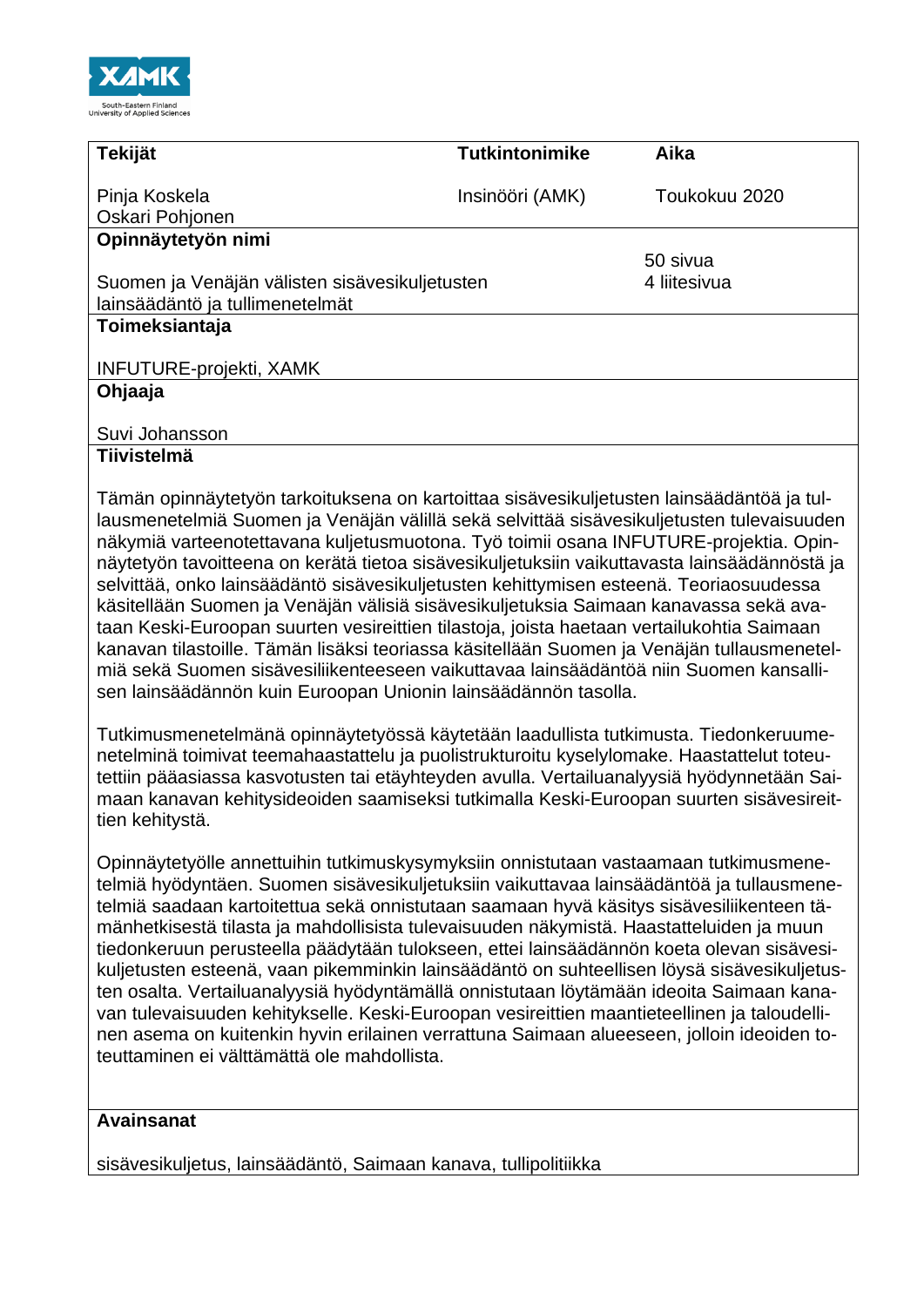

| <b>Authors</b>                                | <b>Degree</b> | <b>Time</b>           |
|-----------------------------------------------|---------------|-----------------------|
| Pinja Koskela                                 | Bachelor of   | May 2020              |
| Oskari Pohjonen                               | Engineering   |                       |
| <b>Thesis title</b>                           |               |                       |
|                                               |               | 50 pages              |
| Legislation and customs policies in inland    |               | 4 pages of appendices |
| waterway transport between Finland and Russia |               |                       |
| <b>Commissioned by</b>                        |               |                       |
|                                               |               |                       |
| <b>INFUTURE project, XAMK</b>                 |               |                       |
| <b>Supervisor</b>                             |               |                       |
|                                               |               |                       |
| Suvi Johansson                                |               |                       |
| <b>Abstract</b>                               |               |                       |

As a part of INFUTURE project, the objective of the thesis was to investigate the legislation and the customs policies in the inland waterway transport between Finland and Russia, and to examine the future prospects of inland transport as a competitive mode of transportation. The aim of the thesis was to gather information on legislation affecting inland waterway transportation and to determine whether legislation is an obstacle to the development of inland waterway transportation. The theoretical part examined inland waterway transport between Finland and Russia in the Saimaa Canal and statistics on major waterways in Central Europe which were compared to the statistics of the Saimaa Canal. In addition, the customs policies of Finland and Russia as well as the legislation affecting Finnish inland waterway transport were examined, within the frameworks of Finnish national law and European Union regulations.

Qualitative research method was used in the thesis. A structured interview and a semistructured questionnaire were utilized as data collection instruments. Interviews were mainly conducted face-to-face or by means of video connection. Benchmarking was utilized obtaining in development ideas for the Saimaa Canal, based on the development of major inland waterways in Central Europe.

The legislation and customs policies regarding the inland waterway transport in Finland were investigated, and was obtained a clear understanding of the current state and future prospects of inland waterway transport. Based on the interviews, it was concluded that the legislation is not perceived to be an obstacle to inland transportation, but rather it is considered relatively loose. With the help of benchmarking, ideas for the future development of the Saimaa Canal were proposed. However, the geographical and economic position of Central European waterways is very different in comparison with the Saimaa region, consequently the implementation of the presented ideas may not be possible.

#### **Keywords**

inland waterway transport, legislation, Saimaa Canal, customs policy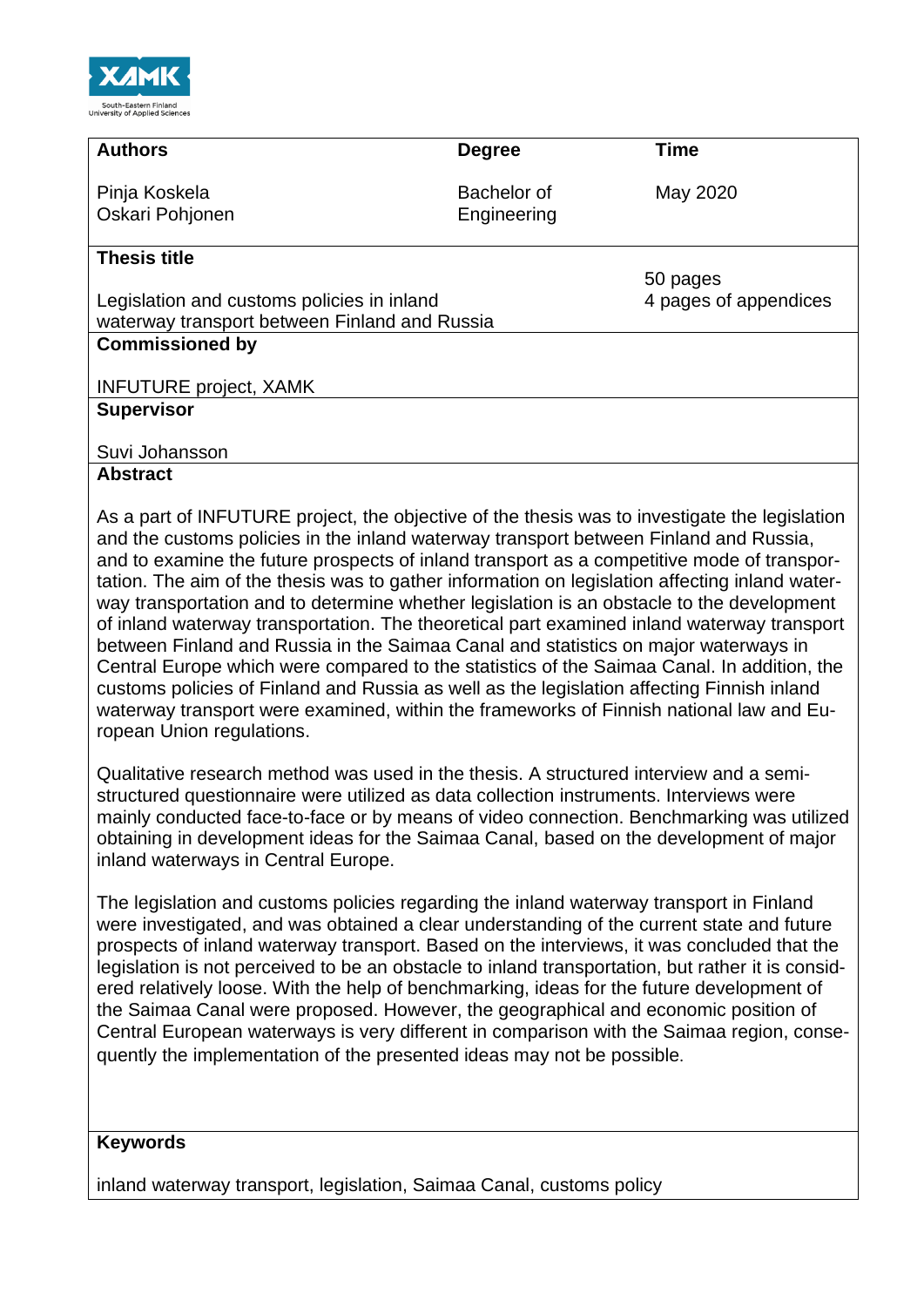## **CONTENTS**

| 1 |     |       |                                                          |  |
|---|-----|-------|----------------------------------------------------------|--|
| 2 |     |       |                                                          |  |
|   | 2.1 |       |                                                          |  |
|   |     | 2.2   |                                                          |  |
|   |     | 2.3   |                                                          |  |
|   |     | 2.3.1 |                                                          |  |
|   |     | 2.3.2 |                                                          |  |
|   |     | 2.3.3 |                                                          |  |
| 3 |     |       |                                                          |  |
|   | 3.1 |       |                                                          |  |
|   |     | 3.1.1 |                                                          |  |
|   |     | 3.1.2 |                                                          |  |
|   |     | 3.1.3 | Projects for promoting inland waterway transport17       |  |
|   |     | 3.2   | Inland waterway transport between Finland and Russia  19 |  |
| 4 |     |       |                                                          |  |
|   | 4.1 |       |                                                          |  |
|   |     | 4.2   |                                                          |  |
| 5 |     |       | CUSTOMS POLICIES BETWEEN FINLAND AND RUSSIA28            |  |
|   | 5.1 |       |                                                          |  |
|   |     | 5.2   |                                                          |  |
| 6 |     |       |                                                          |  |
| 7 |     |       |                                                          |  |
| 8 |     |       |                                                          |  |
|   | 8.1 |       |                                                          |  |
|   |     | 8.2   |                                                          |  |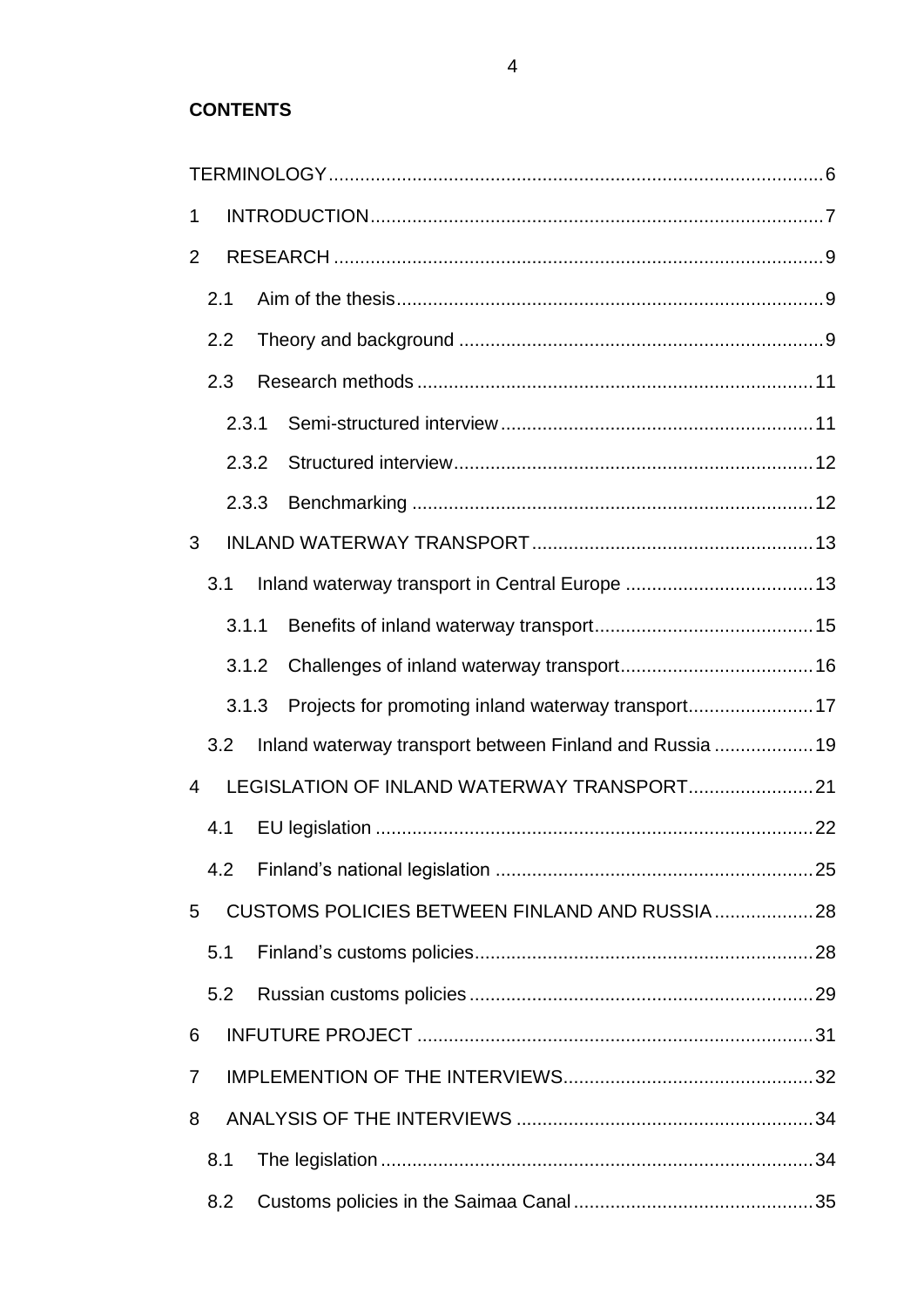|  | <b>APPENDICES</b>          |  |
|--|----------------------------|--|
|  | Annendix 1 List of figures |  |

| Appendix 1. List of hours                       |
|-------------------------------------------------|
| Appendix 2. Structured interview questions 1/2  |
| Appendix 3. Structured interview questions 2/2  |
| Appendix 4. Semi-structured interview questions |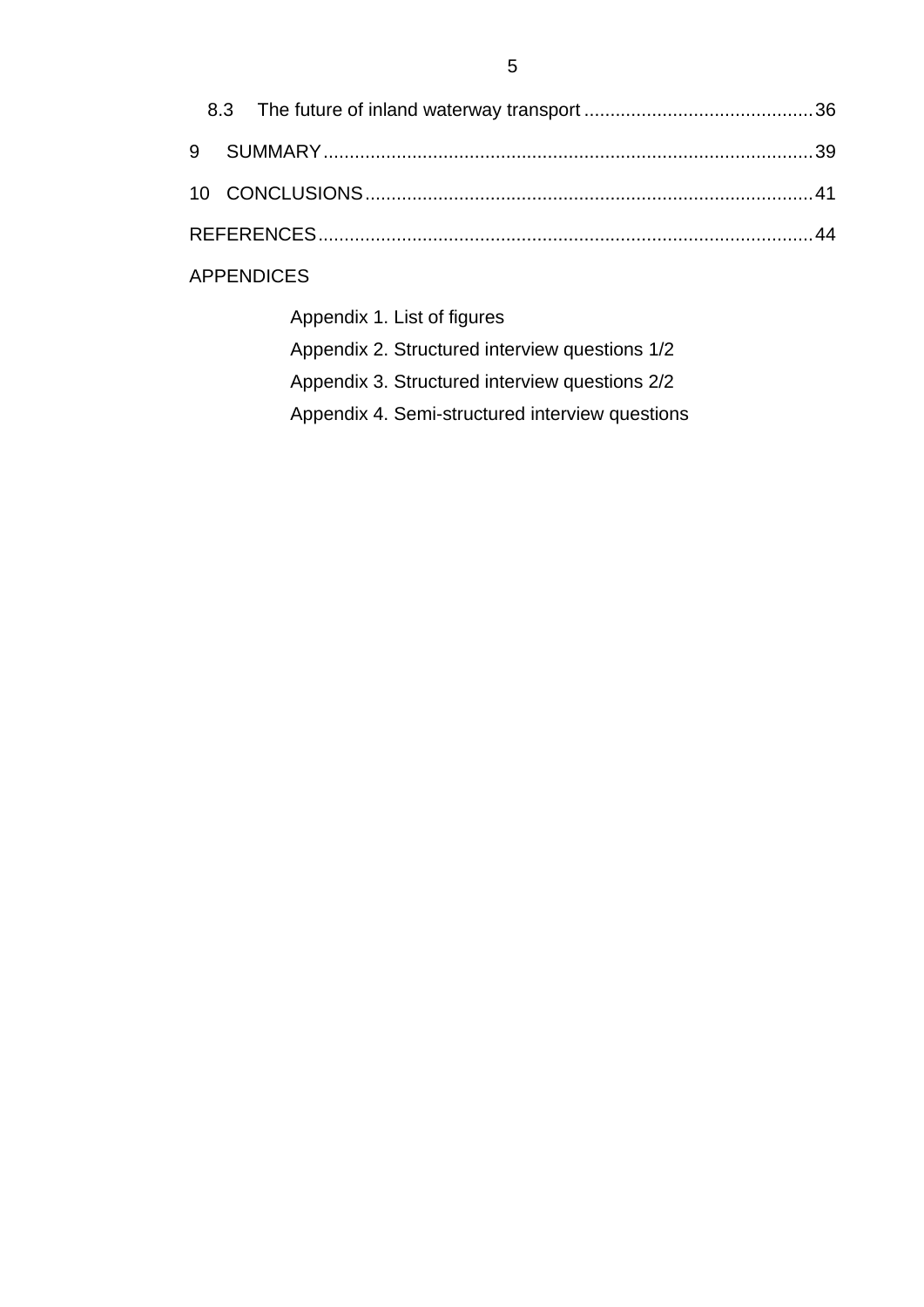### <span id="page-5-0"></span>**TERMINOLOGY**

| <b>ADN</b>     | European Agreement concerning the International        |
|----------------|--------------------------------------------------------|
|                | Carriage of Dangerous Goods by Inland Waterways        |
| <b>BWMS</b>    | <b>Ballast Water Management System</b>                 |
| <b>CEF</b>     | The Connecting Europe Facility                         |
| <b>EMMA</b>    | Enhancing freight mobility and logistics in the BSR by |
|                | strengthening inland waterway and river sea transport  |
|                | and promoting new international shipping services      |
|                | <b>INFUTURE Future potential of Inland Waterways</b>   |
| <b>IWT</b>     | Inland waterway transport                              |
| <b>IWW</b>     | Inland waterways                                       |
| <b>NAIADES</b> | an integrated European action programme for inland     |
|                | waterway transport                                     |
| <b>RIS</b>     | <b>River Information System</b>                        |
| TEN-T          | The Trans-European Transport Network                   |
| TEU            | <b>Twenty-foot Equivalent Unit</b>                     |
| VAT            | Value added tax                                        |
|                |                                                        |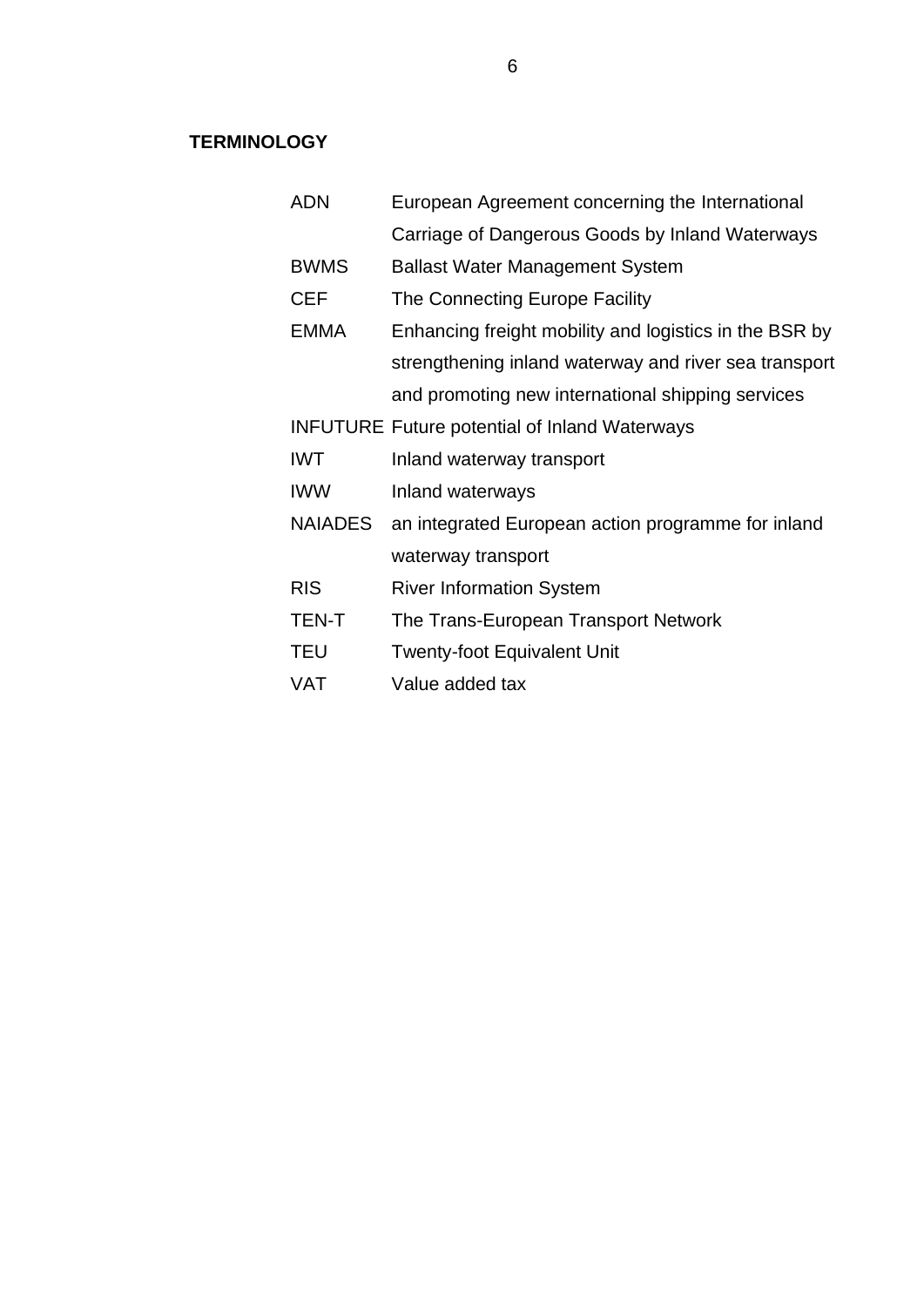#### <span id="page-6-0"></span>**1 INTRODUCTION**

"Road transport presents its own set of challenges, including pollution, accidents and road network congestion. Inland waterway traffic, however, could constitute a cost-effective and environmentally friendly option that also attracts the interest of transport companies*.*" (Merikotka no date.)

This thesis was commissioned by the INFUTURE project, *Future potential of Inland Waterways*. The purpose of INFUTURE project is to find solutions to improve sustainability and cost-efficiency of inland waterway transport (IWT) and define more efficient ways of handling cargo, examine the legislation on freight traffic as well as Finnish and Russian customs policies and also determine the most suitable vessel type for inland waterway transportation. (Merikotka no date.)

The objective of this thesis is to examine the legislation concerning inland waterway transport and customs policies between Finland and Russia for the benefit of INFUTURE project. Particularly, the aim is to define what effect the present regulations have on the transport volumes and what could be done to ensure the legislation would support the growing cargo transport. The thesis also seeks to examine what customs policies are in use in inland waterway traffic between Finland and Russia.

The topic of this thesis was selected to support the involvement of XAMK in the INFUTURE project and respond to the desire to have graduating students to join the project and participate in identifying challenges and problems in inland waterway traffic between Finland and Russia. The topic has not been studied much and is quite relevant today because of the planned renewals for the Saimaa Canal's freight traffic. The aim of this thesis study is to produce materials that the INFUTURE project partners could later utilize.

For this thesis, benchmarking was used, and Finland's and Russia's inland waterway transportation in the Saimaa Canal was compared to similar transport modes in Central Europe where traffic and transport volumes are much higher. Large inland waterways in Central Europe also have a much more developed infrastructure and technology than the Saimaa Canal. (EPRS

7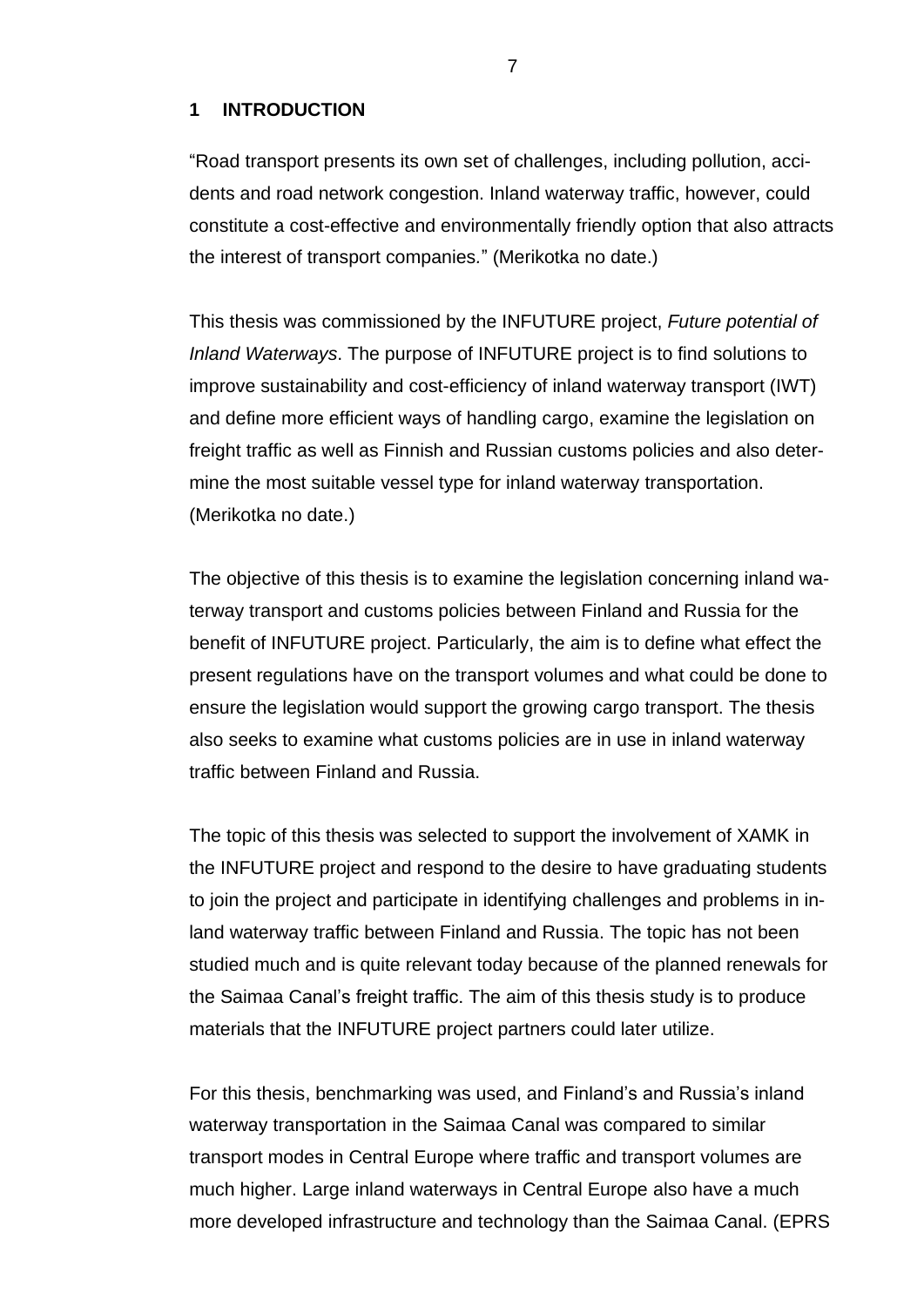2014.). This thesis examines how the massive inland waterways in Europe have developed and how this experience could be utilized in the development of the Saimaa Canal. The objective is to define if there are good models for implementing growth-enhancing regulation.

The world is constantly changing, for example due to the impact of climate change, automation, digitalization, energy efficiency and globalization of the economy. Therefore, it will be crucial to take into account these aspects in the legislation regarding inland waterway transport. This thesis aims to study what changes should be made legislation and regulations to make inland waterway transportation more competitive compared to other, more common transport modes. Thus, the research questions for this thesis are:

- Which legislation and regulations control inland waterway traffic and transport between Finland and Russia?
- How regulations should be changed to support the development of inland waterway transport?
- What customs policies are in use regarding the inland waterway transport between Finland and Russia?

In the conceptual basis of the thesis, the inland waterway traffic is observed by way of three main themes which are related to constant changes in the world, especially with regards to environmental matters. The main themes in this thesis are sustainability, energy efficiency and future. These chosen themes are now very topical because of the current instabilities in the world.

Qualitative research was used as a research method and to collect information on legislation and customs policies. Both structured and semi-structured interview methods were used to obtain more comprehensive information in support of the theoretical framework. By interviewing project partners, Finnish Customs and the Office of Finnish Canal Councilor, it was possible to gather answers to the research questions from professionals' perspectives.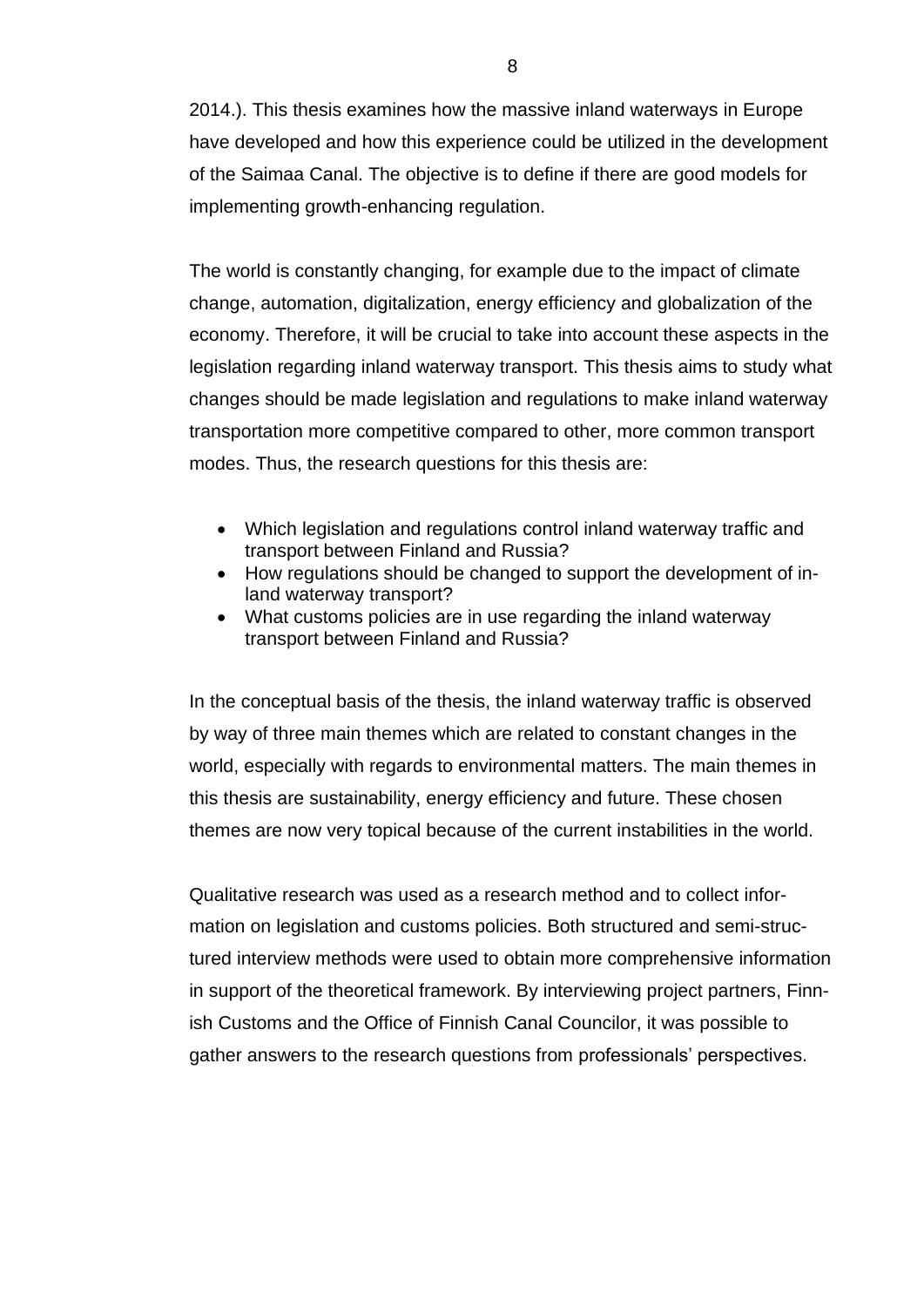#### <span id="page-8-0"></span>**2 RESEARCH**

#### <span id="page-8-1"></span>**2.1 Aim of the thesis**

The objective of this thesis is to study Finland's national regulation and European Union's regulations which have an impact on inland waterway transportation. This thesis examines what changes are expected on the legislation in the near future and how the inland waterway transportation is prepared to face those changes. The purpose is to examine how the legislation of inland waterway transportation reacts to the constantly changing market drivers, especially in so far as how the needs of the future are taken into consideration.

#### <span id="page-8-2"></span>**2.2 Theory and background**

The conceptual basis of this thesis is focused on inland waterway transportation and especially the legislation and customs policies which influence IWT between Finland and Russia in the Saimaa Canal. The inland waterway transport in Finland has been barely studied so there is a very limited previous research data related to the topic. This thesis utilizes the materials produced by INFUTURE project. In certain parts of Europe, especially in the Netherlands and Germany, inland waterway transport is a significantly more common form of transport than in Finland. Because of that, the conceptual basis of this thesis is mostly based on research data collected outside Finland.

The European Union has ongoing various projects aimed at increasing the proportion of inland waterway transport while at reducing greenhouse gas emissions and other pollution caused by transport. The aim is to utilize the information from these projects and consider how this could be adapted to develop inland waterway transport through the Saimaa Canal. One of the above mentioned projects is the European Commission's NAIADES II project, which aims to improve the quality of inland waterway transport, including through infrastructure and innovation development and also emission reduction (European Commission 2020b). Also, there are ongoing similar projects in the area of Lake Saimaa which serve as a point of reference in the theory part of the thesis.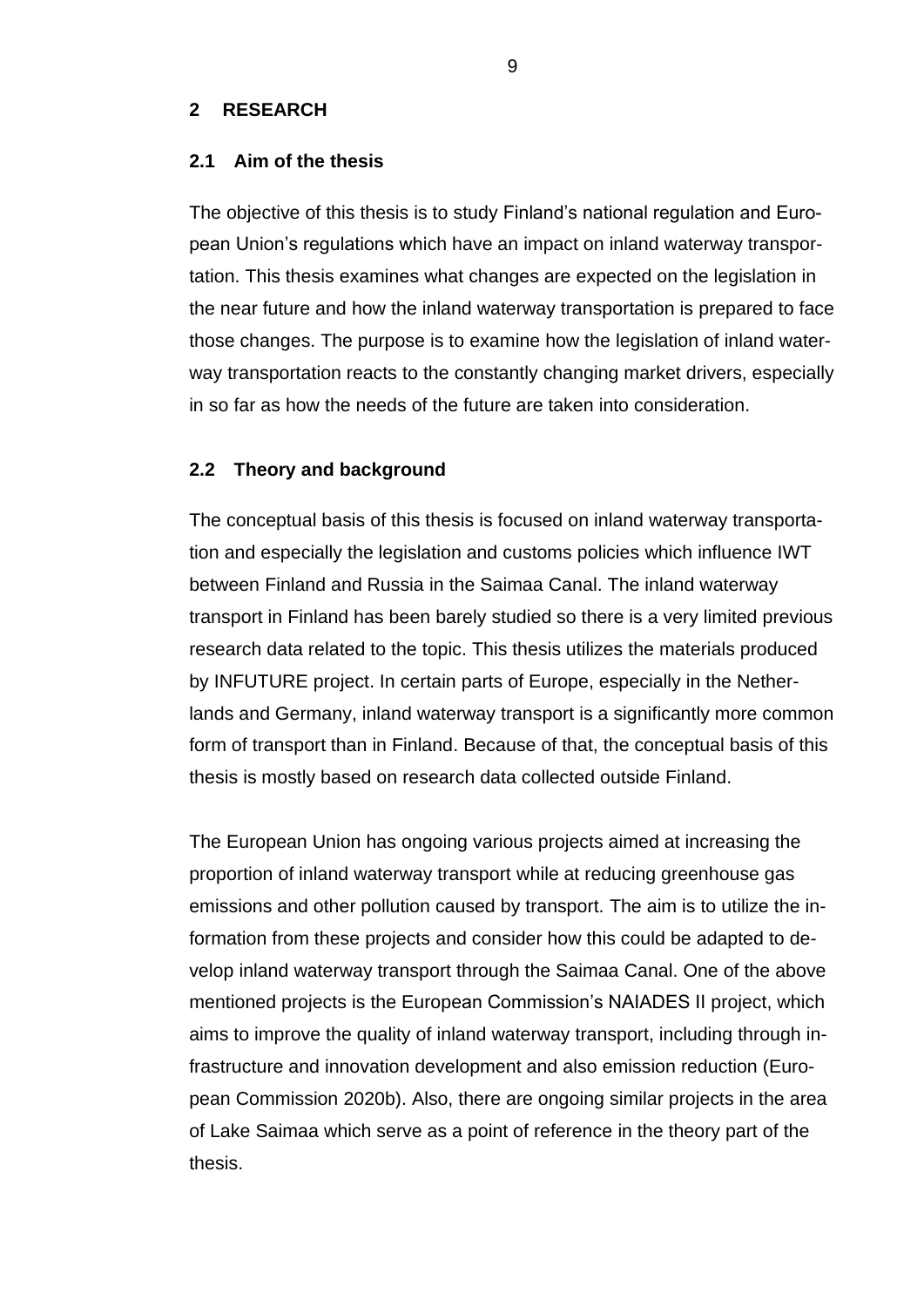The Customs of Finland and the Finnish Transport and Communications Agency (Traficom) annually publish statistics for Finland's foreign trade which includes also the shares of inland waterway transport (figure 3). The empirical part of this thesis includes references to the Customs publications and other statistics from Central Europe. For example, annual data and statistics of IWT are collected in Central Europe by Central Commission for the navigation on the Rhine (CCNR) (Market observation 2020).

Figure 1 below is an outline of the theoretical part of this thesis. First, general information about IWT is collected, including inland waterway transport in Central Europe and IWT's benefits and challenges worldwide. Then the study will be focused on Finland's and Russia's inland waterway transport, principally legislation and customs policies.



Figure 1. Theoretical framework (Pohjonen 2020)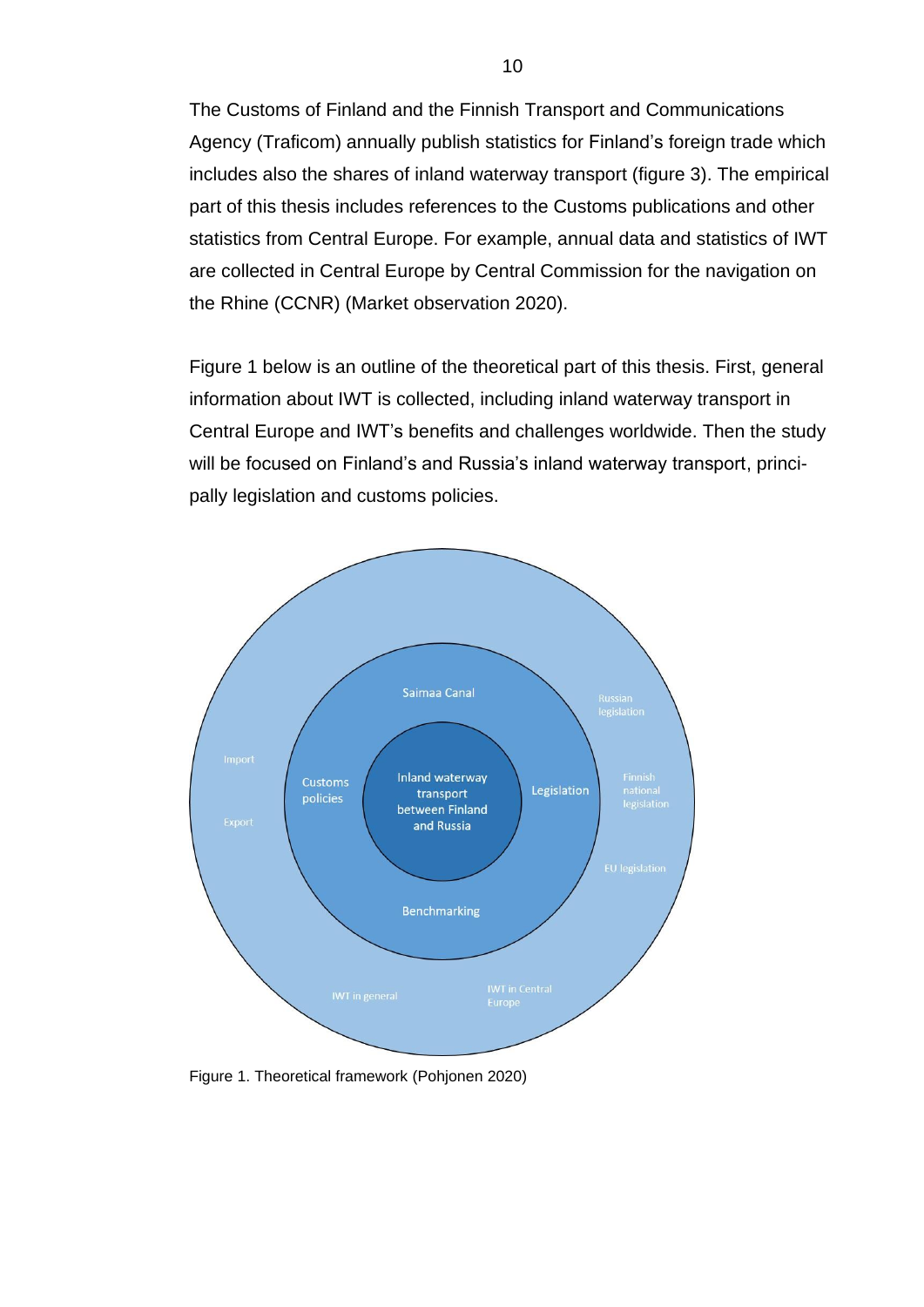#### <span id="page-10-0"></span>**2.3 Research methods**

Qualitative research is the research method in this thesis. Qualitative research method seeks answers to research questions by using a predefined set of procedures, evidence and observations. Its main objective is to find information regarding culture of particular population, for example values, behaviors and opinions. (Mack et al. 2005, 11-23.) This method is frequently used when there is only little previous knowledge, theories or studies regarding the subject. It serves as a foundation for new theories and models. The method also offers an opportunity for in-depth picture of subject. (Kananen 2014, 16-17.) As typical formats of qualitative research, both structured and semi-structured interviews were used in this thesis.

The Qualitative research method was considered particularly suitable for this thesis as the purpose is to examine and collect information about legislation that controls inland waterway transport. With the help of qualitative research method, purpose was to gather as comprehensive answers as possible for the research questions.

#### <span id="page-10-1"></span>**2.3.1 Semi-structured interview**

Semi-structured interview is one of the material-collecting methods in qualitative research. In semi-structured interview, the interviewer aims to produce a comprehensive picture and understanding of research subject by creating themes in support of the interview. (Kananen 2014, 72.) This form of interview requires careful study of the subject and knowledge of the interviewees. Based on this, the interview can be divided to specific themes. The themes and specified questions act as a support of discussion-like interview and allow the interviewee to discuss about given themes in an informal manner. (Saaranen-Kauppinen & Puusniekka 2006b.)

According to Saaranen-Kauppinen et al. (2006b), the semi-structured interview is suitable when only little is known about the subject. Therefore, it is suitable for this thesis as there is only little information available on the customs policies in inland waterway transport between Finland and Russia. The aim of the semi-structured interview in this thesis was to gather more extensive information about both legislation and customs policies.

11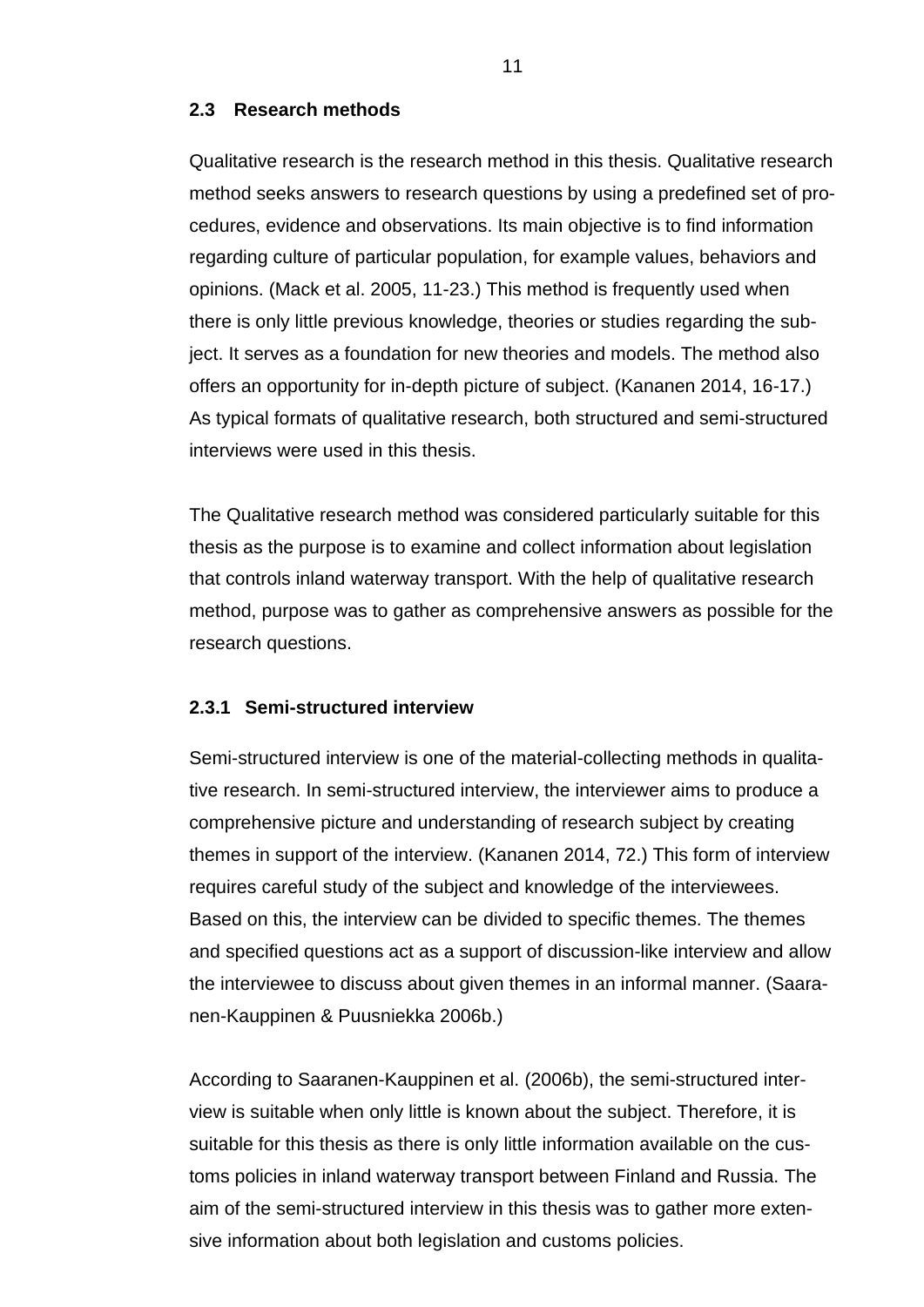#### <span id="page-11-0"></span>**2.3.2 Structured interview**

The structured interview is also known as the questionnaire interview where the interview is implemented with carefully specified questions and pre-issued answer options. The structured interview is normally used as a material collecting method in quantitative research. When a questionnaire consists of questions which the interviewees can answer more freely, the structured interview method can be utilized in qualitative research. The number of open questions and the extent of the answers determine if the obtained material of a structured interview can be used in qualitative research. (Saaranen-Kauppinen & Puusniekka 2006a.)

For the thesis, Russian contacts such as the director of North-West Russia Logistics and Information Development Centre were interviewed by using the structured interview when face-to-face interview was not possible to perform. By adding some open questions to a Webropol inquiry, it was possible to benefit from this interview form as a part of qualitative research.

#### <span id="page-11-1"></span>**2.3.3 Benchmarking**

Benchmarking is a form of evaluation where one company's operations and processes are compared to those of another. The evaluation of one's operations and identification of development needs are the key factors for effective development of the operation. The reference of comparison is usually an organization which is in some respects better performing than the one's organization. In benchmarking, the best practices are learned from good models with which the objective is to achieve improvements in organization's own operations. These practices do not necessarily need to be from the same field but learn can also be taken from different industries. (University of Eastern Finland no date.)

For the thesis, benchmarking was exploited to gather development suggestions for Finland's inland waterway transport. Examples and proposals for improvement were taken from major inland waterways in Central Europe. As the main example was used the Rhine River. The thesis aims to highlight examples that could be possible to implement in the Saimaa Canal.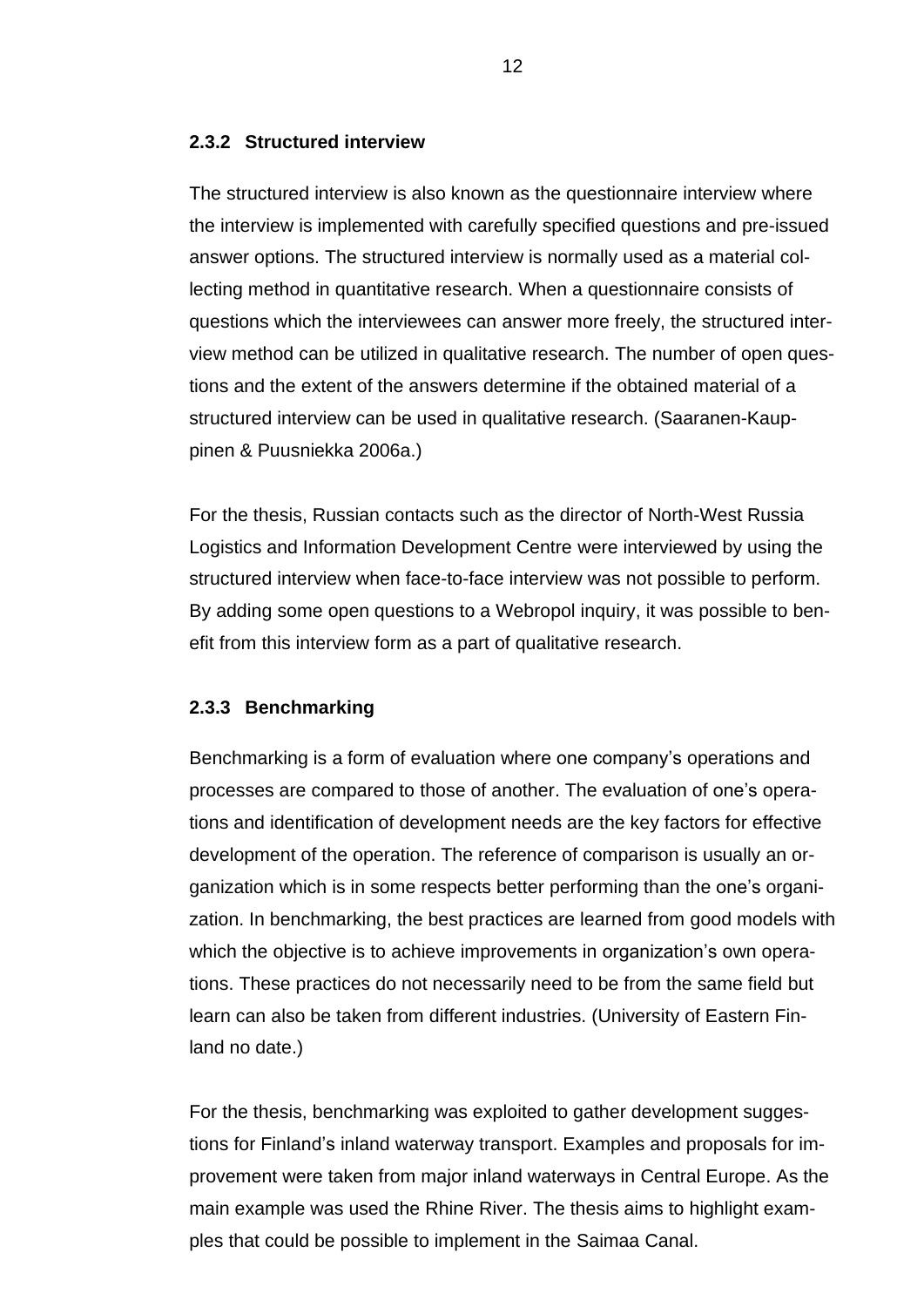#### <span id="page-12-0"></span>**3 INLAND WATERWAY TRANSPORT**

"Inland waterways can make a major contribution to a sustainable European Union transport system, reducing congestion and pollution on Europe's roads. However, national and EU-level initiatives are needed to develop its full potential." (Promotion of inland waterway transport "NAIADES" 2015.)

Inland waterway traffic refers to the transport of cargo and passengers in inland waterways by means of liner, contract or charter traffic. Also, the ferry traffic between Finnish municipalities and the transit traffic of the Saimaa Canal are included in the concept of inland waterway traffic. (Tilastokeskus no date.). Inland waterway transport offers a competitive alternative for road and rail transport. It is an environmentally friendly mode of transport and has low energy consumption and noise emissions. Also, IWT offers an alternative to moving freight away from heavily congested roads and because of its high safety standards it is a very good mode of transport for dangerous goods (European Commission 2020e.) Of course, IWT has its own limitations, for example in terms of the scope of the waterway network.

Worldwide, there are approximately 623,000 kilometers of navigable waterways of which the largest shares belong to China (18%), Russia (16%) and Brazil (8%). The share of Europe of the global inland waterway's length is 8%. While inland waterway transport is developed through different projects, the urban development is undermining inland ports and reducing the space of logistics activities in river ports. (Beyer 2018.)

#### <span id="page-12-1"></span>**3.1 Inland waterway transport in Central Europe**

In Europe, inland waterway transport has an important role in the transportation of goods. Over 37,000 kilometers of waterways connect many industrial regions and cities: there are 13 member states which have an interconnected inland waterway network (European Commission 2020e). In total, 20,000 km of waterways are accessible to 1,000-ton vessels, and approximately 550 million tons of cargo are transported via inland waterways in a year (INE 2020).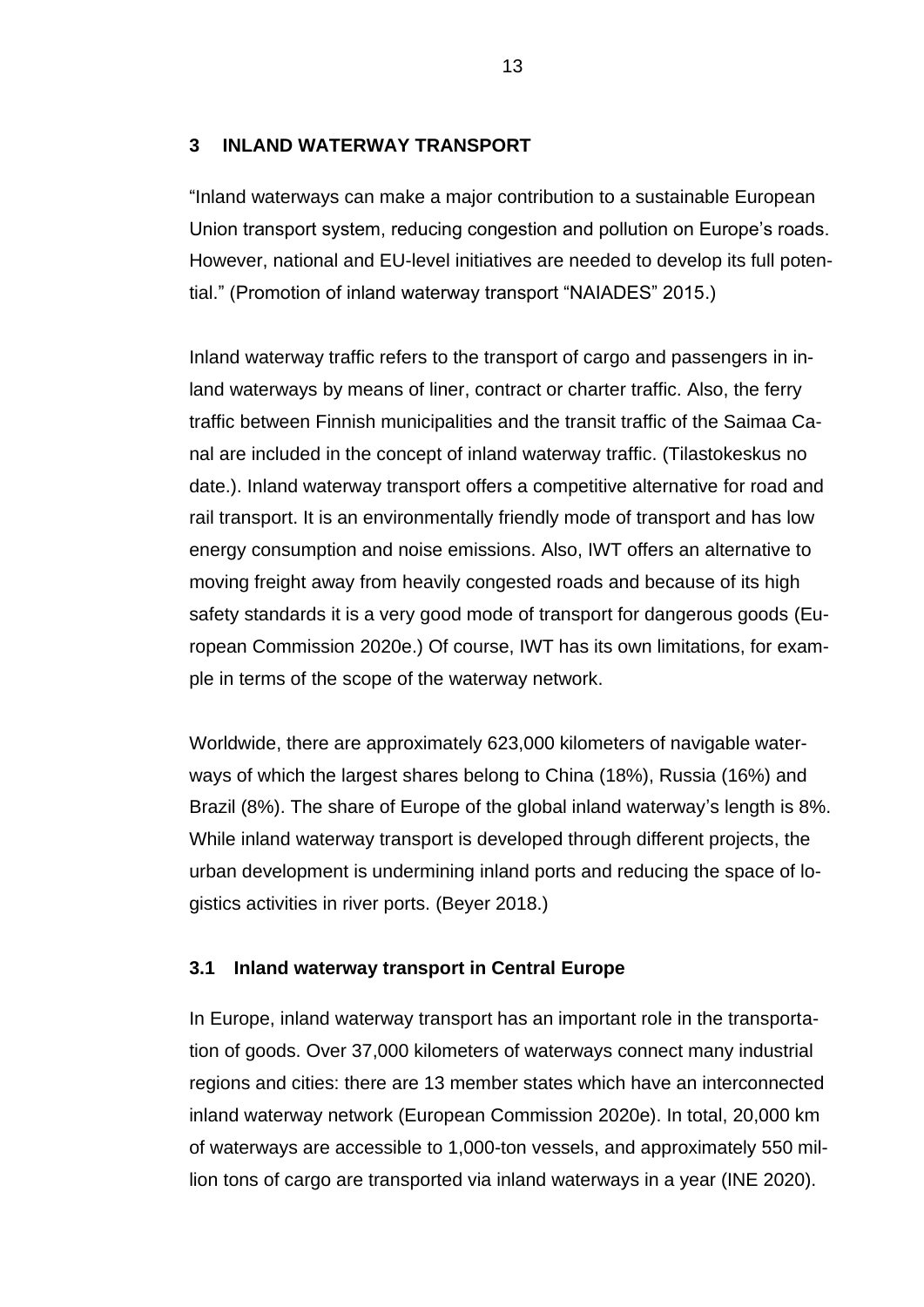The scale of inland waterway transport is larger in Central Europe comparing the volume of Saimaa area in Finland. The extensive river connections linked in large harbors by the sea, are a great advantage in Central Europe. Annually, circa 140 million of ton kilometers of cargo is transported by means of inland waterway transport. In percentage terms, the share of inland waterway transport is minuscule versus the other modes of transport. Measured in ton kilometers, only 3.7% of cargo is transported as inland waterway transport. Five of the largest foreign trade seaports in European Union are all connected to the network of inland waterways. For example, in 2010 the largest seaport of Europe, Rotterdam in the Netherlands, shipped a third of all the goods by means of inland waterway transport. (EPRS 2014.) In the port of Rotterdam, total of 123,859 inland vessels were loaded or unloaded in 2018. The three most commonly transported segments of goods were liquid bulk, dry bulk and containers. (Market observation 2019.)

The main inland waterway in Europe is the Rhine which is also one of the most frequented inland waterways in the world. One part of the Rhine goes through the border of the Netherlands and Germany. Transport volumes across the border alone are approximately 200 million tons per year and there sail approximately 600 vessels each day. (CCNR no date.) There are circa 3,400 IWT companies in the Netherlands, and 91% of the total turnover in European inland waterway transport consists of Rhine countries (Market observation 2018).

The Rhine is the most developed, maintained and used waterway for the transportation of goods in Europe, and approximately 80 percent of Europe's inland waterway freight traffic goes through it. Various cargoes are transported on the Rhine, contributing to its status as the busiest inland waterway in Europe. Particularly in recent years, the amount of container traffic has grown significantly on the Rhine. Almost 2.37 million TEU (twenty-foot equivalent unit) were transported in Rhine in 2017, accounting for 12% of all transported cargoes. (Market observation 2018.)

Together with the Danube, the Rhine serves as the most important international inland waterway network from east to west crossing the continental Europe (European Commission 2020g). The Rhine-Danube Corridor's length is

14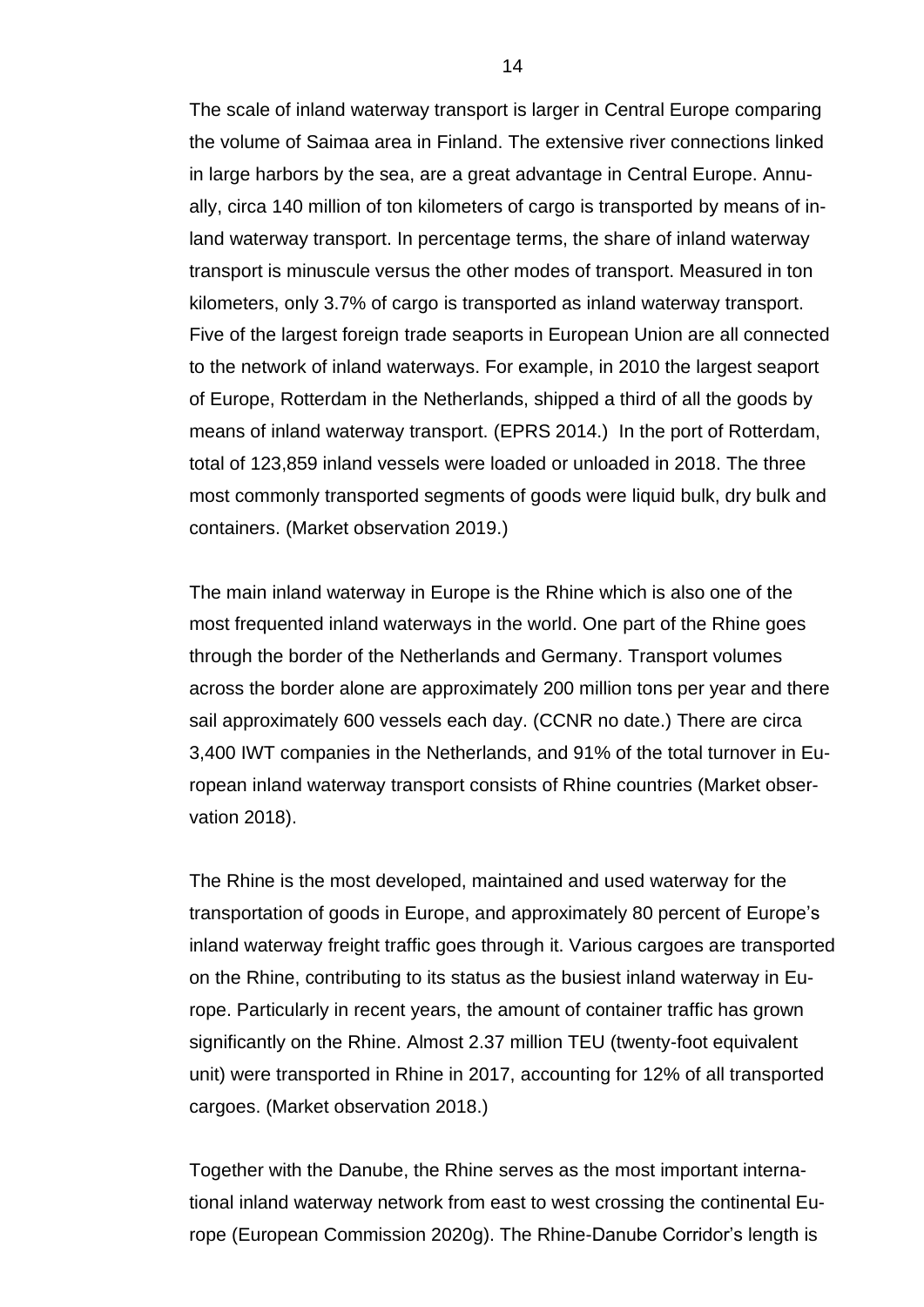14,360 kilometers and it constitutes almost half of internationally significant inland waterways in Europe (Euroopan tilintarkastustuomioistuin 2015).

The following sup-chapters examine the benefits and challenges of inland waterway traffic in the world. Especially, the focus is concentrated on Europe's inland waterway traffic and recent projects which promote inland waterway traffic.

#### <span id="page-14-0"></span>**3.1.1 Benefits of inland waterway transport**

There are many benefits for transporting goods via inland waterway routes compared to other, more common transport modes. Inland waterway transport has much unused potential and may greatly contribute to the growth of transport volumes. For example, if all the Finland's inland waterway network could be used for freight traffic, its share of the foreign trade of Finland would be as much as 25% larger than at present (Etelä-Karjalan Liitto no date). Inland waterway transports allow the carriage of different types of goods, especially large and heavy shipments. For instance, one inland vessel with 2,000 tons of cargo capacity can carry as much cargo as 80 trucks each carrying 25 tons of cargo. Nowadays, the range of vessels have also been designed to transport all types of cargo and are not restricted to transport only for example bulk cargo such as sand or coal. Low noise level, high safety standards and energy efficiency are considered to be commonly the benefits of the inland waterway transport. Also, it is not as congested mode of transport as road transport. Greenhouse emissions caused by the transports and fuel consumption are approximately one third compared to the road transports. (EPRS 2014.)

Even if inland vessels are much slower than trucks, the congestion caused by road traffic makes road transport almost as slow as inland waterway transport (Glansdorp & Blaauw no date). This enables an opportunity for the customer to choose more environmentally friendly and cost-effective transport mode, inland waterway transport. By choosing IWT the delivery will be transported to the destination at the same time as transported by roads. Also, by utilizing IWT in the transportation of goods organizations can enhance their imago and use it as a competitive advantage on markets.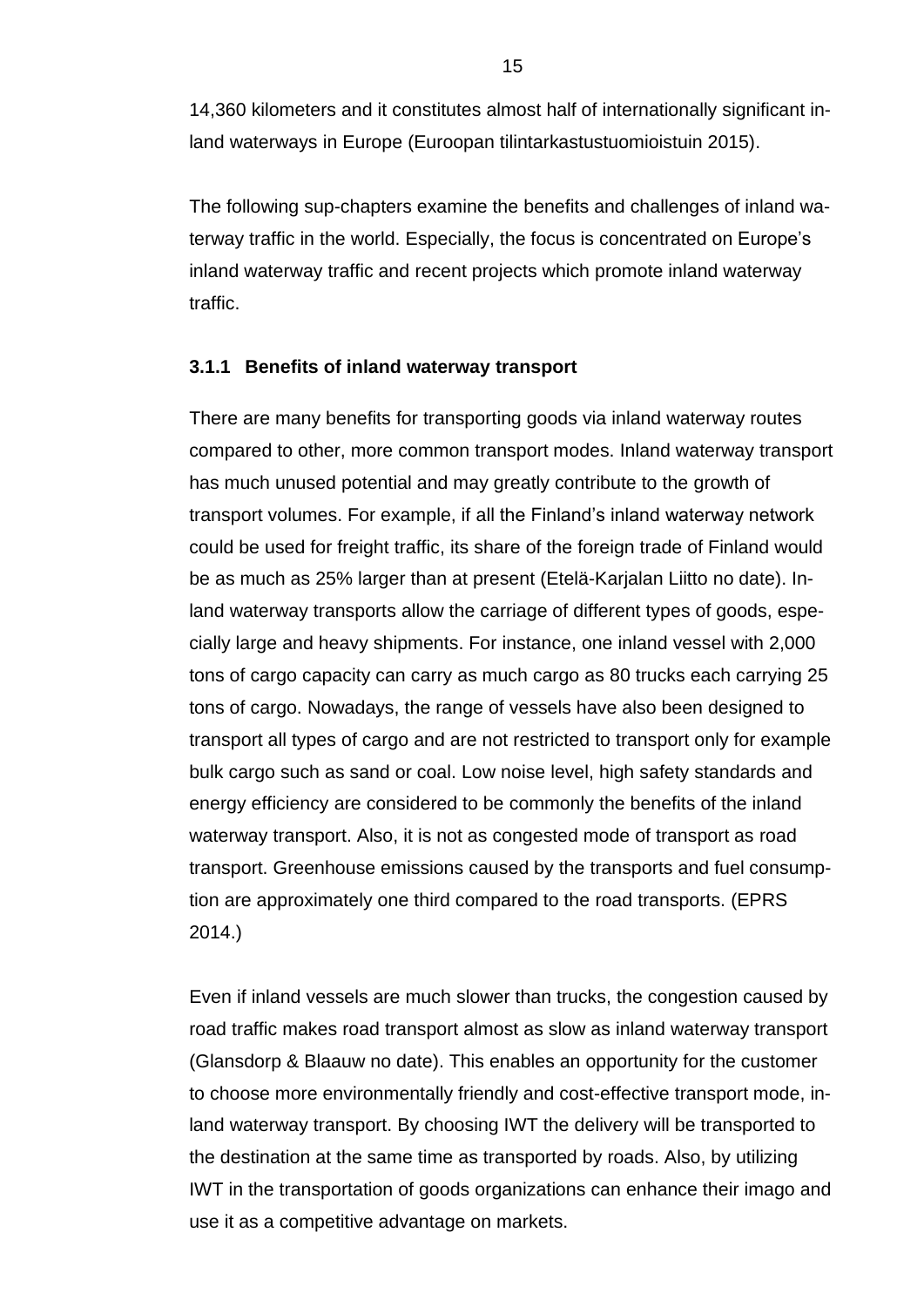#### <span id="page-15-0"></span>**3.1.2 Challenges of inland waterway transport**

Challenges of the inland waterway transport are insufficient connections with other transport modes and inevitable bottlenecks, such as channels' insufficient size and the locks and bridges of the canals which will hold up a development of inland waterway transportation. Another challenge is the fact that inland waterways have poor connections with logistics centers, so it is almost obligatory to also use other transport modes when transporting goods inland. (EPRS 2014.)

Other challenges of inland waterway transport can be the narrow dimensions and low depth of water. Because of this, larger vessels are not able to operate which causes the low traffic volumes on the inland waterways for example in Finland (chapter 3.2). Depth of water can be a major problem for IWT. For instance, because of the hot and dry summer in 2018, the depth of the Rhine was at its lowest since 1881. That caused billions of euros in losses for the inland shipping industry. Exceptionally low water levels forced operators to use lighter vessels and make multiple trips for transporting goods which normally would have been transported by one vessel. (Gustafsson 2019.)

During the European Commission's NAIADES action program (chapter 3.1.3) for developing waterway transport, a major concern regarding the IWT sector was the fact that there was no significant progress made on reducing air pollutant emissions of inland waterway vessels. Road transport uses newer technology in engines. Nowadays, engines of trucks are more modern and cleaner than engines of inland waterway vessels. Inland waterway transport still has a scale advantage over the road, so the amount of emission per ton kilometer is not as high as produced by road transport. However, it is expected that because of a rapid modernization of trucks in Europe, in 2020 the emissions per ton kilometer will be lower in many cases for road transport than for inland waterway transport. (European Commission 2012.)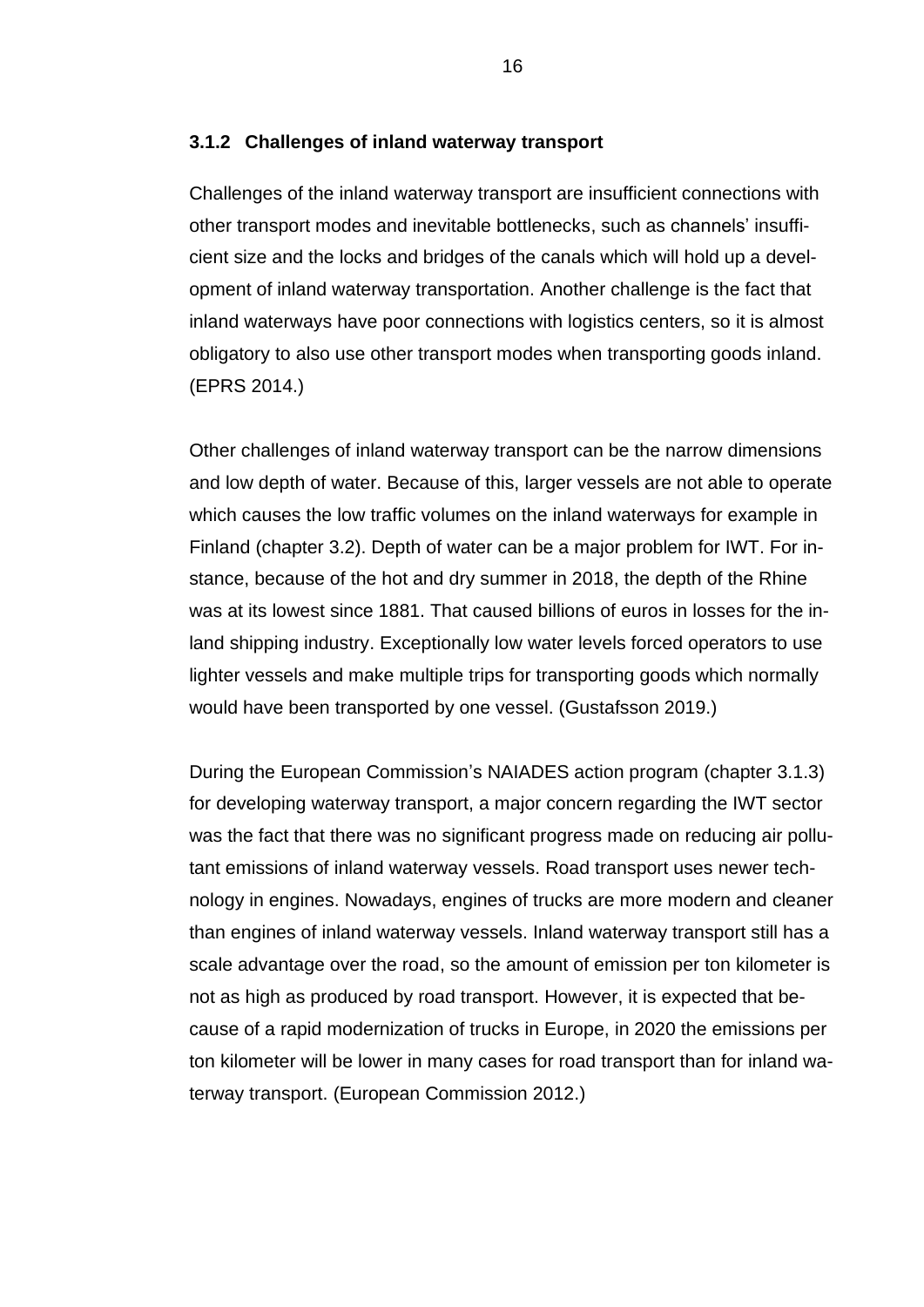#### <span id="page-16-0"></span>**3.1.3 Projects for promoting inland waterway transport**

#### **CEF Transport Projects**

The Connecting Europe Facility (CEF) program is financing the main projects concerning all transport modes when implementing the Trans-European Transport Network (TEN-T). By financing the projects, CEF helps to improve infrastructure, eliminate existing bottlenecks and promote sustainable and innovative mobility solutions. The projects involve all European Union's member states and are divided by transport modes. For example, there are nearly 65 different, larger and smaller, projects related to inland waterway transport in the European Union. The projects support logistics, innovation and transport co-modality and also concentrate on the general integration and development of Europe. (European Commission 2020a.)

#### **NAIADES**

With the help of NAIADES action program, the European Commission's aim was to promote inland waterway transport by creating better conditions for the further development of that sector. That way, the Commission wanted to encourage companies to use IWT as a mode of transport instead of other transport modes because of its climate-friendliness, energy-efficiency and its potential to promote more sustainable mobility in Europe. The Commission believed that IWT would be the solution for heavily congested transport corridors. The NAIADES action program included the policy of promoting inland waterway transport in Europe. (European Commission 2020c.). The action program covered a period from 2006 to 2013, and the main focus was on five strategic areas: modernizing the fleet, developing human resources, improving market conditions, raising image and awareness and developing infrastructure (European Commission 2012).

#### **NAIADES II**

NAIADES II action program was announced in 2013 and its implementation was scheduled to last until 2020. It is a continuation of the previous NAIADES program, and the main aim was to create better conditions for inland waterway transport. The six key aspects of the action program were: quality of infra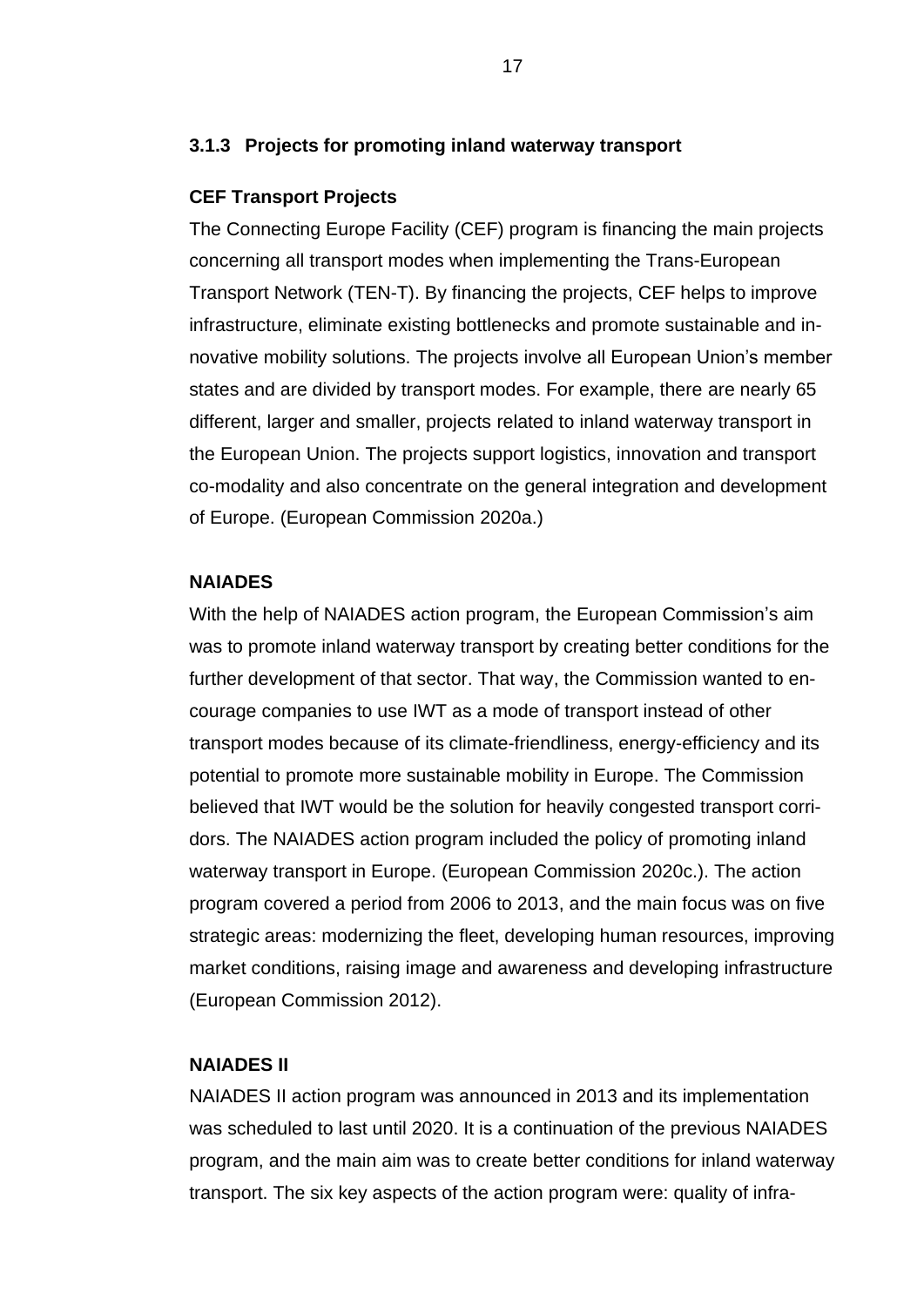structure, quality through innovation, smooth functioning of the market, environmental quality through low emissions, jobs and workforce and integration of IWT into the multimodal logistics chain. (European Commission 2020b.) With for NAIADES II, the European Commission wanted to renew the original NAIADES program so it will be last until 2020 and for standardize transport policies within EU. One part of this action program was to adopt a new proposal for a directive which would replace the directive 2006/87/EY (technical requirements of inland waterway vessels) and allow uniform requirements to be included into the law. (Euroopan komissio 2013).

#### **EMMA and EMMA Extension**

EMMA project was founded in 2016 to focus on the potential growth in inland waterway and river-sea transport. It was funded by the Baltic Sea Region Programme and it was 21 partners from 5 different countries. In the project, pilot programs for inland waterway traffic were implemented, new reports of on traffic bottlenecks were produced and international seminars regarding new innovations were organized within the project. (SVY r.y. 2014a.) EMMA project was completed in at the end of February 2019, and based on the results and recommendations of the project, a new project EMMA Extension was founded. (Project EMMA no date.)

EMMA Extension project started in August 2019 and its objective was, by utilizing the results and partnerships of the EMMA project and enforcing practical solutions of inland waterway transport, to put inland waterway transport's market into operation. As in project EMMA, the Baltic Sea Region Programme acts as a financier of the project (Project EMMA no date.)

#### **NaviSaimaa**

The aim of the NaviSaimaa project is to enchase the prerequisites for waterway transport and promote environmentally friendly transport modes of in Lake Saimaa. NaviSaimaa project is concentrated to promote both freight and passenger traffic in Lake Saimaa. The project was founded in August in 2019 and it is planned to last until the end of 2020. It is funded by EU and the cities and municipalities surrounding Lake Saimaa. As INFUTURE project, NaviSaimaa co-operates with Russia with the aim of developing inland waterway transport. (Mikä naviSaimaa no date.)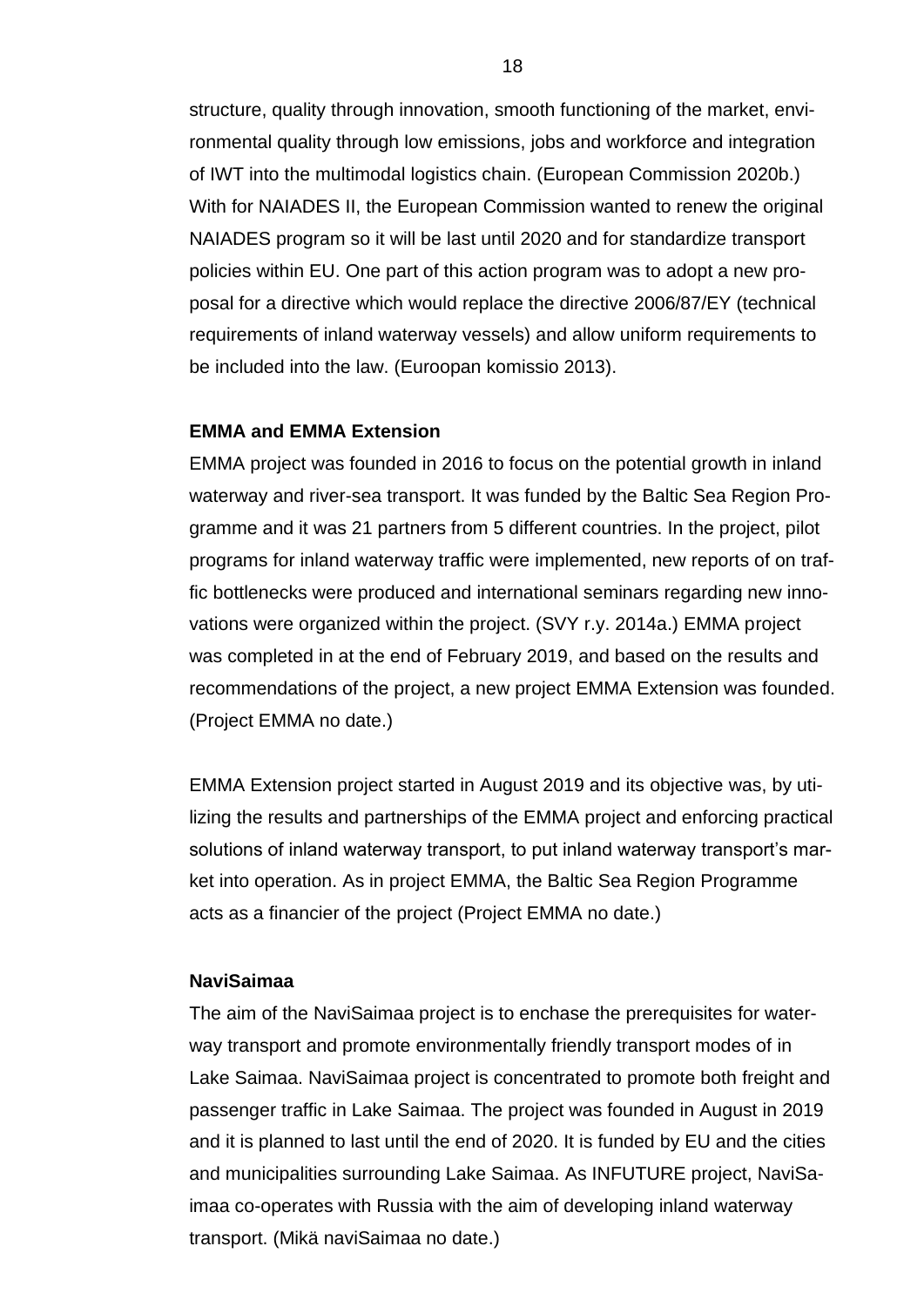#### <span id="page-18-0"></span>**3.2 Inland waterway transport between Finland and Russia**

Finland's and Russia's interconnected inland waterway networks permit the transportation of cargo from Sweden's large lakes all the way to the Caspian Sea. By using inland waterway networks integrated to Central Europe's inland waterways, vessels can sail to the Black Sea. In the future, it will be possible to sail via inland waterways from Finland to the Mediterranean Sea. (Etelä-Karjalan Liitto no date.)

Finland has the longest inland waterways in Europe. When all the canals, lakes and rivers used by cargo traffic are included, the length of inland waterways is over 8,000 kilometers (EPRS 2014). Finland's inland principal crossborder waterway goes via the Saimaa Canal connecting to the inland waterways of Russia (figure 2). Russia's inland waterway network is nearly 102,000 kilometers long and has a shortcut connection for all the European seas (AYAT 2020). It also links the White Sea, the Baltic Sea, the Caspian Sea and the Black Sea together via the Volga (Pike 2020).

#### **Saimaa Canal**

The Saimaa Canal was opened in 1856. The length of the canal is 43 kilometers and it contains eight lock gates of which three are on the Finnish side and five in the Russian territory (VisitLappeenranta no date.). The Canal connects the river basin of Lake Saimaa with the Gulf of Finland via the cities of Lappeenranta and Vyborg (figure 2). Finland has leased the area of the Canal from Russia because the territory is owned by the Russian state. Currently, the lease contract has been effective for 50 years until 2062. The lease contract is unique and there are no similar territorial lease arrangements in the world. The area consists of the Saimaa Canal and the road alongside between the towns of Nuijamaa and Brusnitšnoje which are in the territory of the Russian Federation. According the lease agreement, the two countries are represented in matters related to the canal by Canal Counselors named by the governments of the countries. (Etelä-Karjalan Liitto no date.)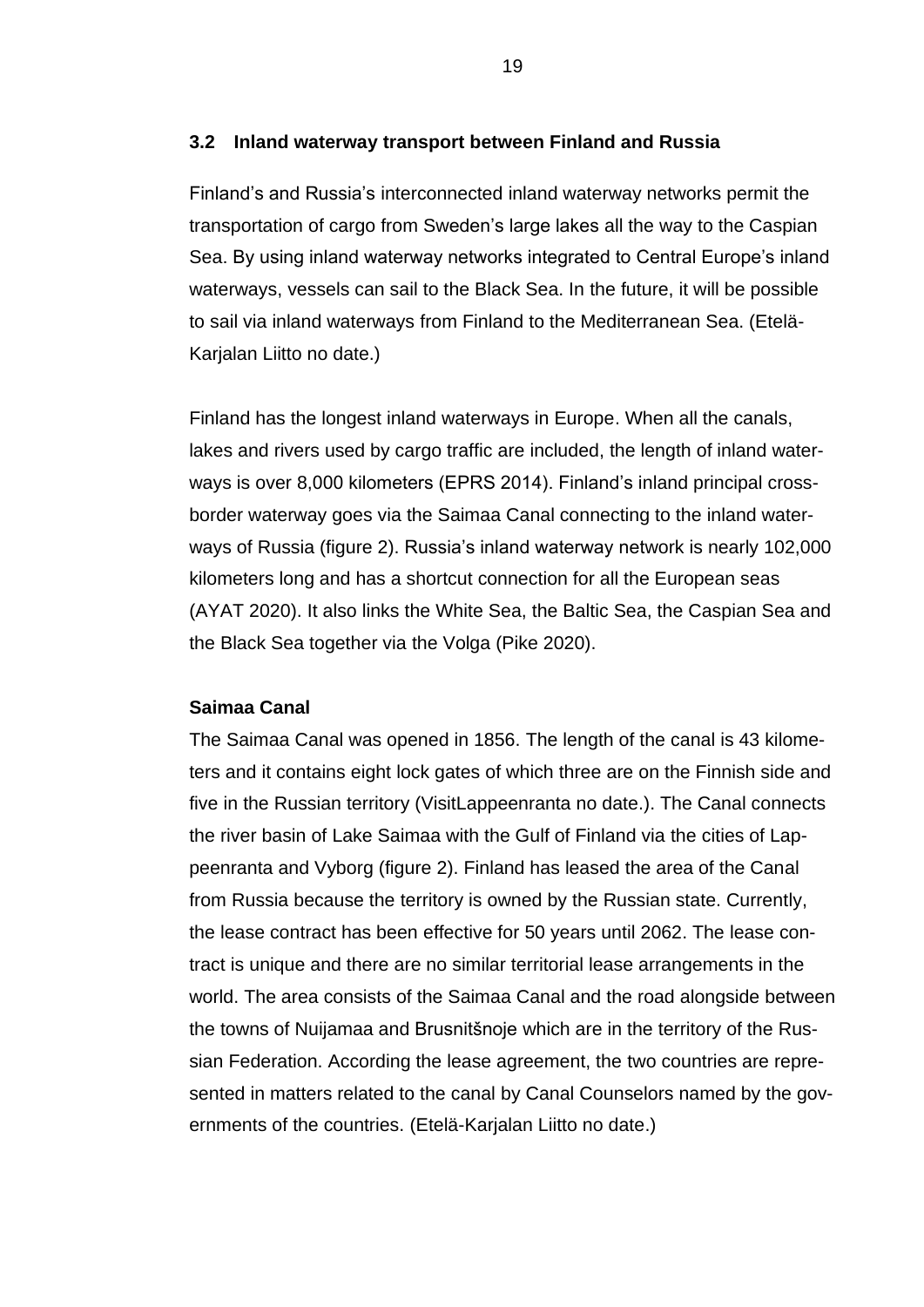

Figure 2. Saimaan kanavan pituus on noin 43 kilometriä (YLE Uutisgrafiikka 2018)

The length of the inland waterway network in Finland is comparable to the networks of Germany and Netherland. However, in Finland there is great amount of unused potential in the transportation of goods via inland waterways, and the use of infrastructure is ineffective. For instance, 1.3 million tons of freight goes through the Saimaa Canal in a year, when even today the infrastructure capacity would allow the transportation of 5 million tons of cargo. (Etelä-Karjalan Liitto no date.)

In 2018, the share of inland waterways in the transport of goods between Finland and other countries through the Saimaa Canal was 1.230,638 tons. The share of export was 378,696 tons (0.3%) and the share of import was 851,942 tons (0.7%). (Figure 3.) Cargoes mainly consisted of timber, forest industry products, crude minerals, coal, coke and other manufactured goods. The transported bulk cargo is mainly accounted for by large industrial companies such as Stora Enso and UPM-Kymmene Oyj. (Traficom 2019.) Of the approximately 1,200 cargo ships sailing in the canal, only 8% are under the Finnish flag, 28% sail under the Russian flag and the rest of the ships are from Netherlands and other countries. (Koskinen 2019.) Through the Saimaa Canal, cargo can be transported far into Europe without any transloading during the voyage, which improves efficiency. The voyage from Lake Saimaa to Central Europe requires usually 48 to 72 hours. (Rahtiliikenne no date.)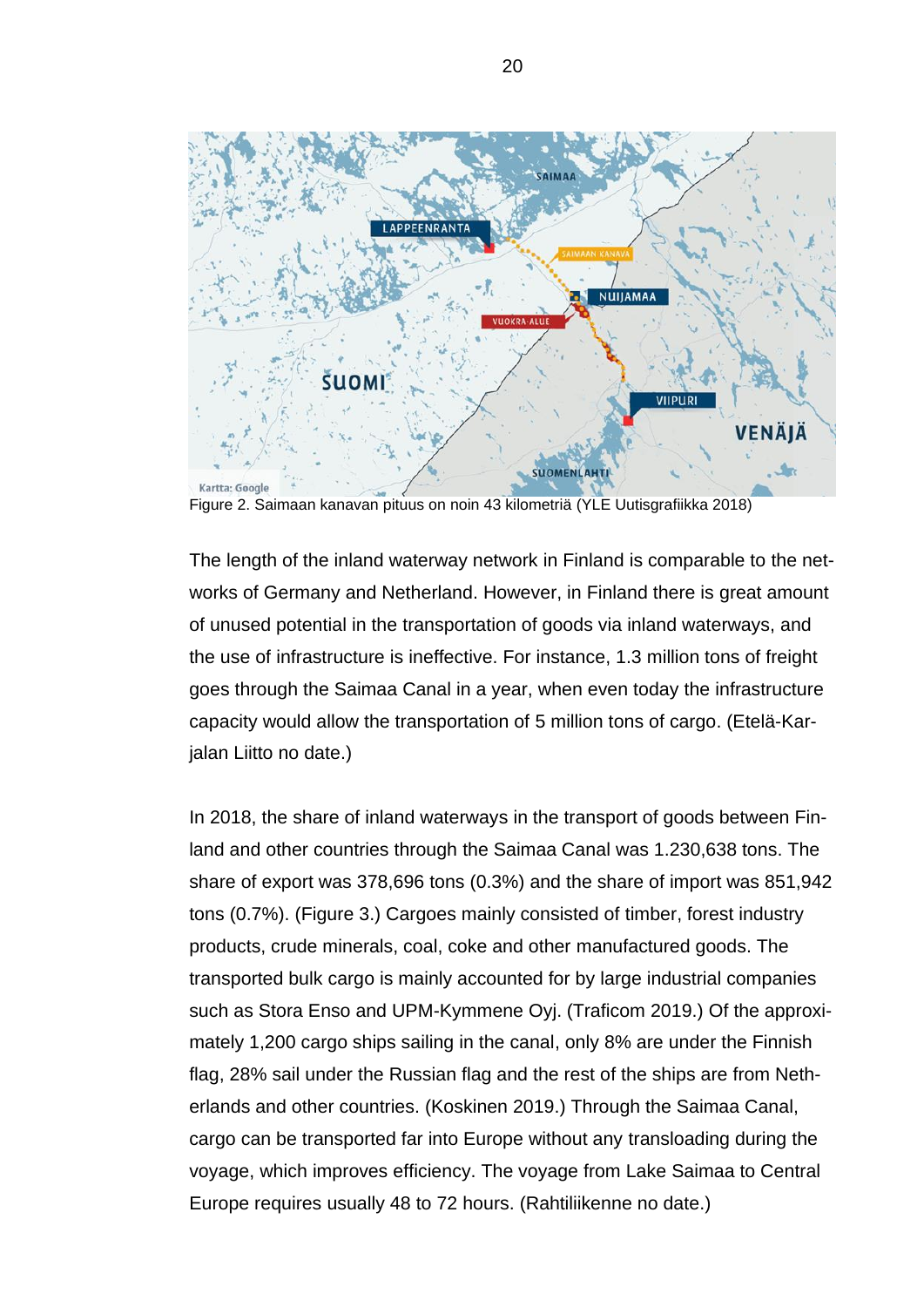



Figure 3. Goods traffic between Finland and foreign countries through the Saimaa Canal, 1995-2018 (Traficom 2019)

A challenge to inland waterway transport between Finland and Russia is the low capacity of the Saimaa Canal. Already, some of the lock gates of the canal are renewed and the renewing of the locks' lower gates have been started in the beginning of 2020. In the future, this will enable for larger vessels to sail in the canal. Also, the lengthening of the locks allows for the Saimaa Canal to be open for traffic nearly year-round. Formerly, the canal has been forced to shut down in wintertime because of heavy ice conditions. (Tanskanen 2019.)

One of the largest challenges for the development of the inland waterway transport in the Saimaa Canal has been the use of old Russian cargo vessels. Almost a third of all ships consists of these old vessels some of which have been sailing since 1980s. Due to the renewal of the locks, it will be possible to use much longer vessels in the Saimaa Canal which will also survive better in winter conditions and will rise cargo capacity 1.75 -fold from the present volumes. (Tanskanen 2019.)

#### <span id="page-20-0"></span>**4 LEGISLATION OF INLAND WATERWAY TRANSPORT**

In Finland's inland waterway traffic, national legislation and the European Union's regulations are followed mainly in compliance with international maritime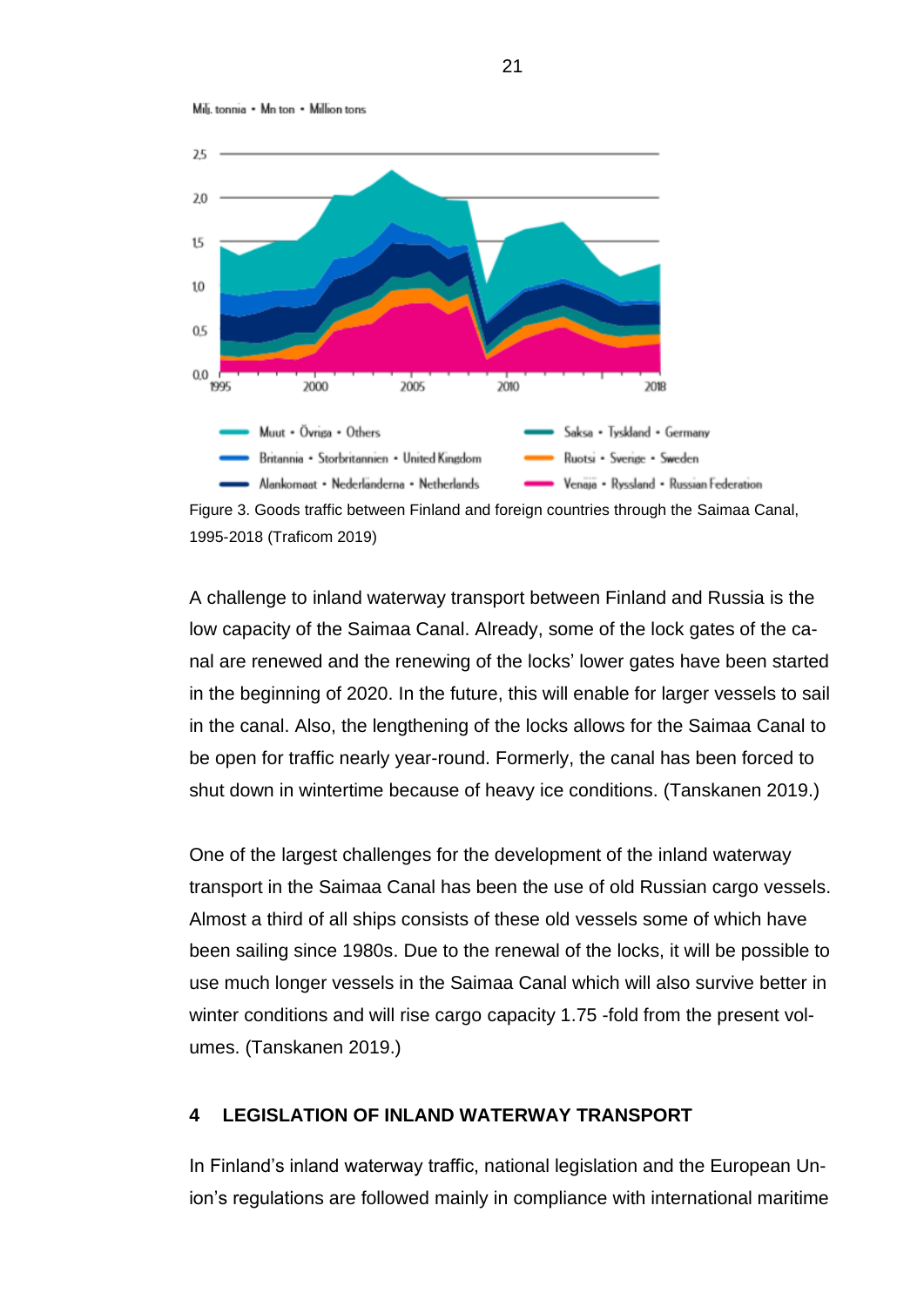legislation. It is not necessary for Finland to obey all the EU directives because of the low transport volumes of inland waterway network. As the Saimaa Canal extends from Finland to Russia, Russia's national legislation must also be observed when transporting goods to Russia. In the following sup-chapters, the most central laws and regulations regarding inland waterway traffic operations on the Finnish side of the border are introduced.

All member states of the European Union have uniform requirements for the permission of inland waterway's navigation. This simplifies compliance with regulations and improves the level of safety when transporting in inland waterways. (European Commission 2020d.)

All traffic in the Saimaa Canal must comply with the general maritime legislation and the regulations governing navigation in inland waterways. In addition, there are special traffic rules: guidelines on the operation of vessels to Russian ports in the Baltic Sea, traffic instructions for canals and opening bridges (512/91) and the Finnish Transport Agency's decision on traffic periods and opening hours for canals and open bridges. Merchant shipping must comply with international maritime regulations, and neither vessels nor their crews are required to provide any non-standard documents. Passage in the Saimaa Canal is allowed for the merchant vessels of all countries, and they can operate in the canal without special permission if their dimensions do not exceed: 82.50 meters in length, 12.60 meters in width and 4.35 meters in draught. However, all vessels with a length of more than 35 meters must use a pilot. (Väylä 2018.)

#### <span id="page-21-0"></span>**4.1 EU legislation**

The European Commission regulates most of the legislation for inland waterway transport that takes place in the member states of the European Union. The legislation concerns vessels, environment, jobs and qualifications, market and river information system (RIS). (European commission 2020f.) Below is a listing of the EU legislation which have an influence on inland waterway traffic and transportation.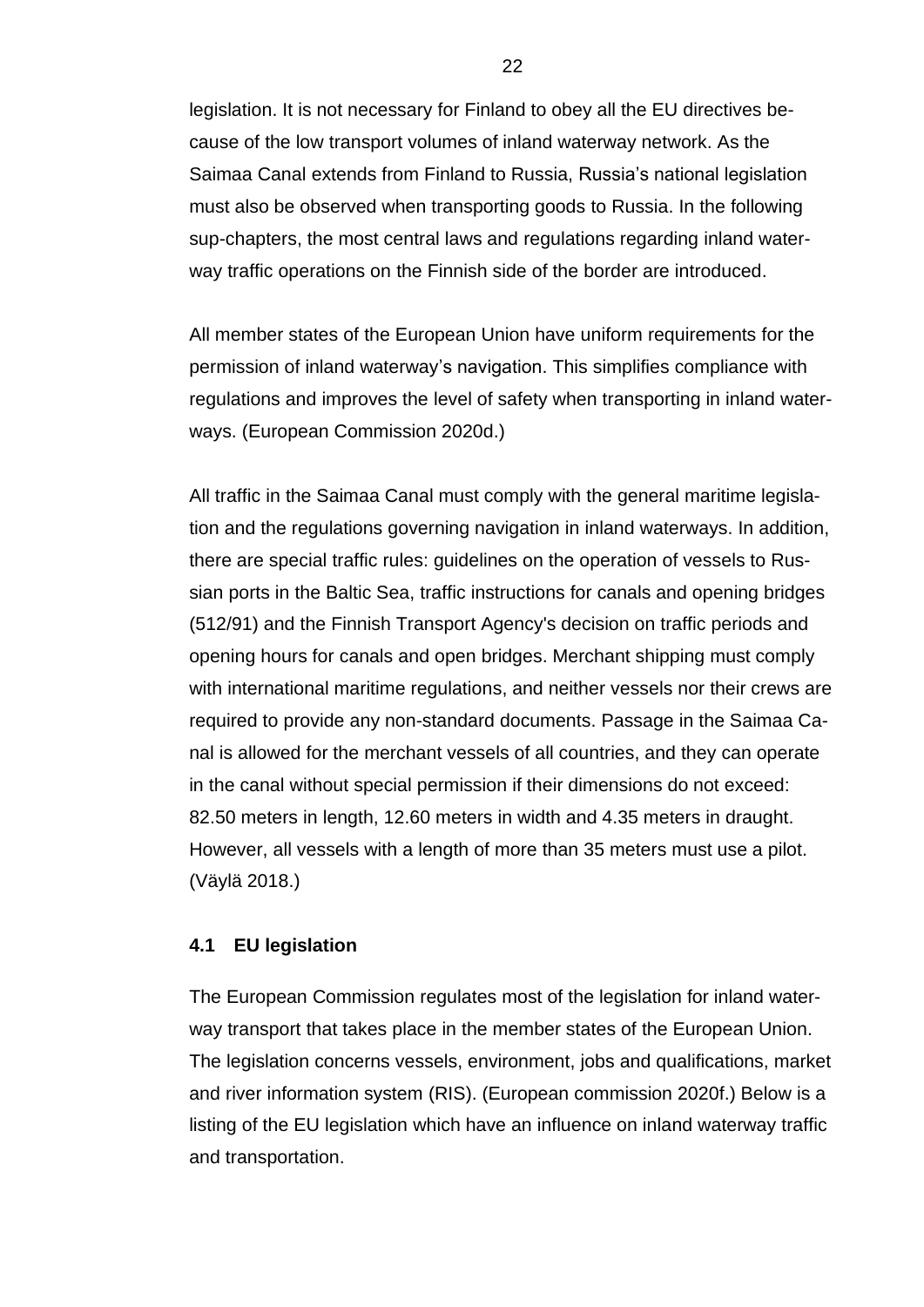## **EU directive of laying down technical requirements for inland waterway vessels**

Directive 2016/1629 of the European Parliament and of the Council lays down technical requirements for inland waterway vessels, amends Directive 2009/100/EC and repeals Directive 2006/87/EC. One of the purposes of Directive 2006/87/EC (technical requirements of inland waterway vessels) was to harmonize the requirements for technical certificates in all inland waterways in the European Union. This directive also sought to prevent distortion of competition and variations of safety levels for applying the same technical requirements for all EU waterways. The directive is applied for vessels with a length of at least 20 meters or with such dimensions of length, width and draught that result in 100 cubic meters or more in volume. Also, it is applied for tugs and pushers which are intended to push or tow other vessels or floating equipment. The directive is not applied for ferries, naval vessels or seagoing vessels. Along with ten other countries (Denmark, Estonia, Greece, Slovenia, Malta, Spain, Cyprus, Latvia, Portugal, Latvia) Finland does not need to transpose and implement this Directive for a part of its national legislation because inland navigation is not used to a significant extent. (Directive (EU) 2016/1629.)

#### **EU directive of transporting dangerous goods in inland waterways**

Directive 2008/68/EC of the European Parliament and the Council on the inland transport of dangerous goods determines rules for dangerous goods of inland waterway transportation (ADN) in European Union. The scope of this directive is applied to the transport of dangerous good that occurs by inland waterway, rail or road. The directive establishes the ground rules for the transportation of dangerous goods, but all member states have the right to apply more stringent national rules for transport performed in their territory. (Directive 2008/68/EC.)

#### **EU directive of navigability licenses for inland waterway vessels**

One of main objectives of European Parliament's and the Council's directive 2009/100/EC on reciprocal recognition of navigability licenses for inland waterway vessels is to make inland waterway traffic safer by standardizing the navigability licenses for all of the European Union. The directive also defines in which circumstances and conditions it is possible for Member States to cancel

23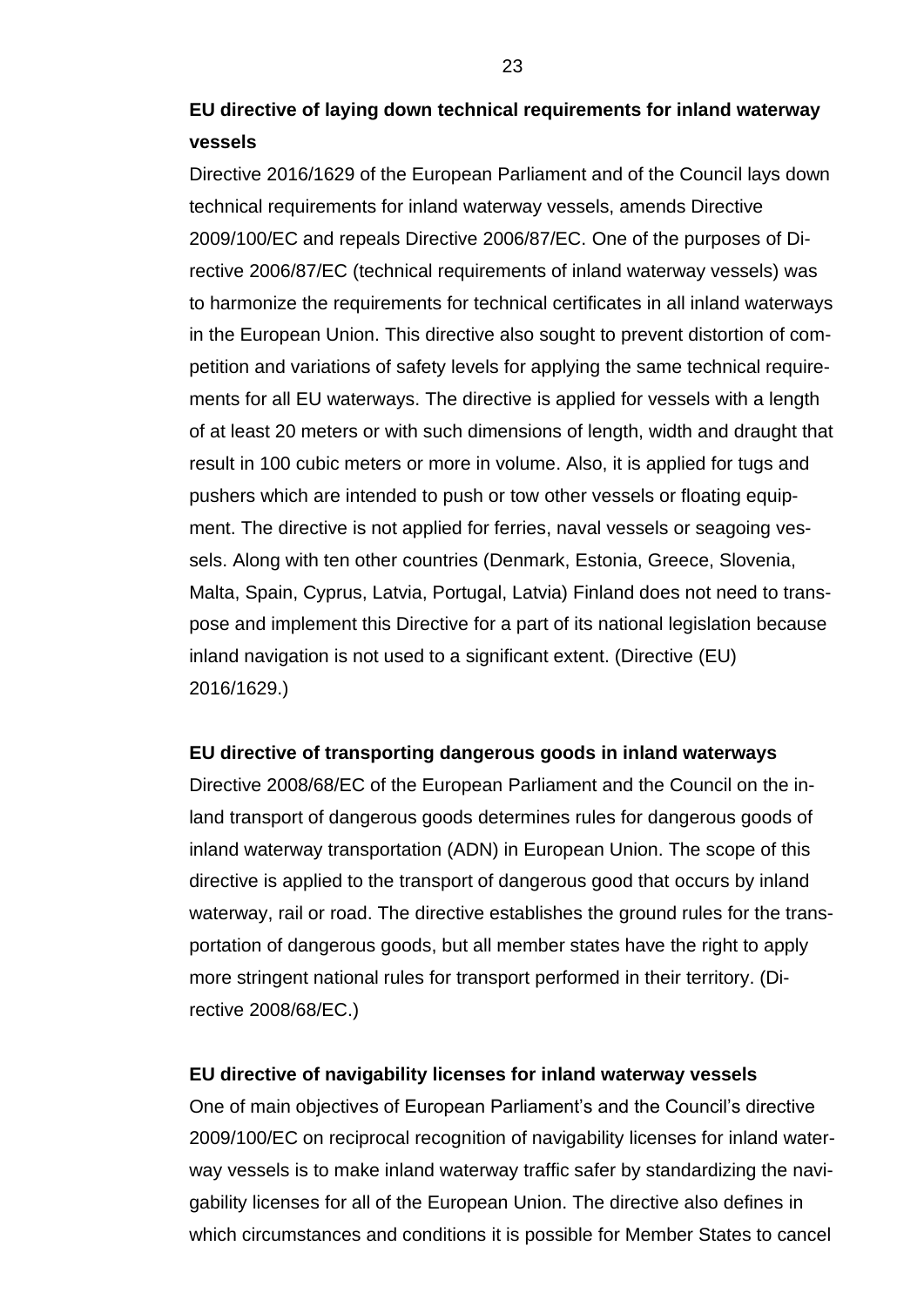the passage of vessels. For example, the cancellation of a vessel's passage is possible if its condition is deemed to pose serious harm for the environment. The vessel can continue forward after all the defects are rectified. (Directive 2009/100/EC.)

## **EU directive about recognition of professional qualifications in inland navigation**

Directive 2017/2397 of the European Parliament and of the Council on the recognition of professional qualifications in inland navigation is made for the safety of inland waterways. This directive regulates the terms and procedures which apply for authenticating qualifications of people who participate in the operation of vessels in the area of the EU. (Directive (EU) 2017/2397.)

#### **EU directive about systems of chartering and pricing**

Council Directive 96/75/EC concerns regulations for chartering and pricing the national and international carriage of goods by inland waterway within the community. Because of the congestion of road and rail traffic, and for the sake of safety and more environmentally friendly operation and lower energy consumption, the potential of inland waterway traffic should be constantly developed. The differences in national laws concerning inland waterway transport currently prevent the smooth functioning of the internal market. By streamlining inland waterway transport and introducing common provisions for the inland waterway market, the functioning of the internal market can be improved. Consequently, organizations can achieve commercial flexibility and more freely chartering and pricing. (Council Directive 96/75/EC.)

#### **EU directive on harmonized RIS in the Community**

The European Parliament's and of the Council's Directive 2005/44/EC on harmonized river information services (RIS) on inland waterways in the Community introduces common requirements and technical specifications which guarantee a harmonized, interoperable information services in the inland waterways within the community. The Directive aims to support and increase efficiency, environmental friendliness and safety of inland waterway transport. The RIS should be based on open and public standards, so those must be available to all users and system suppliers, and it should be a minimum requirement regarding RIS for Member States to provide at least the information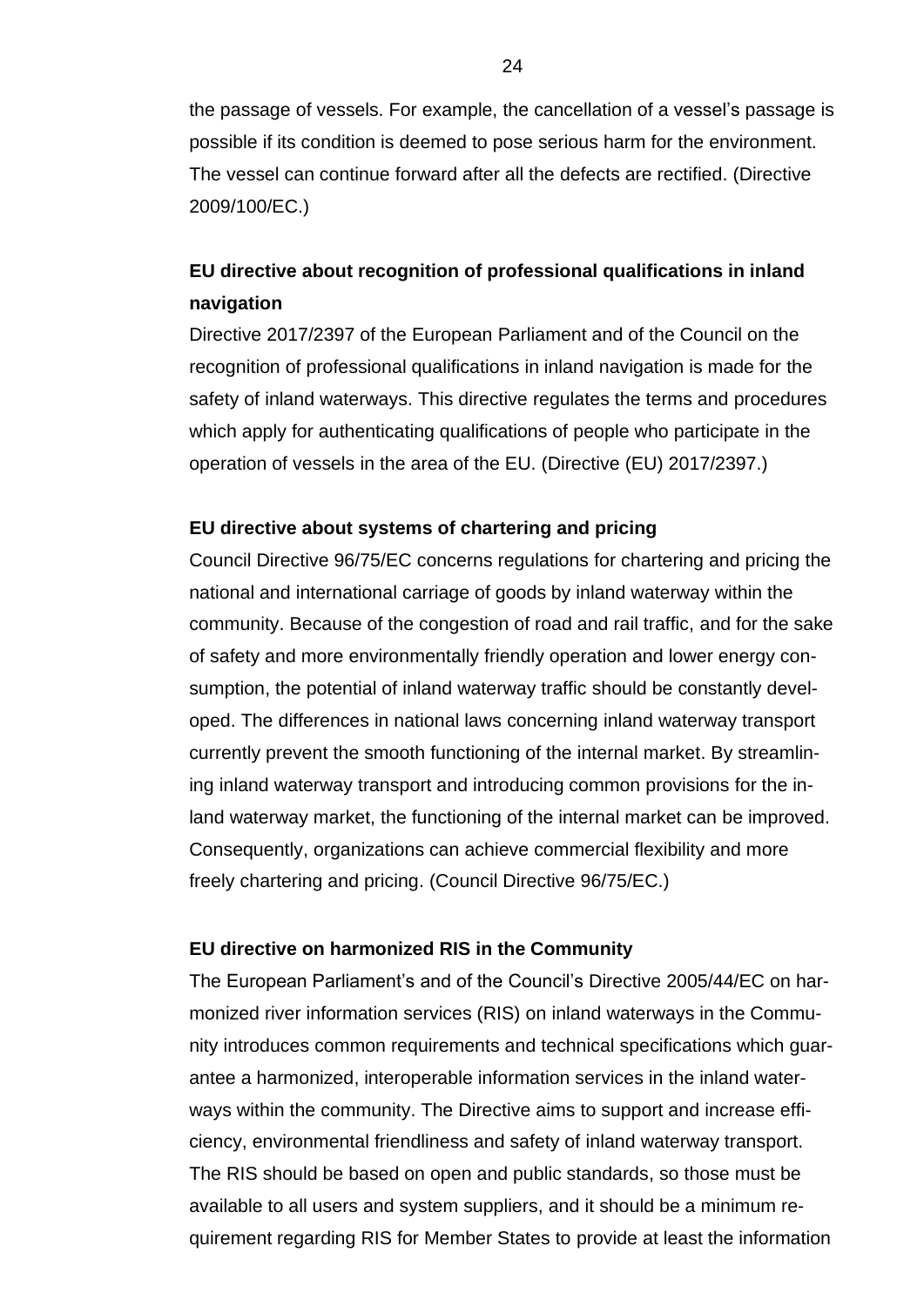services on their inland waterways. A particular Member State does not necessarily need to follow this directive if its navigable national waterways are not linked to the inland waterway network of other Member States. Still, it is recommended that RIS is used also in these waterways and national systems are made interoperable with it. (Directive 2005/44/EC.)

#### **Regulation of technical specifications for electronic ship reporting**

Commission implementing regulation 2019/1744 on technical specification for electronic ship reporting in inland navigation regulates that electronic reporting should improve the safety and efficiency of the inland waterway traffic by making it possible to share electronic information between competent authorities and with the parties involved in IWT. With electronic reporting, it should be possible to avoid reporting the same data several times to the authorities and other parties of the transport chain. The regulation specifies what messages, codes, data items and references must be used in inland waterway navigation, and it applies to all Member States of the Union. (Commission Implementing Regulation (EU) 2019/1744.)

#### **Regulation of statistics of goods transport by inland waterways**

European Parliament's and European Union's Council's regulation 2018/974 contains common rules concerning the production of European statistics of inland waterway transport. The EU statistics must be collected in accordance with common concepts and standards, which makes it possible to compare the statistics between transport modes. The European Commission uses these statistics for following and developing common transport policies and the transport elements of trans-European networks. (Regulation (EU) 2018/974.)

#### <span id="page-24-0"></span>**4.2 Finland's national legislation**

Merchant shipping operations in the Saimaa Canal must follow the common international maritime legislation and are regulated by many international standards and agreements which are implemented in Finland through national legislation and regulations. Preparation of those regulations are made by the Finnish Transport Agency together with other Finnish actors in the field of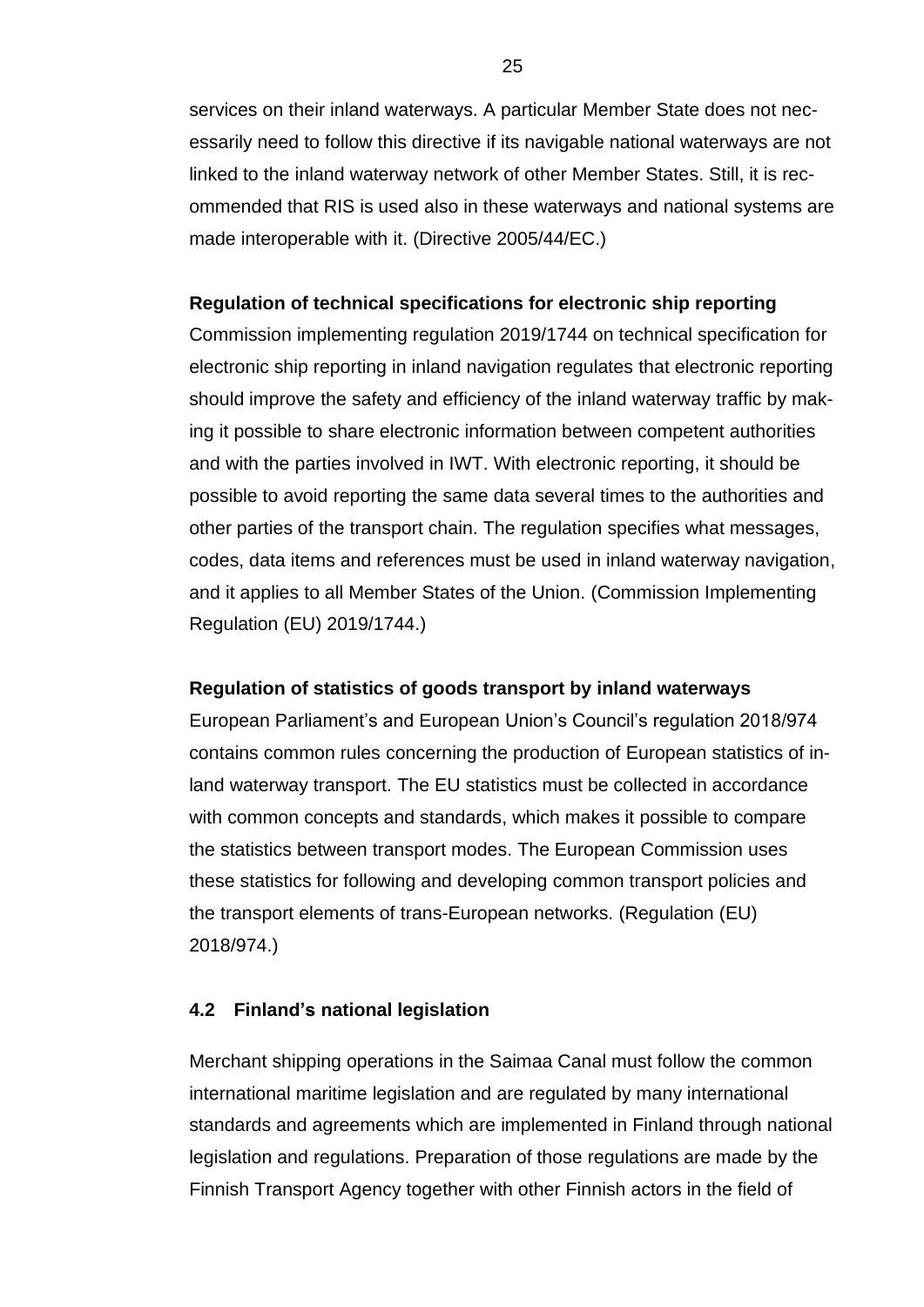maritime, such as with Traficom, the Finnish Transport Safety Agency. (Väylä 2019b.)

#### **Law about leasing a part of the Saimaa Canal from Russia**

*Laki Saimaan kanavan Venäjälle kuuluvan osan ja siihen liittyvän alueen vuokraamisesta Suomen tasavallalle sekä Saimaan kanavan kautta tapahtuvasta alusliikenteestä Venäjän kanssa tehdyn sopimuksen lainsäädännön alaan kuuluvien määräysten voimaansaattamisesta ja sopimuksen soveltamisesta* (4.2.2011/104) defines the leasing of the Russian part of the Saimaa Canal and the related area to the Republic of Finland. The vessel traffic via the Saimaa Canal between the Republic of Finland and the Russian Federation are also defined in this law. The law is the most fundamental law regarding inland waterway traffic in the Saimaa Canal. For implementation of the lease agreement of the Saimaa and to improve its vessel traffic, competitiveness and accessibility, there are the Canal Counselor in connection with the Ministry of the Transport and Communications. The Government appoints Canal Counselor for this task for a period of five years at a time. The Canal Counselor also works as the president of the Canal Commission which task is to act as a licensing authority of the Saimaa Canal.

#### **Law about waterway traffic**

*Vesiliikennelaki* (19.6.2019/782) is applied in all watercraft which are used on the territorial waters of Finland. In the Saimaa Canal, according to chapter two (principles and rules of water traffic) section 36 § of *vesiliikennelaki*, captain of merchant vessel must report information regarding vessel, its route or cargo if the information is asked by canal service provider. In the same chapter in section 39 § is adjusted about canal dues. In *vesiliikennelaki* is defined that in Finland a payment, rewards or other compensations are not collected during canals official opening hours. However, the payment can be collected if the canal is used outside of office hours. In the law, it is prescribed separately about this matter. *Vesiliikennelaki* repeals the Degree 8.3.1991/512 about traffic rules for canals and openable bridges *(*Asetus kanavien ja avattavien siltojen likennesäännöstä 8.3.1991/512).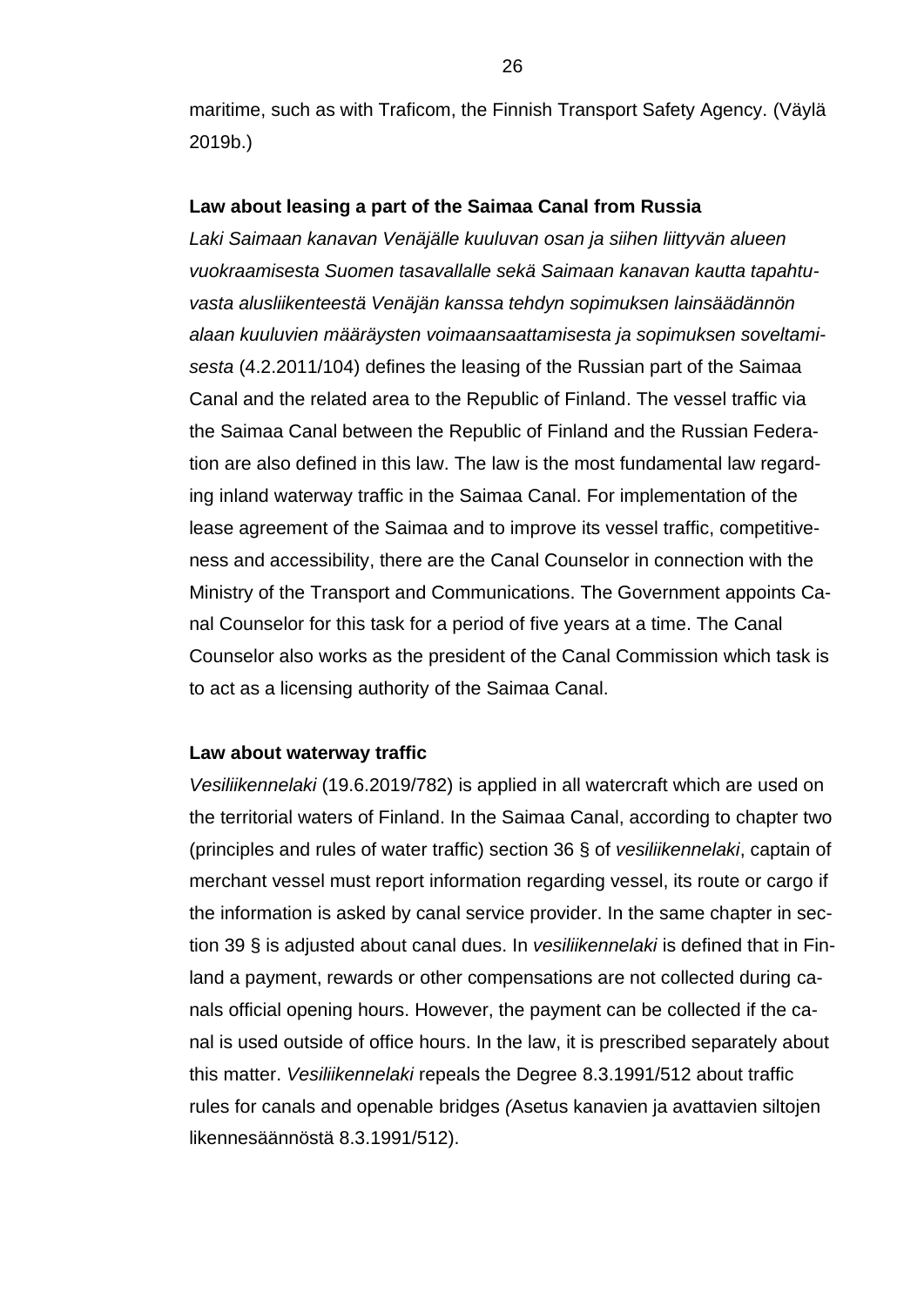#### **Law about transporting dangerous goods**

Meaning of this law is trying to prevent the danger of which the transportation of dangerous goods would cause for humans, environment or property. This law is applied only for general cargo transports in Finland's territorial waters. It does not apply for bulk cargo or vessels which are supervised by the military of Finland. (Laki vaarallisten aineiden kuljetuksesta 2.8.1994/719.)

#### **Pilotage Act**

*Luotsauslaki* (21.11.2003/940) is applied to pilotage which is in use on Finland's territorial waters and leased territory of the Saimaa Canal. The purpose of this law is to promote the safety of vessel traffic and prevent the environmental damages caused by vessel traffic. Also, it regulates the duties, justice and responsibilities of pilot. (Luotsauslaki 21.11.2003/940.) Over 35 meters long vessels must use a pilot for transportation in Saimaa Canal. However, the Ministry of Transport and Communications can grant a special permission for the captain of vessel which permits the vessel to sail without a pilot on some parts of the canal. For obtaining the permission, the captain must first complete the required examination. (Väylä 2019a.)

#### **Law about ballast water management**

*Laki alusten painolastivesien ja sedimenttien valvonnasta ja käsittelystä tehdyn kansainvälisen yleissopimuksen lainsäädännön alaan kuuluvien määräysten voimaansaattamisesta* (17.6.2016/472) defines the regulations contained in the international convention of the control and management of vessels' ballast water and sediments. The convention was established in London in 2004 to reduce the spreading of invasive species in waterways. By the year 2024, each vessel must have a ballast water management system (BWMS) for the processing of the ballast water (Laamanen & Korpinen no date).

## **The Finnish Transport Agency's regulation on traffic periods and opening hours for canals and openable bridges**

The regulation is given under the law about waterway traffic and the degree about traffic rules for canals and openable bridges. It concerns the traffic periods and opening hours of state's lock and open canals. For example, the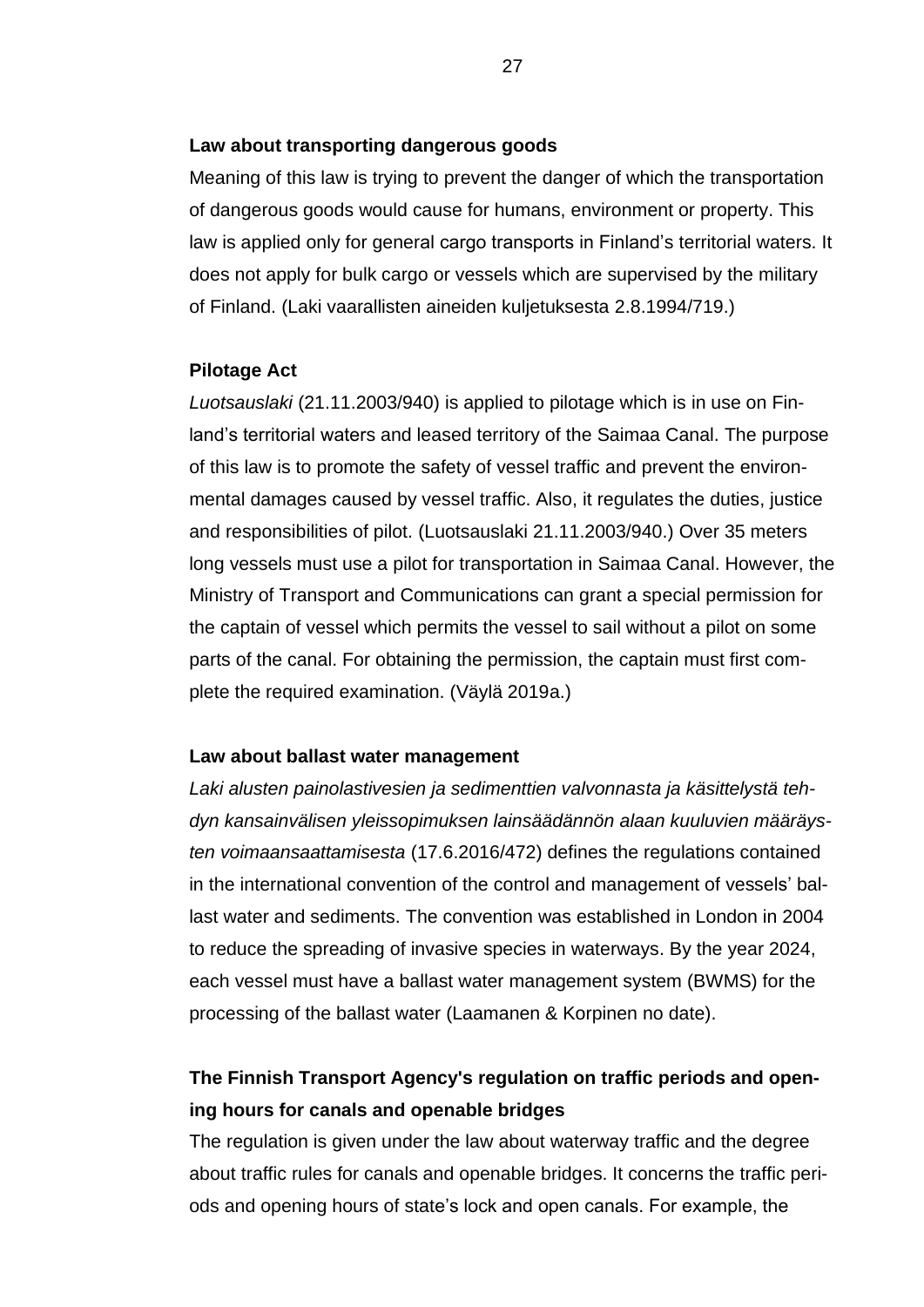length of the traffic period in the Saimaa Canal is agreed in each year observing the ice-conditions and the Finnish Transport Agency publishes the information of opening and closing dates of canal on their website. (Liikennevirasto 2017.)

#### <span id="page-27-0"></span>**5 CUSTOMS POLICIES BETWEEN FINLAND AND RUSSIA**

Customs policies used in inland waterway traffic between Finland and Russia do not differ from the policies used with other transport modes. There are a few exceptions regarding vessels transported via the Saimaa Canal. For example, the entry summary declaration and exit summary declaration must be submitted to the Customs not later than two hours before the vessel leaves the country, arrivals to the border or leaves the Customs office of exit (Tulli 2019a).

For the import and export of goods, should first be clarified if the freight and forwarding contracts have been concluded, if any customs regulations as import restrictions aimed to the goods and if it is possible to obtain tariff preferences on the goods. The main documentaries of import and export include invoice, packing list, customs declaration, certificate of origin of goods and bill of lading. (Hörkkö et al. 2010, 162-186.)

The following sub-chapters present the most general customs policies of Finland and Russia. The information is gathered how goods are cleared as import and export between Finland and Russia. Otherwise, there would be much more procedures and alleviations to write about that would not relate to the subject of this thesis.

## <span id="page-27-1"></span>**5.1 Finland's customs policies**

When importing goods from the third countries (as Russia) to Finland the procedures of customs can be release for free circulation, temporary importation, inward-processing and placing goods to storage or customs transit procedures (Tulli 2019e). The most used import customs procedure is release for free circulation which applies commercial policy measures for transported goods. In that procedure, after the legal customs duties are collected goods will have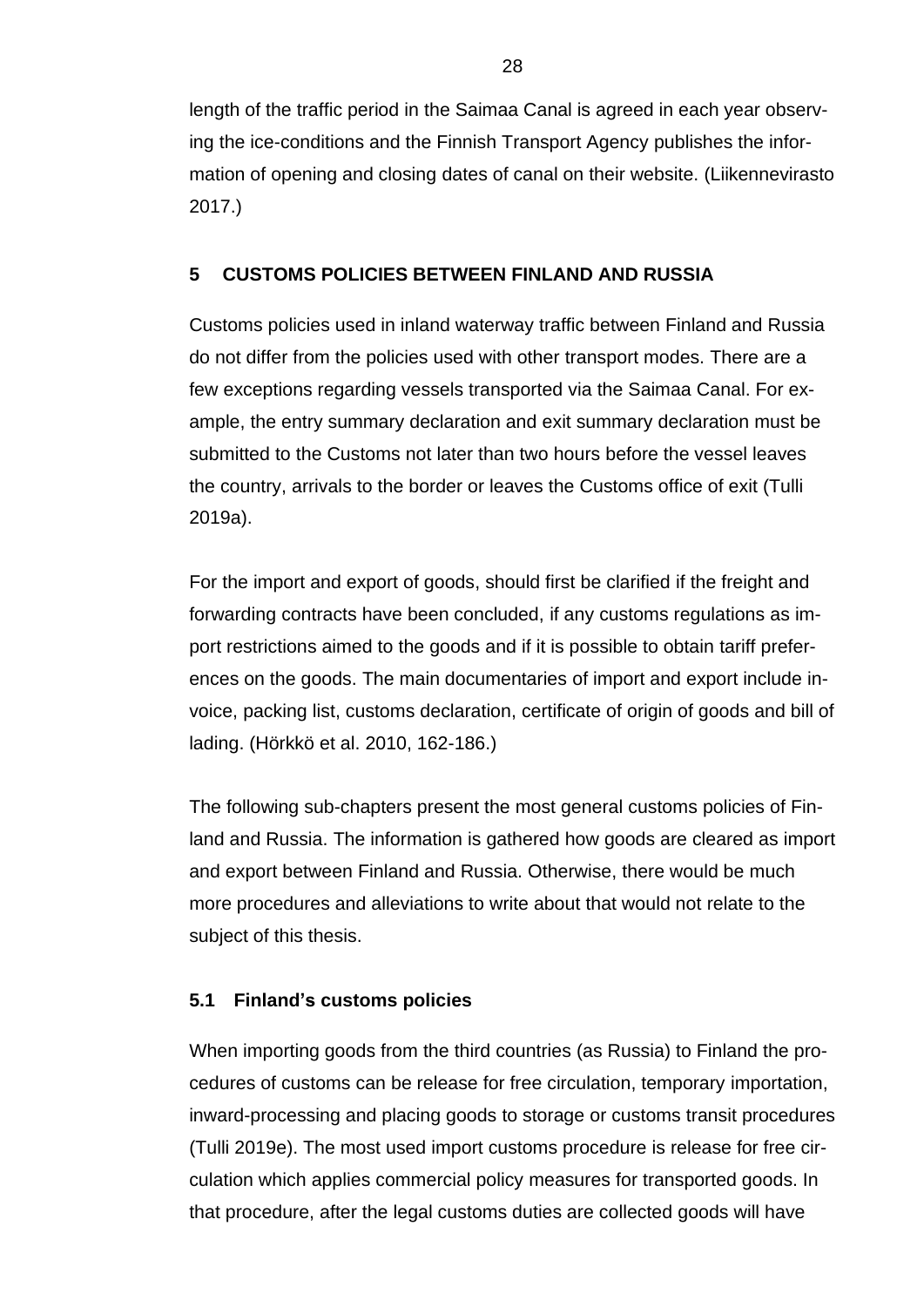the customs status of the European Union goods. When releasing the goods for free circulation, they can not be under any restrictions or prohibitions. (Tulli 2019b.)

In Finland, the goods are exported to the third countries mainly as export, temporary export or export for repair/other processing (Tulli 2019c). Export to outside the European Union is exempt from value added tax (VAT) and the seller can receive the sale as VAT exempt with customs confirmed release. The export declaration helps customs authorities of the exporting country to both supervise the exit of export goods and combat terrorism and international crime. Also, the export restrictions and prohibitions on export goods are supervised with the help of export declaration. (Tulli 2019d.)

When transporting Union goods from EU nation to another, the goods can be moved without customs formalities. However, if the route of transportation deviates outside the customs territory of the EU, it is necessary to prove the customs status of the Union goods when they return to the customs territory of the EU. For this occasion, the customs status can be proved by using T2L import or export document approved first by the authority of the country of dispatch. In Saimaa, with T2L document the goods can be transported without customs formalities from Finland through Russia to EU and in the other direction. This provides the vessel not having any loadings or unloadings in the third country, Russia. When the vessel comes from the Russia to Finland, the shipbroker presents a confirmed T2L document to the authority of Finland who accepts or rejects the document. (Tulli 2016.)

#### <span id="page-28-0"></span>**5.2 Russian customs policies**

In Russia, customs procedures are strictly practiced and controlled. Goods must be cleared either in the border of Russia or in the customs office before they can be released for a purchaser. All the values and duties must be paid before the goods cross the border. Especially, the Russian Customs is particularly specific the weights of the transported goods, and compares them to the information of relevant documentation. (imrg 2018.)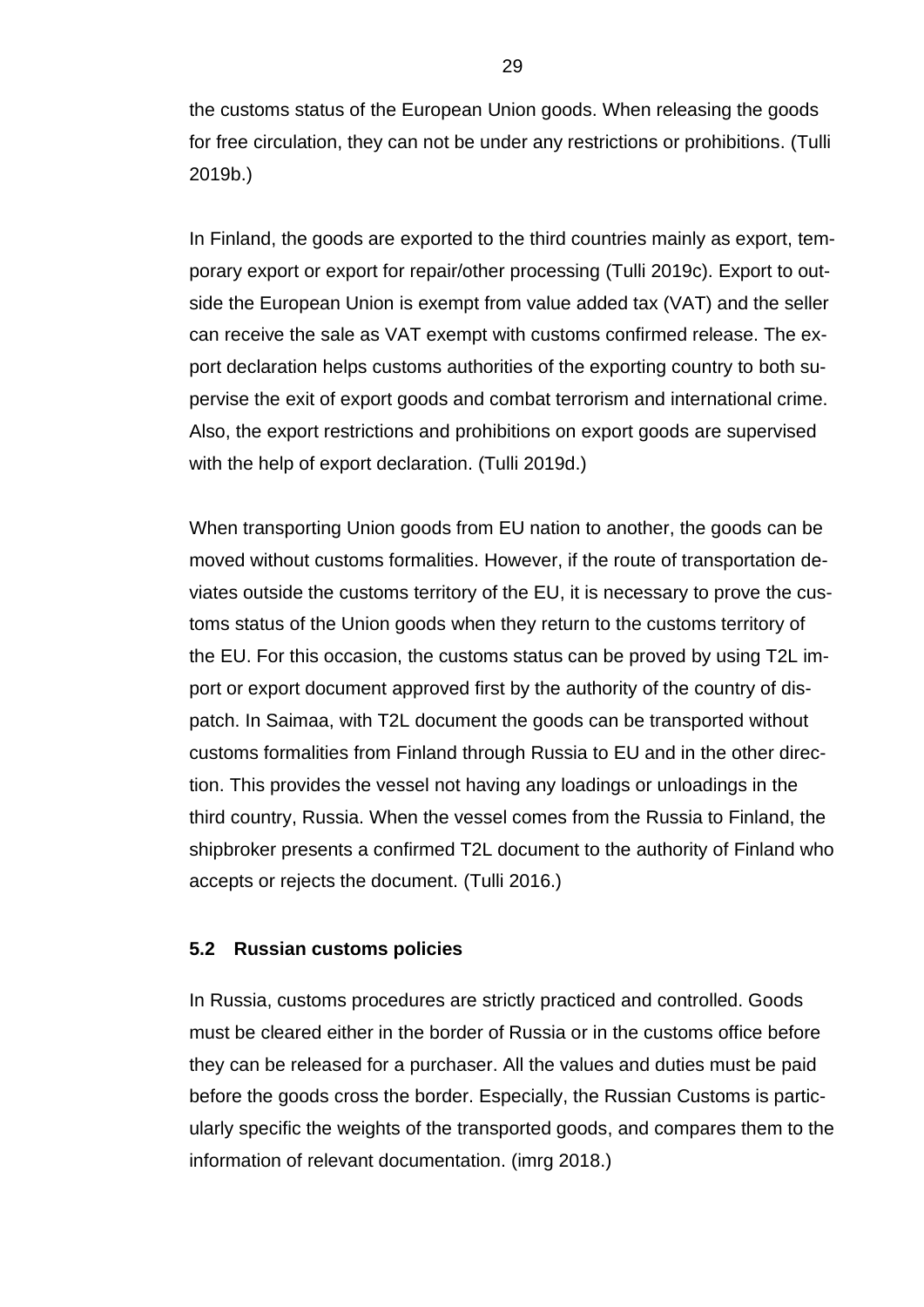#### **Import**

There are three different procedures for making the customs clearance when importing goods in Russia. In first alternative, the whole customs process and all the customs measures are done on the border of Russia. The goods are delivered to the customs office located on the border from where they are obtained not until the purchaser has delivered all the necessary documents for a review and has paid all the possible costs. The purchaser is completely responsible for the documents and payments. As a disadvantage of this customs procedure is a high possibility for delays with data transfer. 18% of the material flow between companies is customs cleared in this way. (imrg 2018.)

In second procedure, companies can use the customs centers which are located in Russia for the customs clearance. In this procedure goods can be delivered directly to these internal centers with the special movement document which lets goods to be moved from the border without direct customs clearance. It is freight carrier's responsibility to present the movement document and other necessary documents for the customs center. The purchaser is responsible to prepare those documents and take care of customs payments pertaining carried goods. Even 80% of imported goods are cleared by utilizing this procedure. (imrg 2018.)

As a third option to import goods is to use an electrical customs declaration. In this procedure the goods are physically in the border of Russia, but the customs clearance is done by a remote declaration center located within the territory. All documents included in the shipment must be sent electrically to the remote declaration center. After processing with the documents and clearing the goods, the center gives a permission for goods inspection for customs post on the border. After that, the cleared goods can be transported from the border directly to the destination. This procedure is the most recent and only 2% of goods are cleared according to this scheme. (imrg 2018.)

#### **Export**

When exporting goods from Russia to Finland, freight forwarder is able to do the export customs clearance after the buyer has paid the seller all the payments arising from the export. For the export customs clearance, the freight forwarder needs the copies of certificates and passports for goods in addition

30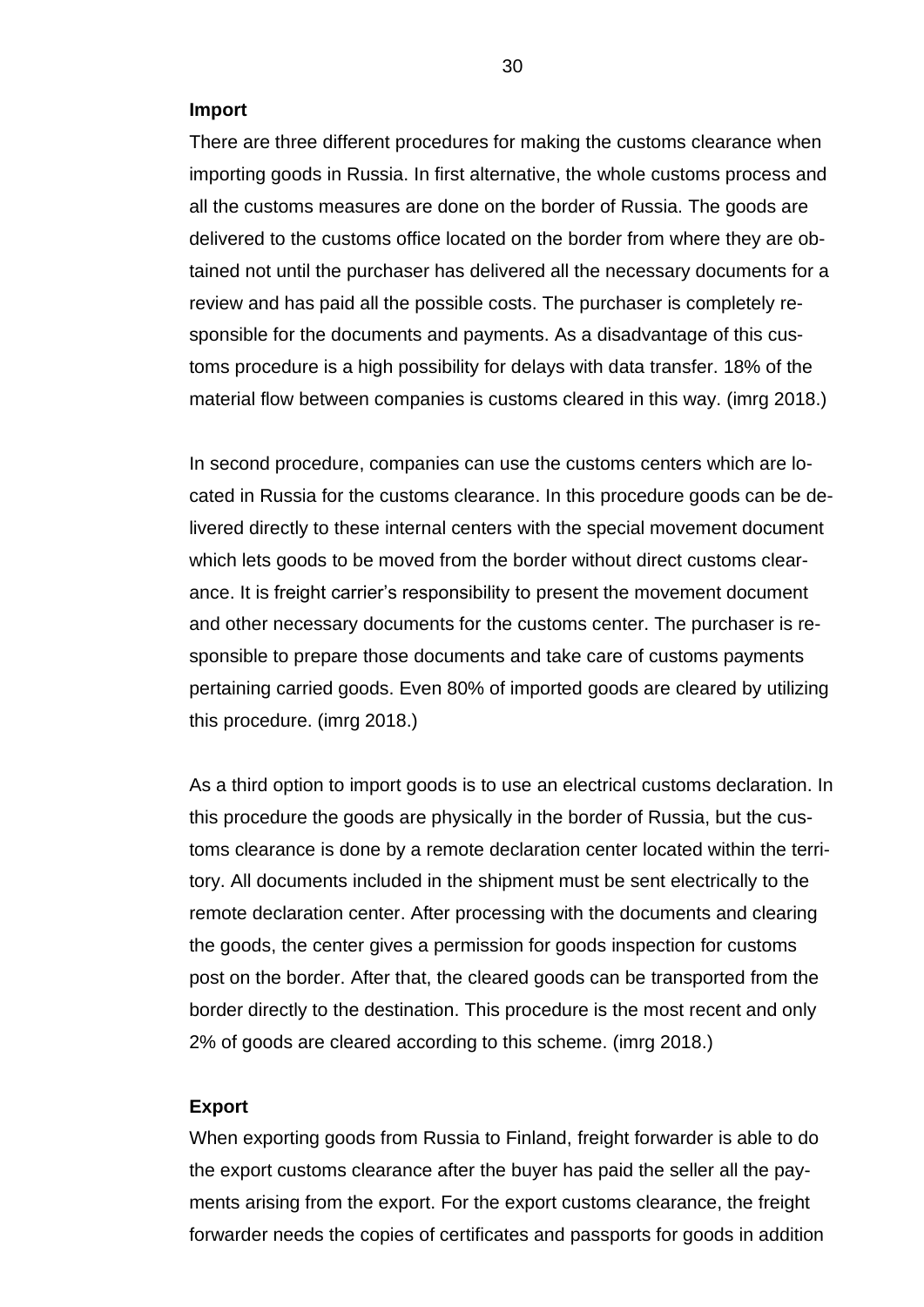to other general documents from the exporter. (Realexport Ltd 2020.) The freight forwarder must inform the names of the seller and buyer, customs tariff heading (from the Harmonized System) and customs value. The informed seller must be a Russian legal entity. When the transported goods arrive at the border crossing, the driver must be accompanied by all required documents, such as invoice, export agreement and the transaction passport for display to Customs. For having the sale as VAT exempt, the exporter must deliver required documents to the Federal Tax Service. The documents consist of invoices, payment of duties and proof of passage at the border. (Santander 2020.)

#### <span id="page-30-0"></span>**6 INFUTURE PROJECT**

Most of the international freight traffic runs on the roads. Road transport causes more pollution than any other mode of transport, in the year of 2014 road transport accounted over 70% of greenhouse gas emissions. (European Commission no date.). The European Commission's aim is to tighten the emission standards and move 50% of freight traffic to the railways and waterways by the year 2050 (European Union 2011). The purpose is to develop inland waterway transport as a credible and competitive alternative for current and more common transport modes by emphasizing its cost-effectiveness and friendliness to the environment (SVY r.y. 2014b).

INFUTURE project is established to improve inland waterway transport with resistant and cost-effective solutions. For example, a new IT-system for the support of customer service is created, a new type of vessel for inland waterway transport is developed and more suitable practices of operation are planned with the assistance of this project. The INFUTURE project focuses on investigating the customs clearances between Finland and Russia, researching the legislation of freight traffic and discovering for more efficient ways to manage freight. As a part of the project, this thesis examines these abovementioned matters: what customs policies and legislation are in use in inland waterway transport between Finland and Russia. As project partners co-operate Kotka Maritime Research Center, Aalto University, South-Eastern Finland University of Applied Sciences, Meritaito Ltd, Finnish Waterway Association, Admiral Makarov State University for Maritime and Inland Shipping and North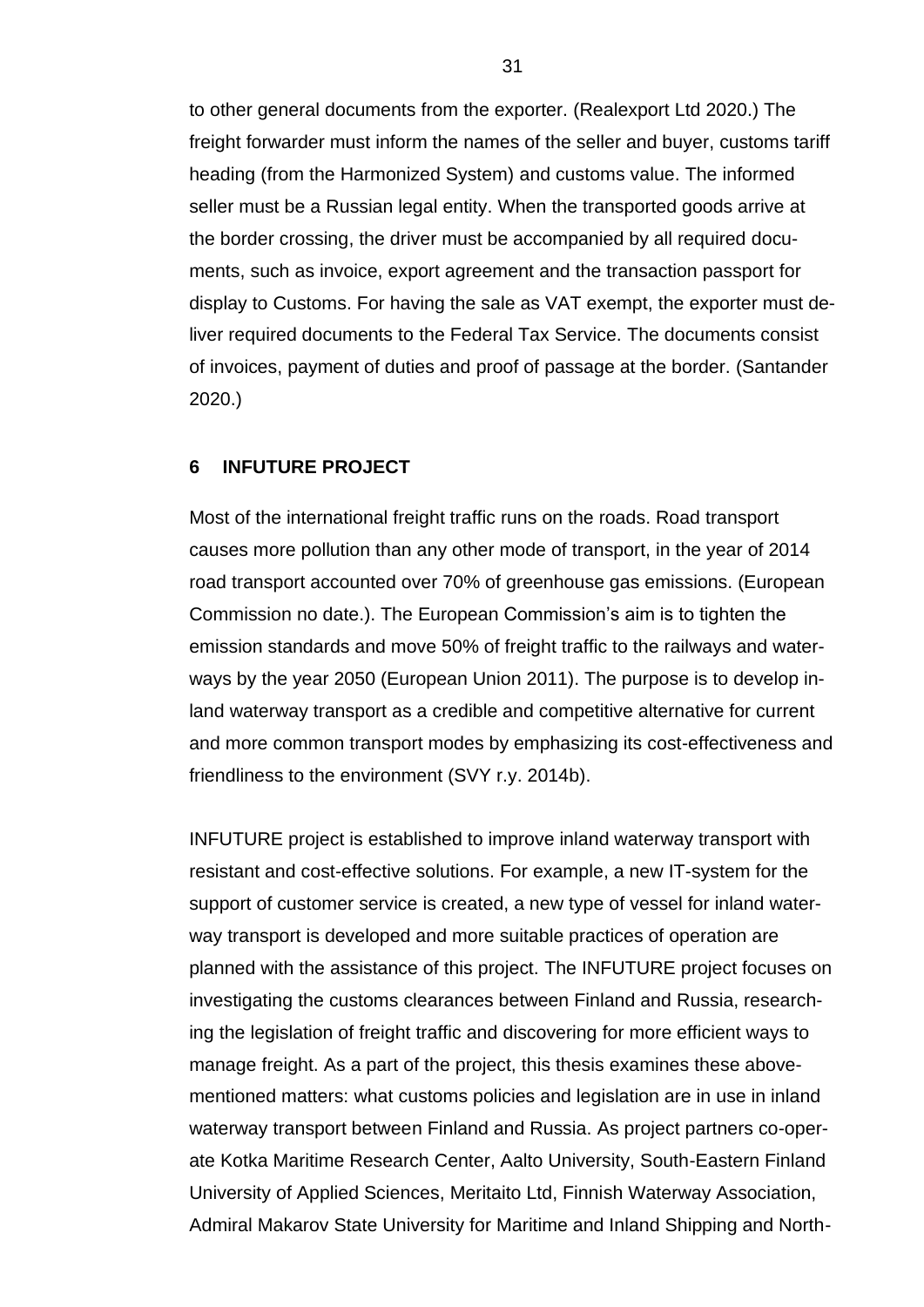West Russia Logistics and Information Development Centre. The INFUTURE project is planned to be realized by October of 2021 and the main contributor of the project is The South-East Finland – Russia CBC 2014-2020 program. (Merikotka no date.)

As INFUTURE project The South-East Finland – Russia CBC 2014-2020 program is also one of the co-operation programs between Finland and Russia. It is mainly concentrated on promoting business, qualified labor and health of environment in the program area. Also, it promotes traffic and safety at the border of Finland and Russia. (CBC 2014-2020 Kaakkois-Suomi – Venäjä no date.)

#### <span id="page-31-0"></span>**7 IMPLEMENTION OF THE INTERVIEWS**

The interviews were implemented as a Webropol questionnaire, face-to-face interviews and with a Skype during March 2020. Because of the global pandemic, those formats of the interviews were not possible to implement for all interviewees. Therefore, a few interviewees were interviewed by emails. Unfortunately, the answers were not possible to gather from all who were planned to interview but luckily, the most of interviews were able to implement. The interviews were recorded and transcribed for facilitating the writing process and for having the content of the interviews as correct as possible.

To gather a comprehensive information about legislation which impacts inland waterway transport in the Saimaa Canal, Seppo Kykkänen was interviewed from the Ministry of Transport and Communications. Kykkänen works as a head of an office of the Canal Counsellor and has the most current information about legislation. The semi-structured interview was implemented by using Skype. Though, the original plan was to perform face-to-face interview in the office of the Canal Counsellor in the city of Lappeenranta. As a head of an office of the Canal Counsellor, Kykkänen and his colleagues support and help the canal counsellor of Saimaa and issue the necessary permits for the leasing area.

For obtaining the information of customs policies in Saimaa, the qualitative research method was utilized to interview Finnish Customs. The semi-structured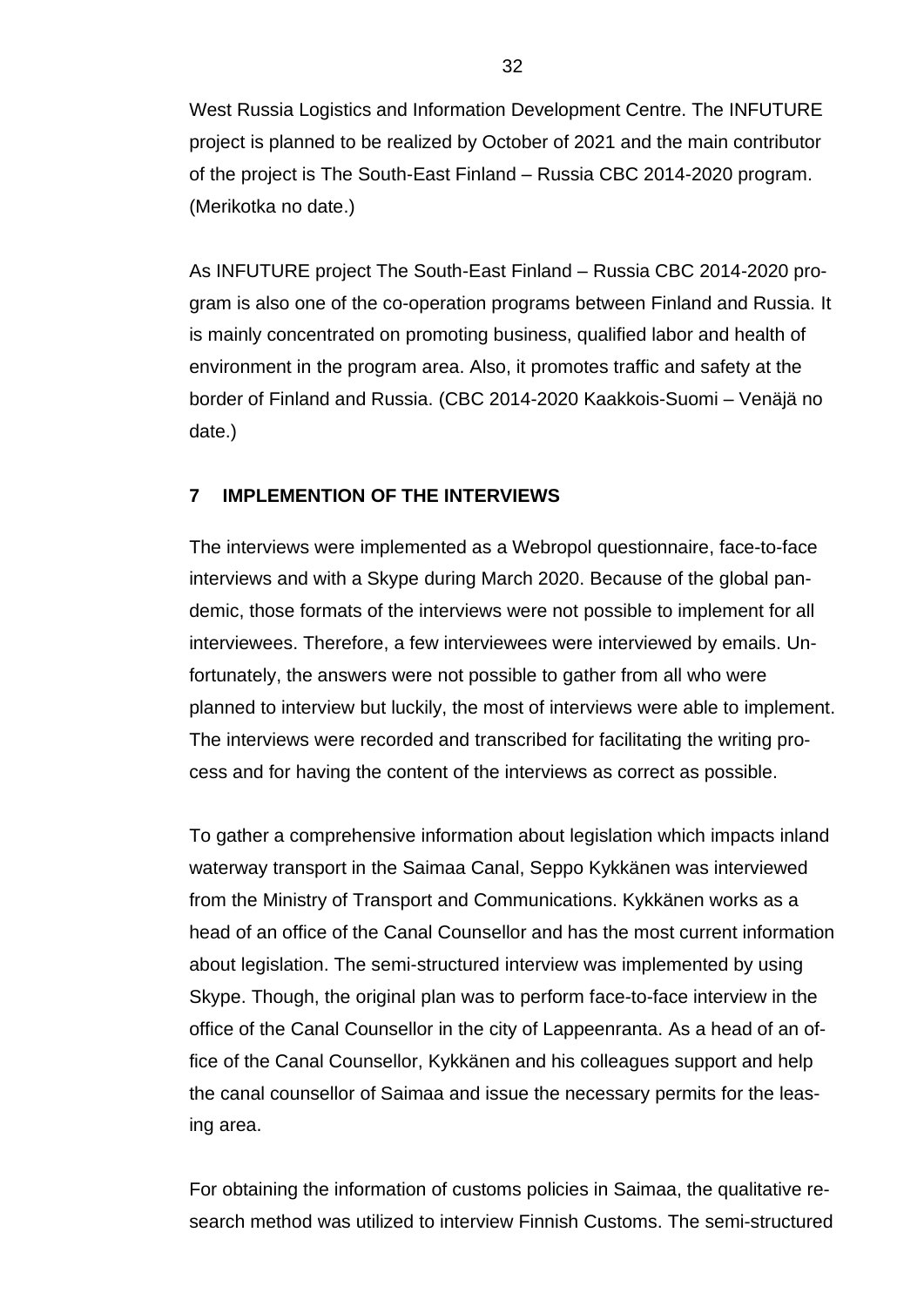interview was implemented as face-to-face interview in Nuijamaa customs office for the head of Customs Petri Kukkonen and his colleagues. The main duties of the Customs in Nuijamaa's border crossing are to control customs clearances made by freight forwarders. Also, casual vessels' surveys and measurement of vessels as random tests are under the responsibility of the Customs.

The project planner of naviSaimaa project, Kaisa Hirvonen was interviewed to gather information of the Saimaa Canal's traffic and development. It was interesting to interview a person who has familiarized with the subject as she has worked as a project planner in a similar project as INFUTURE. The semistructured interview was implemented by using a video chat application. The naviSaimaa project and its aim have been presented in chapter 3.3 in this thesis.

A structured interview was implemented as a Webropol inquiry for the director of FGU Saimenskij kanal's office, the director of North-West Russia Logistics and Information Development Centre and the Head of Economics of waterway transport department of Admiral Makarov. For these Russian contacts, the interview was easier to implement as the Webropol questionnaire. By interviewing them, the aim was to gather their opinions on the current state and future of inland waterway transport. The office of FGU Saimenskij kanal's main duty is to control how Russian Federation's organizations and Finland implement the terms of the leasing area of the Saimaa Canal (Hallituksen esitys Eduskunnalle Saimaan kanavan Venäjälle kuuluvan osan ja siihen liittyvän alueen vuokraamisesta Suomen tasavallalle sekä Saimaan kanavan kautta tapahtuvasta alusliikenteestä Venäjän kanssa tehdyn sopimuksen hyväksymisestä ja laiksi sopimuksen lainsäädännön alaan kuuluvien määräysten voimaansaattamisesta ja sopimuksen soveltamisesta HE 22.10.2010/215).

The interviews were implemented with two different formats. For Petri Kukkonen, Seppo Kykkänen and Kaisa Hirvonen the semi-structured interview method was used (Appendix 4/4). Mainly, in the face-to-face interviews were asked the same questions as the email interviews, but it was considerably easier to ask additional questions and sustain the debate when facing each other with interviewees. The interviews were built around the questions related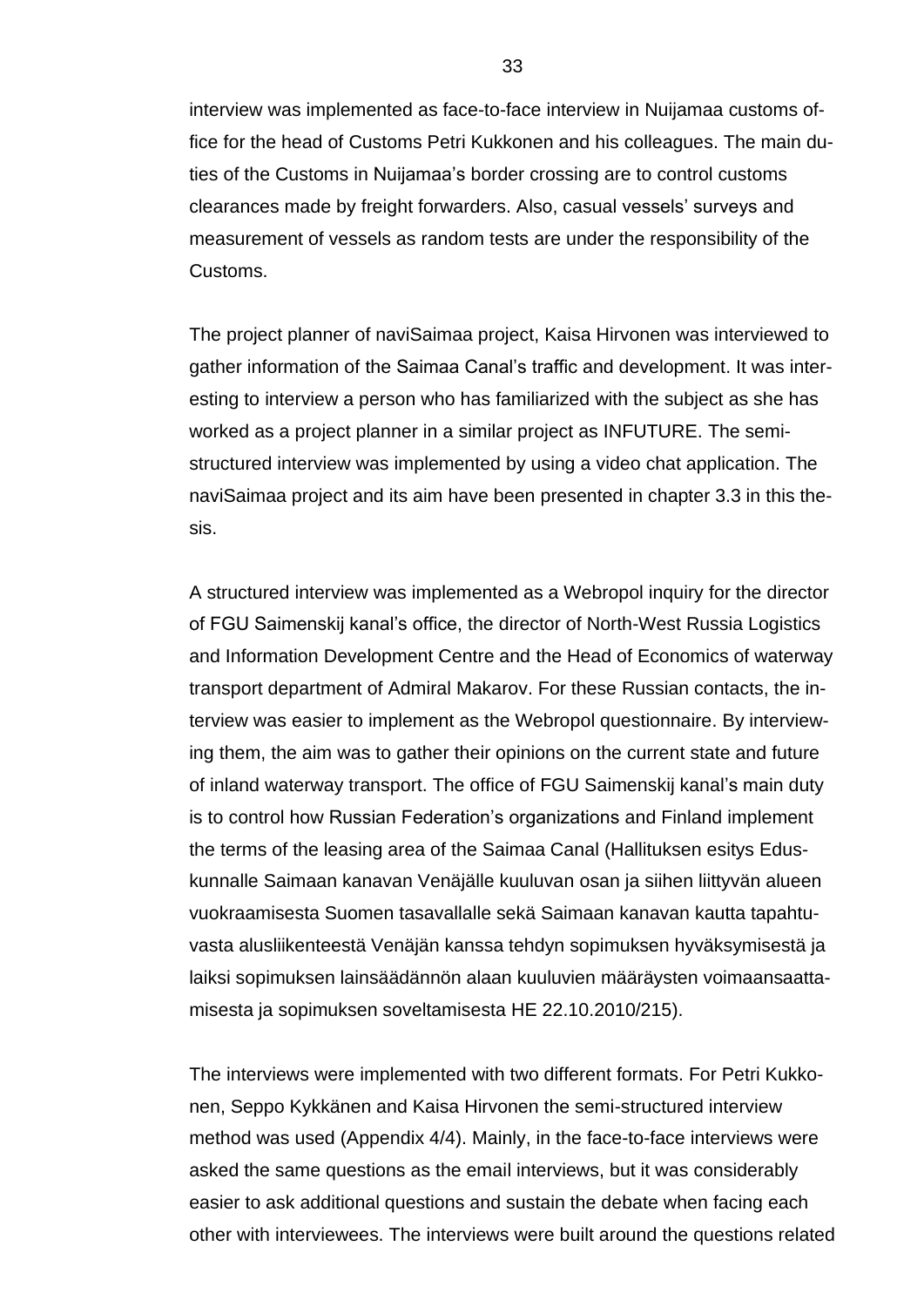to the theme which interviewees were able to openly answer, based on their own knowledge. Interviews may have asked detailed questions as well as completely new questions that came to mind during the interview. The other format was structured interview which was implemented by using a Webropol program. The structured interview method was utilized for interviewing people in Russia, as the director of North-West Russia Lofistics and Information Development Centre (Appendices 2/4 and 3/4). The Webropol inquiry was more formal and included predefined answer alternatives in addition to open-ended questions. As semi-structured interview, the structured interview was compiled on the themes of the thesis.

#### <span id="page-33-0"></span>**8 ANALYSIS OF THE INTERVIEWS**

With the help of the interviews, the purpose was to gather valuable information about at present and future state of IWT in Finland. This information was utilized together with existing literature for making conclusions on the current state of IWT and possible proposals for improvements for the future.

#### <span id="page-33-1"></span>**8.1 The legislation**

One of the main objectives of this thesis is to gather knowledge about the legislation of IWT. Based on the interviews, it became clear that legislation is not the obstacle for the development of the inland waterway transportation. According to Kykkänen (2020) the most determining factor on operation of the Saimaa Canal is the lease agreement of the canal which creates conditions for the operation on the canal. Also, if the vessel loads a part shipment onboard first from Finland and then from Russia after which continues its journey to the Europe, possible restrictions and regulations may appear (Hirvonen 2020).

When asked about influences of legislation and how they control the inland waterway transport in the Lake Saimaa, Kykkänen (2020) said that legislation is quite loose for IWT compared to other transport modes such as rail, air or road transport and transport in inland waterways obeys common maritime legislation. Finland's inland waterways are open for a competition and all operators can freely operate on those waters. The Canal is open to everyone, Finnish, Russian and third country commercial vessels. It is only restricted in the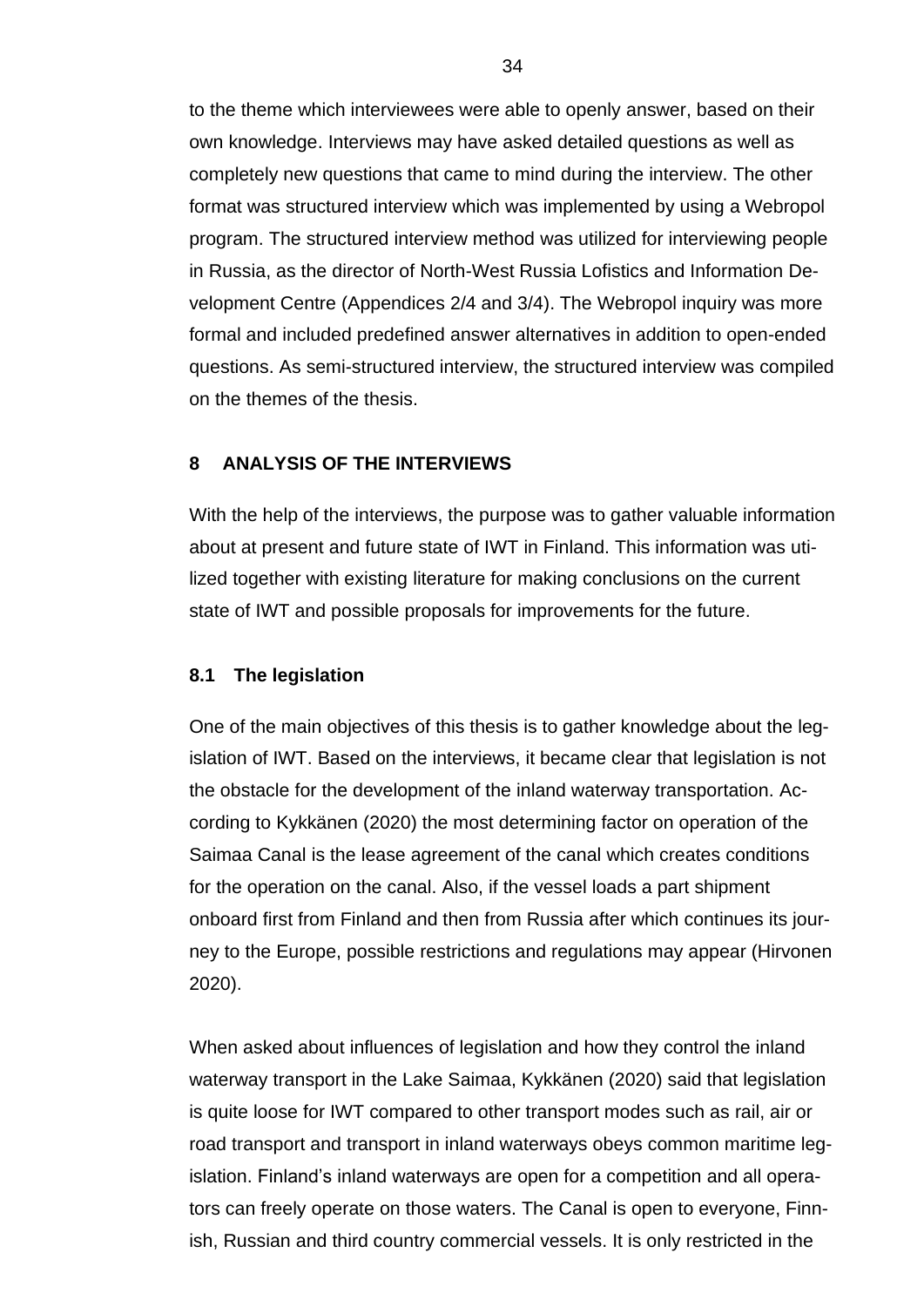canal's lease agreement that army vessels and third country vessels which are not in a commercial use can not operate in the canal. General cargo regulations of waterway transportation apply to inland waterway transport. However, there are some exceptions, such as it is forbidden to transport any crude oil in the Lake Saimaa. Lighter mixtures may be transported if there is suitable vessel for transport that meets double floor requirements. Other limitation factors are ballast water regulations and hold water procedures. (Kykkänen 2020.)

According to Kykkänen (2020), the dimensions of the canal are the limitation factor more than the legislation is. Those dimensions have an influence on the volumes of the traffic and the size of the vessels in the Saimaa Canal. Another burden for the canal and therefore Saimaa's inland waterway traffic is the compulsory pilotage combined with long waterways. This creates practical burdens compared to coastal sea traffic where pilotage distances are usually much shorter. Due to that, the government try to compensate the pilotage fees of inland waterway transport by giving a support which covers the part of the total pilotage fee. Also, on the inland waterways, there are not collected any channel fees which also seeks to support IWT. This is because there are not collected any fairway fees from other modes of inland transport either. (Kykkänen 2020.)

Webropol inquiry's (2020) result for the question regarding the legislation of IWT was that only Russia's national legislation defines operations in inland waterways. The result was quite predictable that in inland waterways of Russia only Russian legislation can be used. However, when asked in which field the legislation controls IWT the most, the answers were more comprehensive. The Russian national legislation affects the most on vessels, operational functions as transportation and port operations and navigation in IWT.

#### <span id="page-34-0"></span>**8.2 Customs policies in the Saimaa Canal**

One of the interview questions regarded customs policies in the Saimaa Canal. The customs policies that are in use regarding the inland waterway transport between Finland and Russia and the possible difference in customs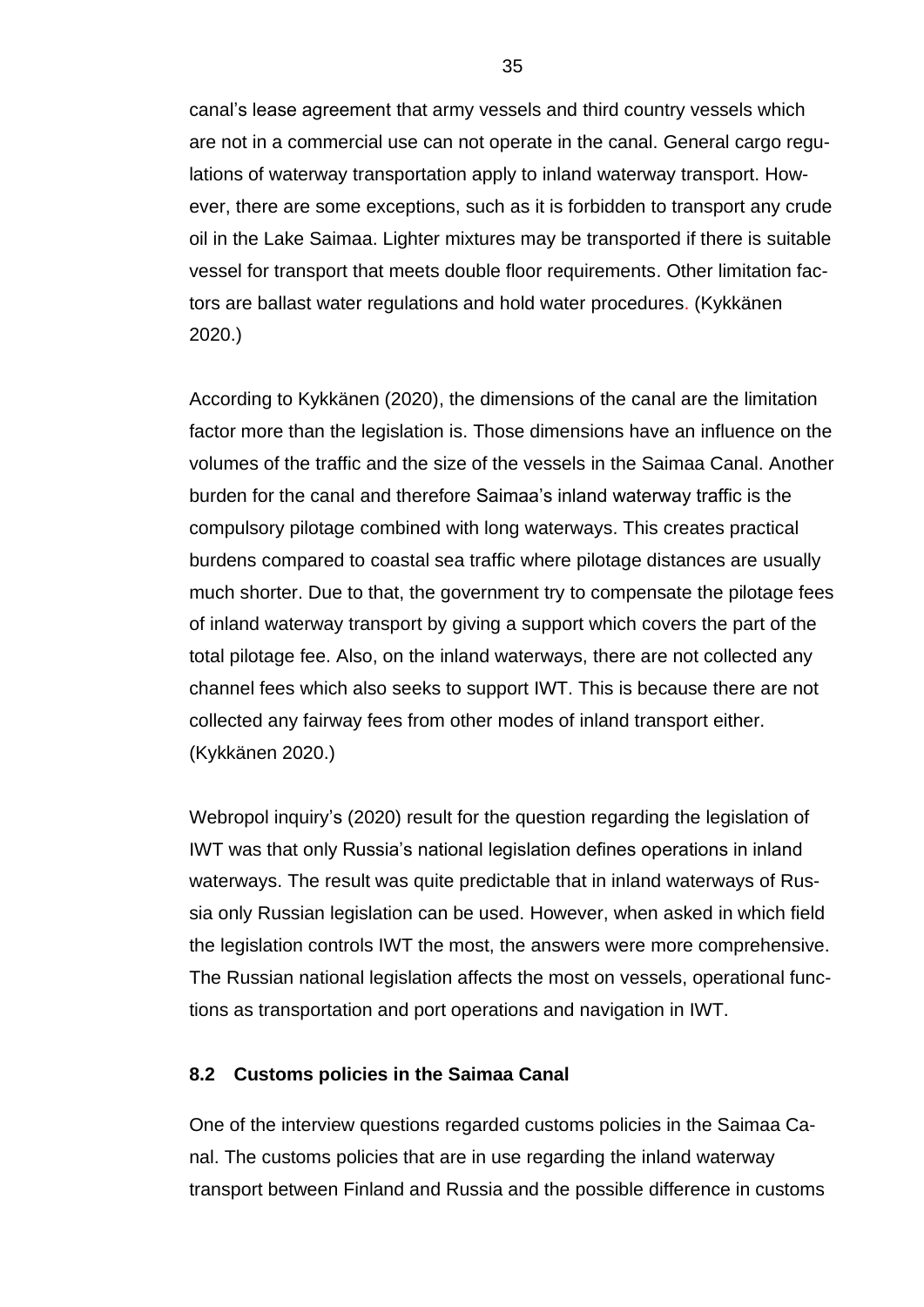policies between transport modes wanted to be investigated with the interviews.

Kukkonen (2020) raised the truth that the Saimaa Canal has not brought to the EU level as the Rhine. If the planning of the Saimaa Canal was taken into account as Rhine, the "third country" status of the leasing area of the Saimaa Canal could be changed. Therefore, certain customs policies would be eliminated, and the movement of goods and passengers would become easier. However, the customs procedures have been planned as simple as possible to make the movement of vessels effortless. Vessels can sail via the Saimaa Canal without stopping at the border crossing, customs clearances and documents are sent online and customs inspections are done only when needed.

One of the main objectives of this thesis is to examine what customs policies are in use regarding inland waterway transport between Finland and Russia. The purpose is to establish if there are differences in customs policies between transport modes. The Finnish Customs in Nuijamaa told that customs procedures in the Saimaa Canal are export, export with T2L document and import with T2L document (chapter 5.1). According to Kukkonen (2020) because in the Saimaa Canal transports plenty of bulk cargo, the organizations that operate in Saimaa can use a periodic clearance as a customs procedure. In the periodic clearance, the goods can be released for free circulation with an incomplete declaration. During the specified period, freight forwarder marks each transport to an accounting. The freight forwarder must send the supplemental information of those transports for Customs before appointed deadline. Therefore, the transported goods can be customs cleared at once in larger number, and their transportation across the borders become easier. Accounting markings can be done from organizations own premises with a Customs Authorisation Centre's granted permission. This permission is called a local clearance procedure.

#### <span id="page-35-0"></span>**8.3 The future of inland waterway transport**

As told (chapter 3.2), currently only large industrial companies operate in the Saimaa. It has become as a competition between the companies to transport their goods via the canal to the EU. Current vessels can carry 2,5 tons of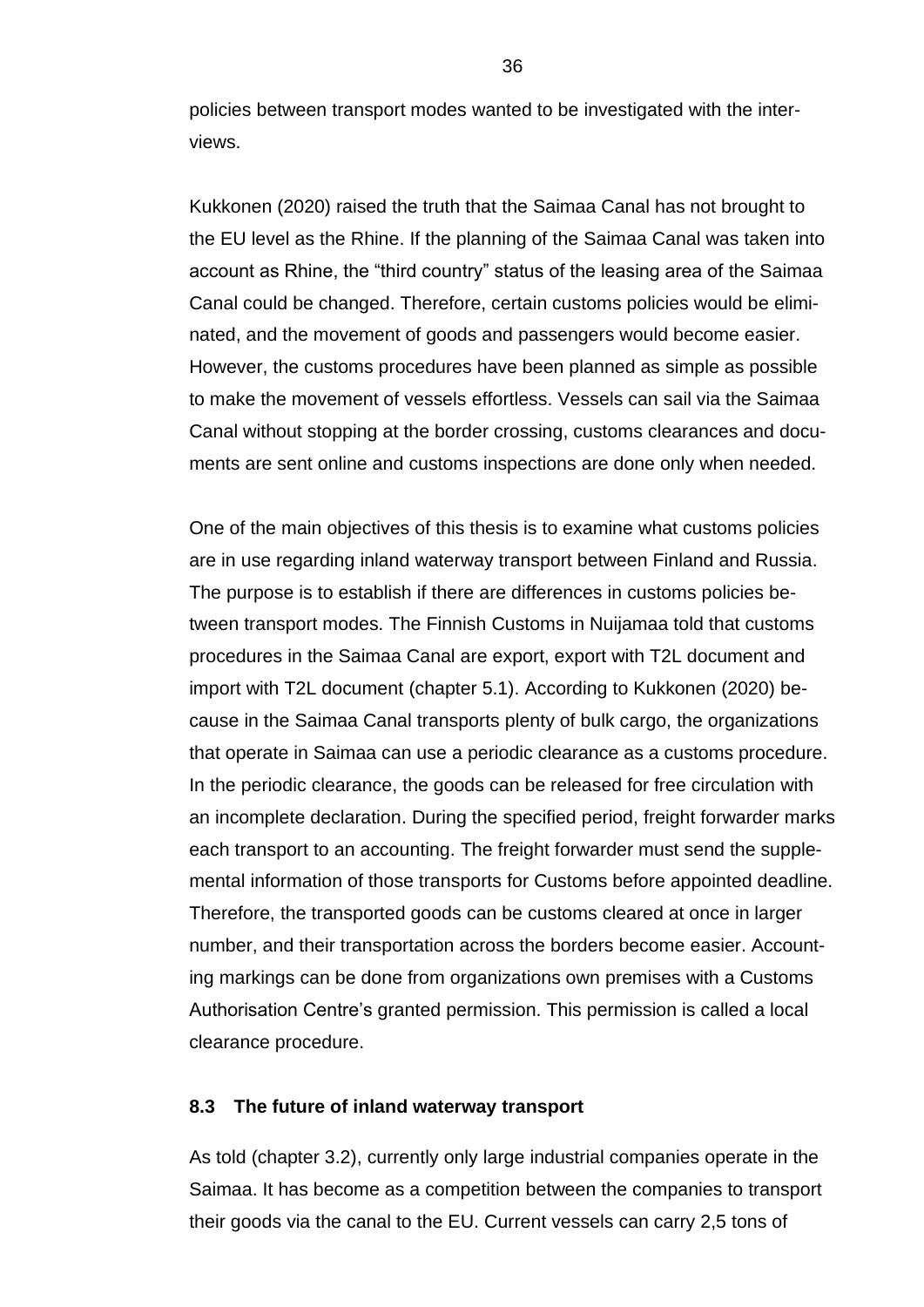cargo in Saimaa when small and medium-sized companies do not have that much cargo to transport. It would not be cost-effective for them to wait every second month to transport full cargo. As a solution, with the part shipment integrations would be able to offer IWT to a greater amount of operators, including small and medium-sized companies. (Hirvonen 2020.)

According to Kukkonen (2020) the future of IWT depends much on industry in the Saimaa region and about world demand for their products. However, companies should be interested in exploiting inland waterway transport in export instead of using the other, faster modes of transport. This could be encouraged by new environmentally friendly vessels, which could be used by companies to promote their green image. (Kukkonen 2020.)

The renewing of lock gates of the Saimaa Canal was one of the key topics in interviews. The Saimaa Canal's future depends largely on the renewing. In order to increase the vessel and cargo capacities, acquire newer vessels from the European Union and keep the canal open for traffic a year-round, the lock gates should be extended eleven meters. According to Kukkonen (2020) if the changes are not done in the canal, the freight traffic has a possibility to disappear from the Saimaa. Due to this, the Saimaa Canal will only be used for yachts which is expensive.

According to Hirvonen (2020), when the ballast water convention's regulation of the ballast water management system comes into operation the oldest vessels will have a high probability of disappearing from waterways (chapter 4.2). As the cost of BWMS was circa 400,000 euros the installation of the BWMS for over 55-year-old vessels would not be profitable. In the consequence of installation the value of old vessels would double. Because of the ballast water convention all the Russian vessels can disappear from the Lake Saimaa. Consequently, almost a third of the vessels operating on the Saimaa can disappear.

According to Kykkänen (2020) the future of IWT in Finland does not look particularly bright. This is due to a few major bottlenecks of which the largest is the period of operation which is not year-round in the Saimaa Canal. If the pe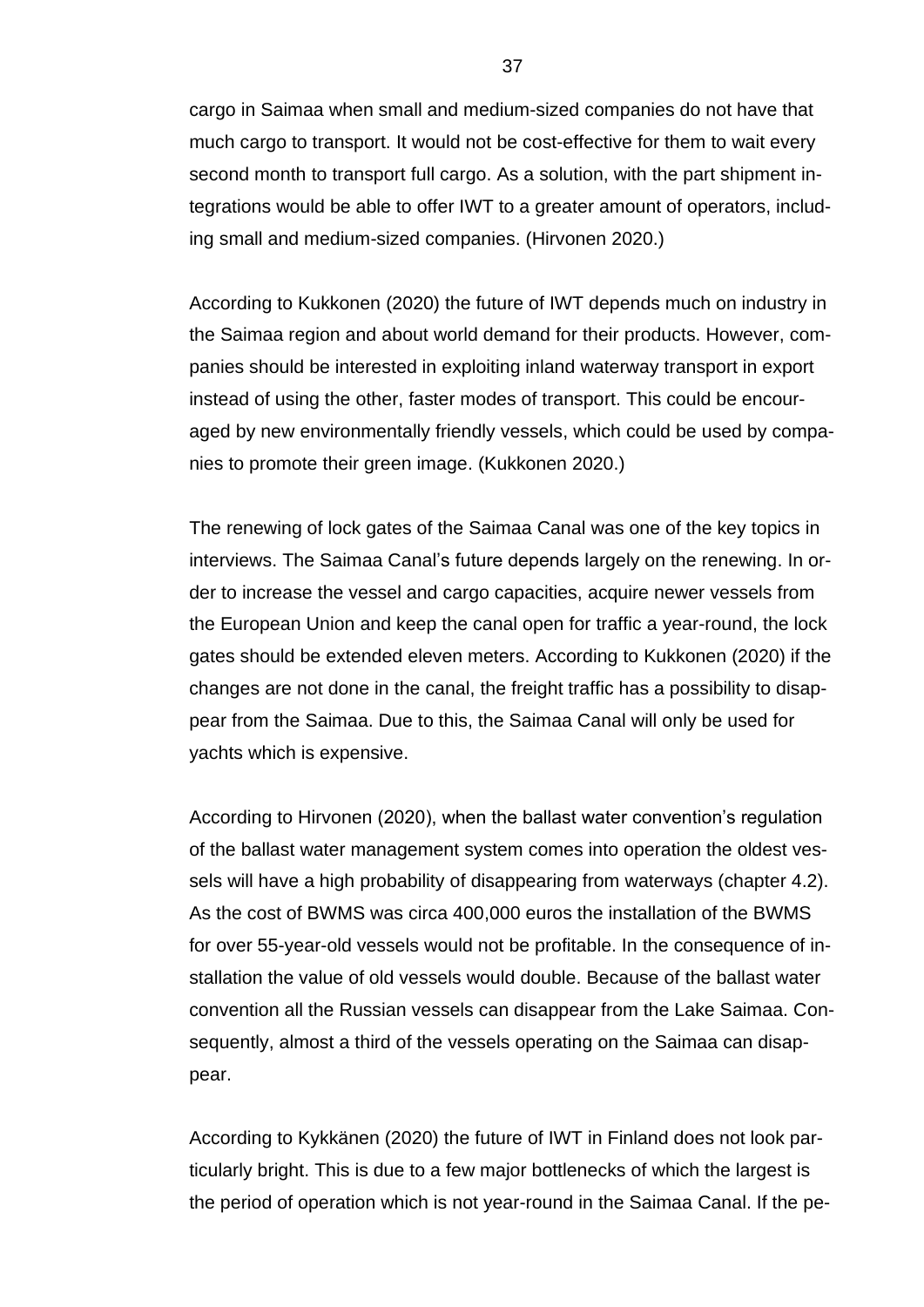riod of operation was a year-round or even 11 months, it would allow significantly higher traffic volumes. The second considerable bottleneck is the dimensions of the canal. Cargo capacity is continuously increased in all other modes of transport, but the Saimaa Canal creates limitations for the growth of the Finland's IWT creating a frame for the maximum size of the vessels. This decreases the competitiveness of the IWT. Also, this does not support new investments when the canal works as a blockage of the traffic. For the future of the Saimaa Canal, it would be necessary to extend the length of the canal locks.

Kykkänen (2020) said in the interview that there is still a future for the IWT in the Saimaa, but currently situation is quite miserable. One of the key reasons of the situation is that mainly raw materials are transported in Saimaa. Principally raw materials as logs are imported in Finland through Saimaa waters, but the export of finished products is extremely low. For making the future brighter, Finland's IWT sector needs more co-operations between the operators of the Saimaa area, in particularly between industry. This co-operation would allow lower transport costs for all importers and exporters. For making international inland waterway transport more profitable, a new service model would be needed, in which the traffic would not only serve large-scale industry and it would be possible to consider the combination of cargoes of different companies. According to Kykkänen (2020), that would be one possible solution for a brighter future of IWT. However, it is necessary that transport does not continue for only large-scale industry transportation as it is now, where companies are very strict about the fact that vessels are loaded only with their own cargo. Such activities do not support the common interest of all and the development of inland waterway transport. (Kykkänen 2020.)

When interviewing Petri Kukkonen, the Head of Nuijamaa Customs, he shared the opinion about the challenging future of Finland's IWT. It became clear that it would be crucial to increase the length of the canal locks to allow new larger vessels to pass through the canal. Without this modification the canal will be almost useless for cargo use when the current fleet gets older and will be out of service. In the Central Europe, larger vessels are in use and for them to reach the Saimaa area, changes must be made to the canal. (Kukkonen 2020.)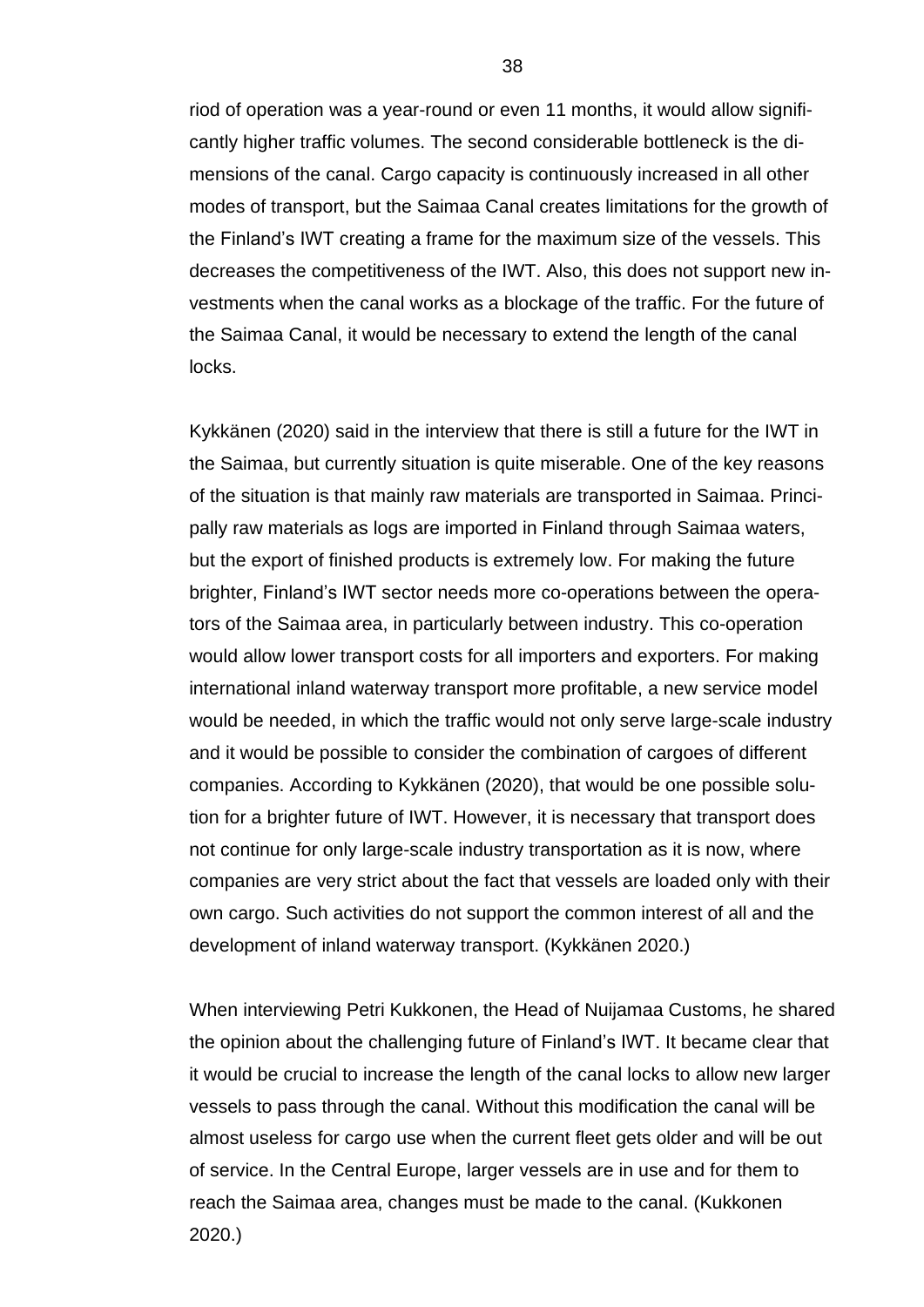The Webropol inquiry (2020) also raised the fact that the transport period should become longer for example with river icebreakers. The future of IWT was seen both growing and descending, and as the Finnish interviewees told, the inquiry proved that no legislation limits the development of inland waterway transport. The Webropol inquiry respondents had quite similar opinions as Finnish interviewees on how inland waterway transport could be developed. For example, for widening the IWT between Finland and Russia it would be necessary to develop the spectrum of cargo first. Thus, the usage of containers should make much wider.

#### <span id="page-38-0"></span>**9 SUMMARY**

"Efficient infrastructure, environmentally friendly and modern inland waterway vessels, an optimum integration of inland waterway transport into the multimodal logistics chain, qualified staff as well as the use of digital services are basic prerequisites for a competitive waterway mode" (Federal Ministry of Transport and Digital Infrastructure 2019).

The research questions of this thesis were: which legislation and regulations control inland waterway traffic and transport between Finland and Russia? How regulations should be changed to support the development of inland waterway transport? What customs policies are in use regarding the inland waterway transport between Finland and Russia?

During this thesis study it became clear that inland waterway transport obeys mainly common maritime legislation and this mode of transport does not have special exceptions in the legislation. IWT in Finland is controlled by Finnish national and European Union legislation. The most significant law on the Saimaa Canal is the act on the canal's rental area which gives a framework for the operation in the canal. The outcome of the study was that legislation is not perceived as a hindrance to development of IWT of Finland.

In the Europe, inland waterway transport has increased and developed to a more different environment than Saimaa. For example, winter ice conditions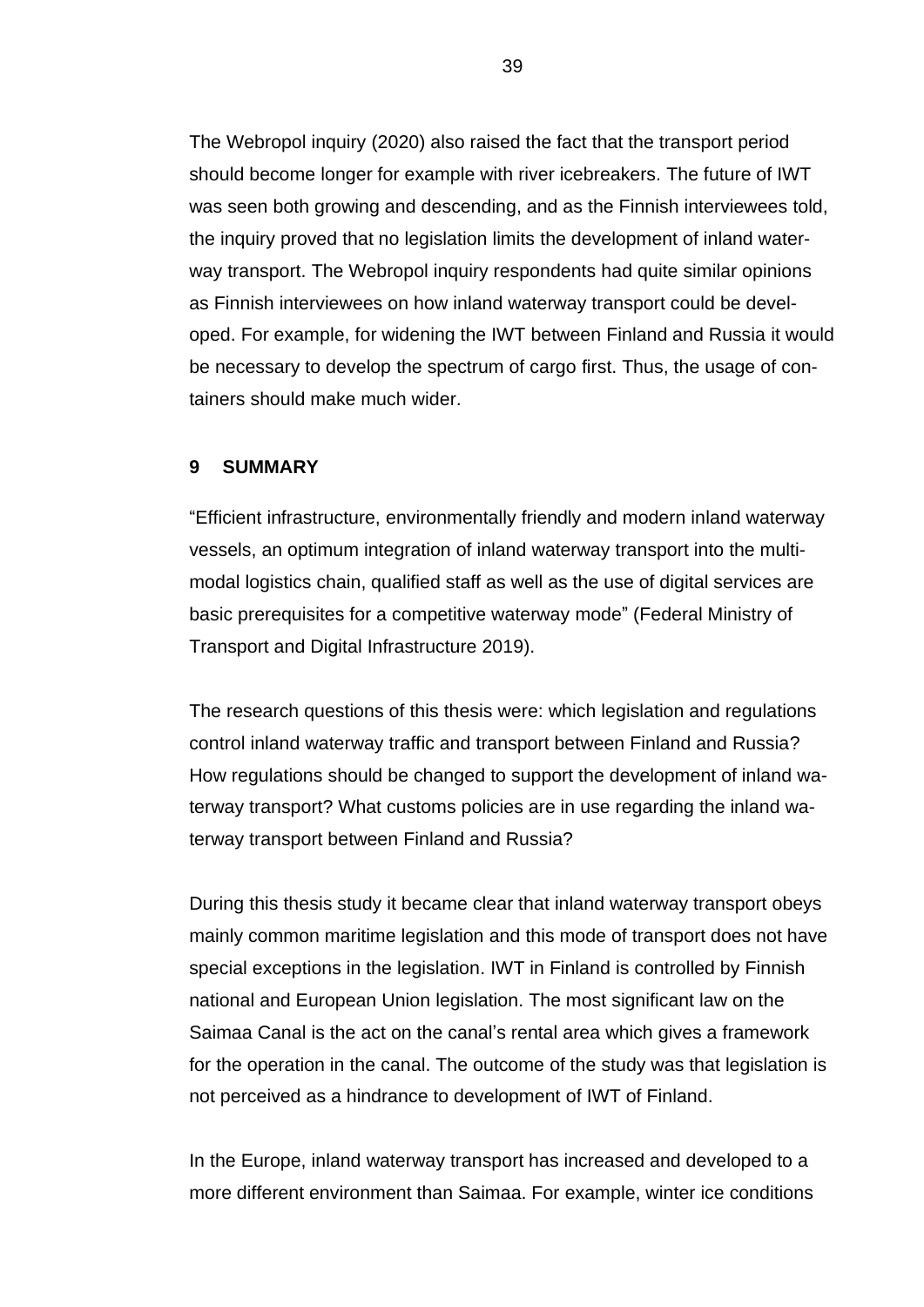do not need to be taken into account there as in Finland and Russia. The inland waterways in the Central Europe have grown in connection with large cities over the years. Due to that, there are more supply and demand, so the transportation is naturally easier and more profitable to carry out by inland waterways. As noticed by the implemented interviews and collected materials, the regulation does not limit the development of inland waterway transport. Ports and infrastructure are more of a hindrance to the development. Central Europe's IWT offers a great model and various development ideas for inland waterway transport. However, because of geographical and economical differences, all the ideas are not possible to realize in Saimaa.

Various types of goods are transported in the Rhine River and the proportions of the goods to be transported are very evenly distributed, which allows more operators to operate on the inland waterway. Also, the increase of container transport has been growing trend in the Rhine in recent years. Due to that, it could be beneficial to the Saimaa Canal if it was possible to adopt container traffic there. Container allows transporting part shipments from different suppliers and combining loads are easier than when transporting bulk cargo. This would benefit small and medium-sized enterprises of the Saimaa area and encourage them for using IWT as a transport alternative. Currently, the transportation market in the region serves only major industry. Thus, it would be beneficial to whole Saimaa area to acquire more competition in transport market. The use of containers would also facilitate the connection of inland waterway transport into the multimodal logistics chain, when transferring cargo would become easier.

The material of customs policies that are in use in Finnish inland waterway transport, in the Saimaa were poorly found. However, the extensive information regarding the interview questions was gathered by existing literature and interview for the Finnish Customs. For example, the knowledge that there is no difference in customs policies between transport modes, was gathered on interview. As new matters appeared in interview, were that in Saimaa there are local clearance procedure and periodic clearance in use.

According to Bonnerjee et al. (2009) "IWT – requires the least amount of fuel per tonne-kilometer of cargo carried" for now but as mentioned in chapter

40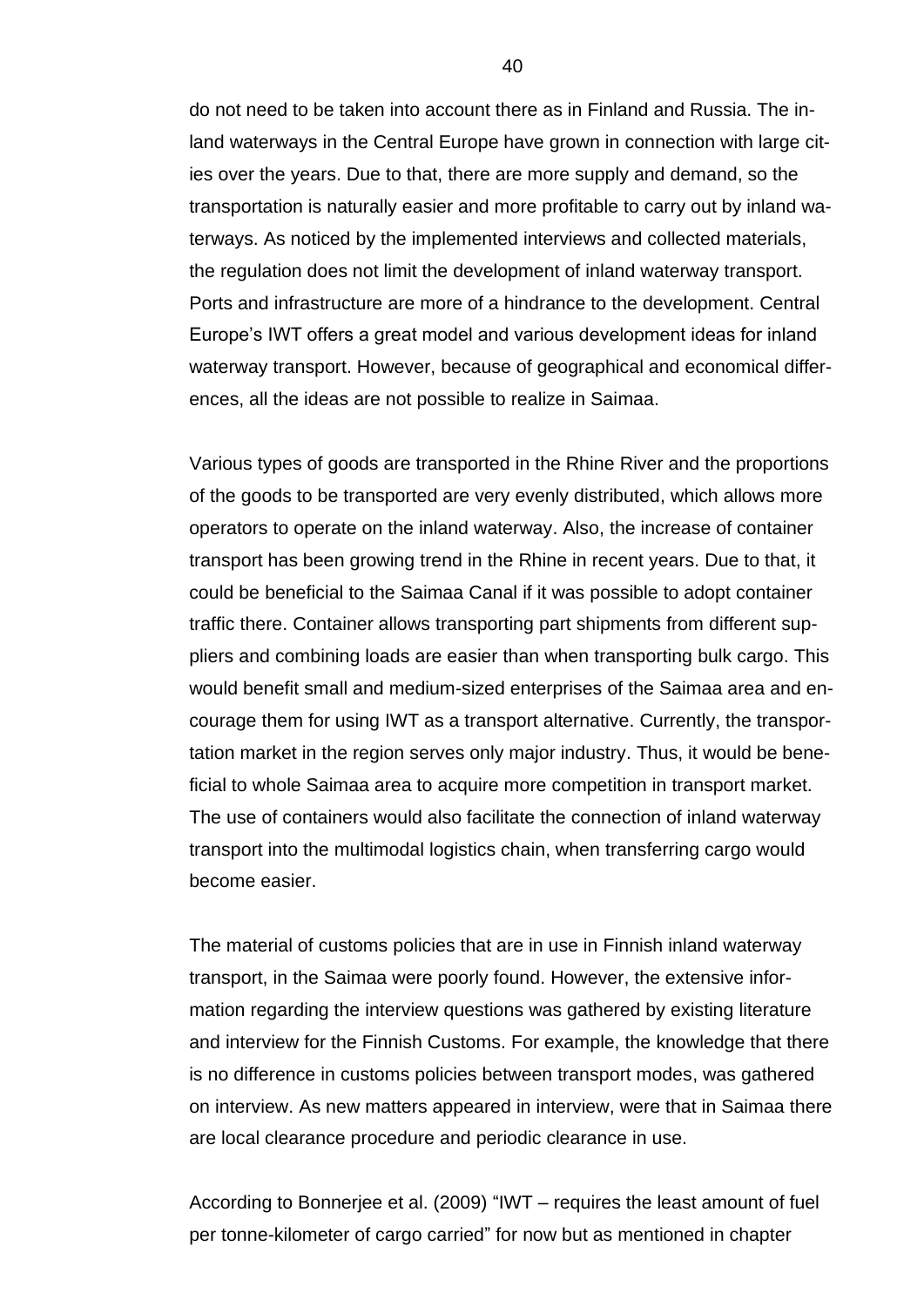3.1.2 the developed engines of trucks have decreased the greenhouse gas emissions of road transport. If the development of IWT does not begin immediately, after all, whether inland waterway transport will become such a profitable mode of transport to compete alongside other transport modes when road emissions are already reduced by modern and cleaner engines.

Vessels sailing in the Rhine are mainly newer and more modern than the vessels in the Saimaa. Modern vessels enable low emission and environmentally friendly transportation. Environmental friendliness inspires companies to choose inland waterway transport over the other modes of transport when promoting their own green values. Probably, it is only a matter of time when vessels of Saimaa will renew due to aging of current fleet and renewing of lock gates of the Saimaa Canal. No later than the regulation of the ballast water management system, by 2024, the old Russian cargo vessels will probably disappear from Saimaa as it would be too expensive to install the BWMS on them.

#### <span id="page-40-0"></span>**10 CONCLUSIONS**

The thesis process progressed well, and the implementation of the thesis went nearly as planned. Plenty of information was gathered regarding the current and future state of inland waterway transport with the help of interviews. Also, the Finnish customs import and export policies were examined and the most important legislation regarding IWT was collected at both Finnish and EU levels. However, not much information was gathered about Russian customs policies and legislation. More time and resources should have been allocated to collect this information. The research questions were answered with the help of collected sources and qualitative research methods. For some research questions, for example, the one concerning how regulations should be changed to support the development of inland waterway transport, it was challenging to find a clear answer because this study found no obstacles in legislation that might hinder the development of IWT.

During the thesis process, the subject was observed critically and from different perspectives. The interviewees had very different opinions for example on the future of IWT, both optimistic and pessimistic. Due to that, it was important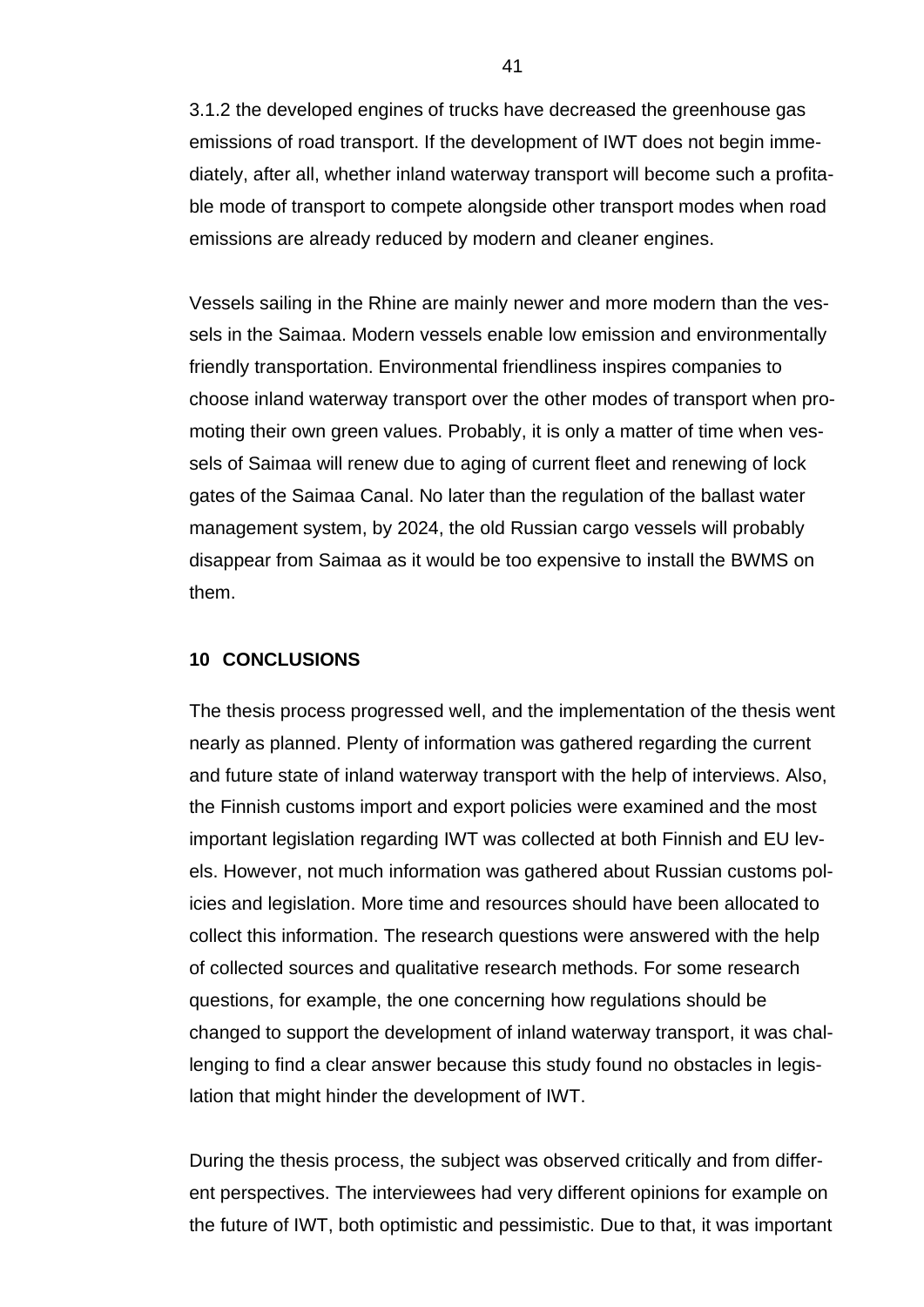to reflect on both perspectives in the study. The material of this thesis was, as extensively as possible, collected from several Finnish and international sources, mainly literature written in the 2010s. The reliability of sources is deemed appropriate since they were mainly published by the European Union such as EUR-Lex and Finlex. The reliability of the study was increased by recording and transcribing the interviews to ensure the content of the interviews would stay unchanged. Information on the customs policies currently used in Russia could have been gathered by interviewing Russian freight forwarder or the Russian Customs. It was difficult to find relevant sources on Russian import and export customs procedures. Thus, in this respect, there is a need for further study.

Qualitative research method was suitable for this thesis, and semi-structured and structured interviews. Even if not all the people were could be interviewed as planned, comprehensive answers were gathered from representatives of different sectors. In order to obtain more responses from a larger range of perspectives, the interviews should have started earlier than in March 2020. On the other hand, the worldwide pandemic was not predictable which may have been a reason for some organizations to refuse to agree to an interview. Thus, it was understandable that at the time organizations had more important matters to take care of than answering to the questionnaire with the framework of this thesis.

The aim of the thesis was to examine the legislation of inland waterway transport and customs policies between Finland and Russia for the INFU-TURE project. The objective was achieved, and this thesis serves as a source of information for the INFUTURE project. No similar information package exists, and other studies and projects regarding inland waterway transport between Finland and Russia can utilize the materials presented in this thesis. In order to expand the scope of this study, the Russian perspective on the subject could be examined and interviews with operators in different fields could be organised as part of a follow-up study.

As Bonnerjee et al. (2009) state, "Inland waterway transport provides a safe, environmentally sustainable form of transport, which is a key element of sus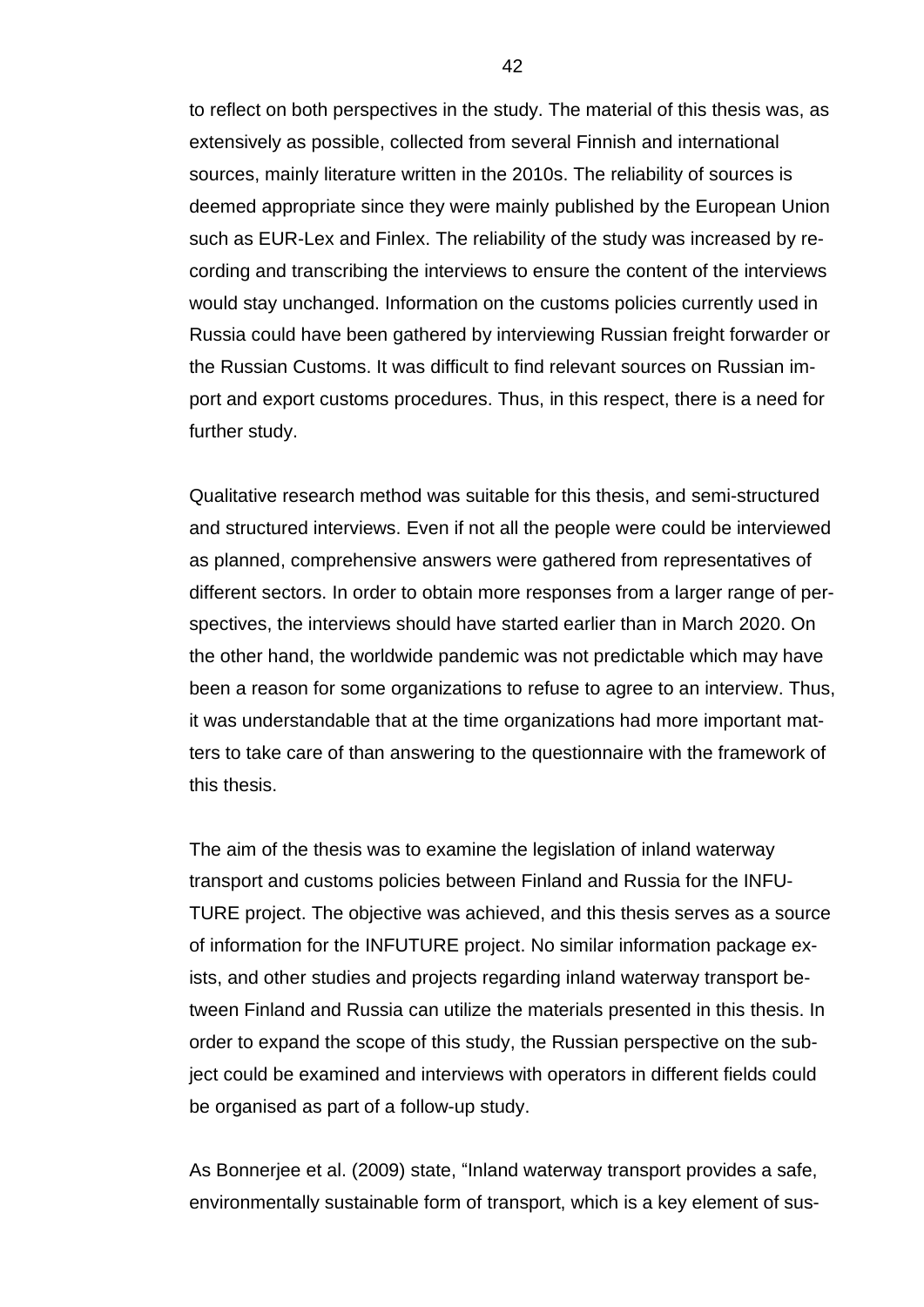tainable economic development." Based on the thesis, there are potential development patterns, and no legislation currently prevents the Saimaa Canal from exploiting them. The future shows whether inland waterway transport will challenge other modes of transport in Finland.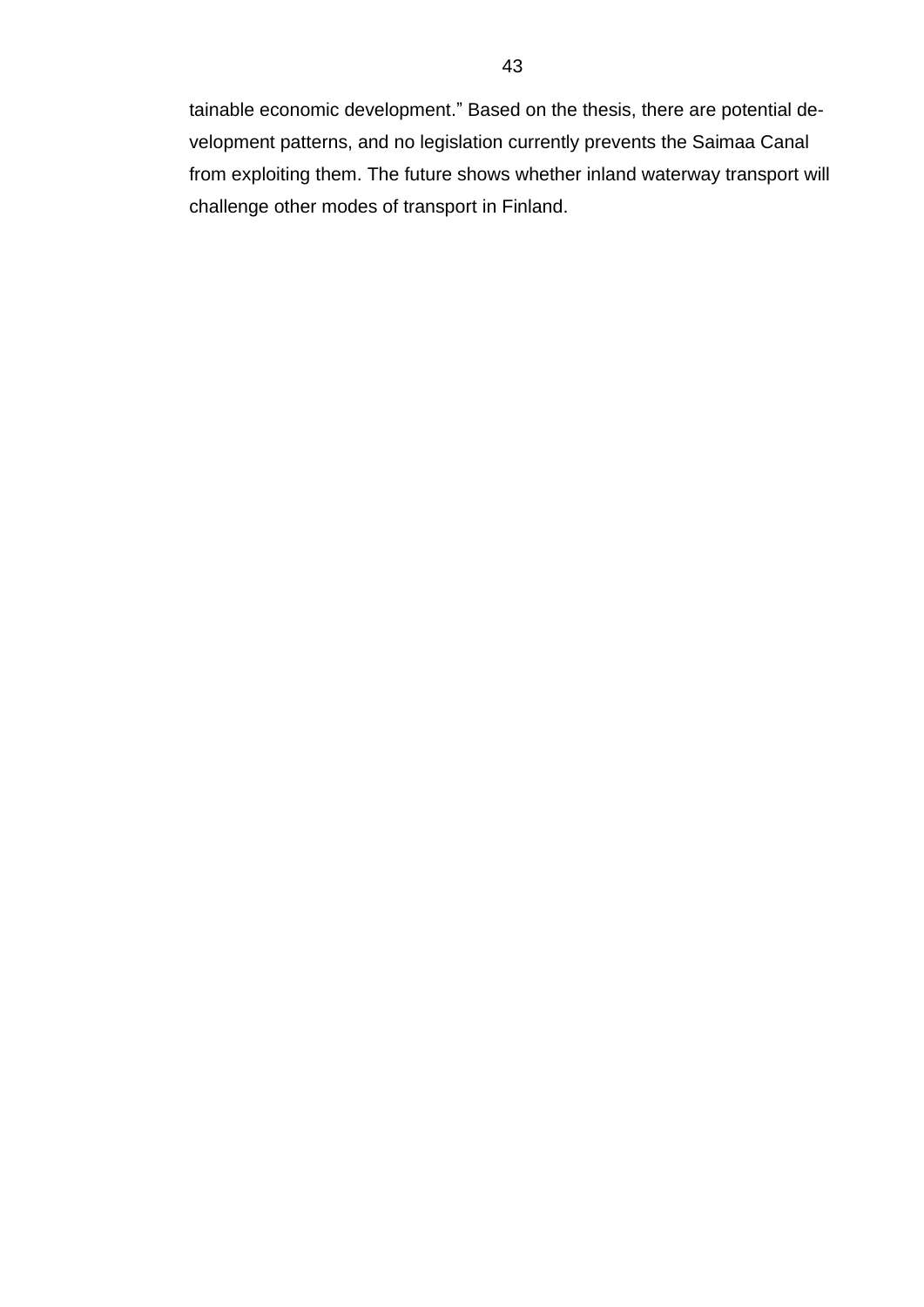#### <span id="page-43-0"></span>**REFERENCES**

Beyer, A. 2018. Inland Waterways, Transport Corridors and Urban Waterfronts. PDF document. Available at: [https://www.itf-oecd.org/sites/de](https://www.itf-oecd.org/sites/default/files/docs/inland-waterways-transport-corridors-urban-waterfronts_1.pdf)[fault/files/docs/inland-waterways-transport-corridors-urban-waterfronts\\_1.pdf](https://www.itf-oecd.org/sites/default/files/docs/inland-waterways-transport-corridors-urban-waterfronts_1.pdf) [Accessed 29 January 2020].

Bonnerjee, S., Cann, A., Koethe, H., Lammie, D., Lieven, G., Muskatirovic, J., Ndala, B., Pauli, G. & White, I. 2009. Inland Waterborne Transport: Connecting Countries. Paris: United Nations Educational, Scientific and Cultural Organization.

CBC 2014-2020 Kaakkois-Suomi – Venäjä. No date. CBC 2014-2020. WWW document. Available at:<https://www.sefrcbc.fi/fi/cbc-2014-2020-2/> [Accessed 6 January 2020].

CCNR. No date. Information on the waterway Rhine. WWW document. Available at:<https://www.ccr-zkr.org/12030100-en.html> [Accessed 5 February 2020].

Commission Implementing Regulation (EU) 2019/1744 17 September 2019. Technical specifications for electronic ship reporting in inland navigation. WWW document. Available at: [https://eur-lex.europa.eu/legal-con](https://eur-lex.europa.eu/legal-content/GA/TXT/?uri=CELEX:32019R1744)[tent/GA/TXT/?uri=CELEX:32019R1744](https://eur-lex.europa.eu/legal-content/GA/TXT/?uri=CELEX:32019R1744) [Accessed 19 February 2020].

Council Directive 96/75/EC 19 November 1996. The systems of chartering and pricing in national and international inland waterway transport in the Community. WWW document. Available at: [https://eur-lex.europa.eu/legal-con](https://eur-lex.europa.eu/legal-content/EN/TXT/?uri=CELEX%3A31996L0075)[tent/EN/TXT/?uri=CELEX%3A31996L0075](https://eur-lex.europa.eu/legal-content/EN/TXT/?uri=CELEX%3A31996L0075) [Accessed 19 February 2020].

Directive (EU) 2016/1629 14 September 2016. Technical requirements for inland waterway vessels. WWW document. Available at: [https://eur-lex.eu](https://eur-lex.europa.eu/legal-content/EN/TXT/?uri=CELEX%3A32016L1629)[ropa.eu/legal-content/EN/TXT/?uri=CELEX%3A32016L1629](https://eur-lex.europa.eu/legal-content/EN/TXT/?uri=CELEX%3A32016L1629) [Accessed 19 February 2020].

Directive (EU) 2017/2397 12 December 2017. The recognition of professional qualifications in inland navigation. WWW document. Available at: [https://eur](https://eur-lex.europa.eu/legal-content/EN/TXT/?uri=CELEX%3A32017L2397)[lex.europa.eu/legal-content/EN/TXT/?uri=CELEX%3A32017L2397](https://eur-lex.europa.eu/legal-content/EN/TXT/?uri=CELEX%3A32017L2397) [Accessed 19 February 2020].

Directive 2005/44/EC 7 September 2005. Harmonised river information services (RIS) on inland waterways in the Community. WWW document. Available at: [https://eur-lex.europa.eu/legal-con](https://eur-lex.europa.eu/legal-content/EN/TXT/?uri=CELEX%3A32005L0044)[tent/EN/TXT/?uri=CELEX%3A32005L0044](https://eur-lex.europa.eu/legal-content/EN/TXT/?uri=CELEX%3A32005L0044) [Accessed 19 February 2020].

Directive 2008/68/EC 24 September 2008. The inland transport of dangerous goods. WWW document. Available at: [https://eur-lex.europa.eu/legal-con](https://eur-lex.europa.eu/legal-content/EN/ALL/?uri=CELEX%3A32008L0068)[tent/EN/ALL/?uri=CELEX%3A32008L0068](https://eur-lex.europa.eu/legal-content/EN/ALL/?uri=CELEX%3A32008L0068) [Accessed 19 February 2020].

Directive 2009/100/EC 16 September 2009. Reciprocal recognition of navigability licences for inland waterway vessels. WWW document. Available at: <https://eur-lex.europa.eu/legal-content/EN/TXT/?uri=CELEX%3A32009L0100> [Accessed 19 February 2020].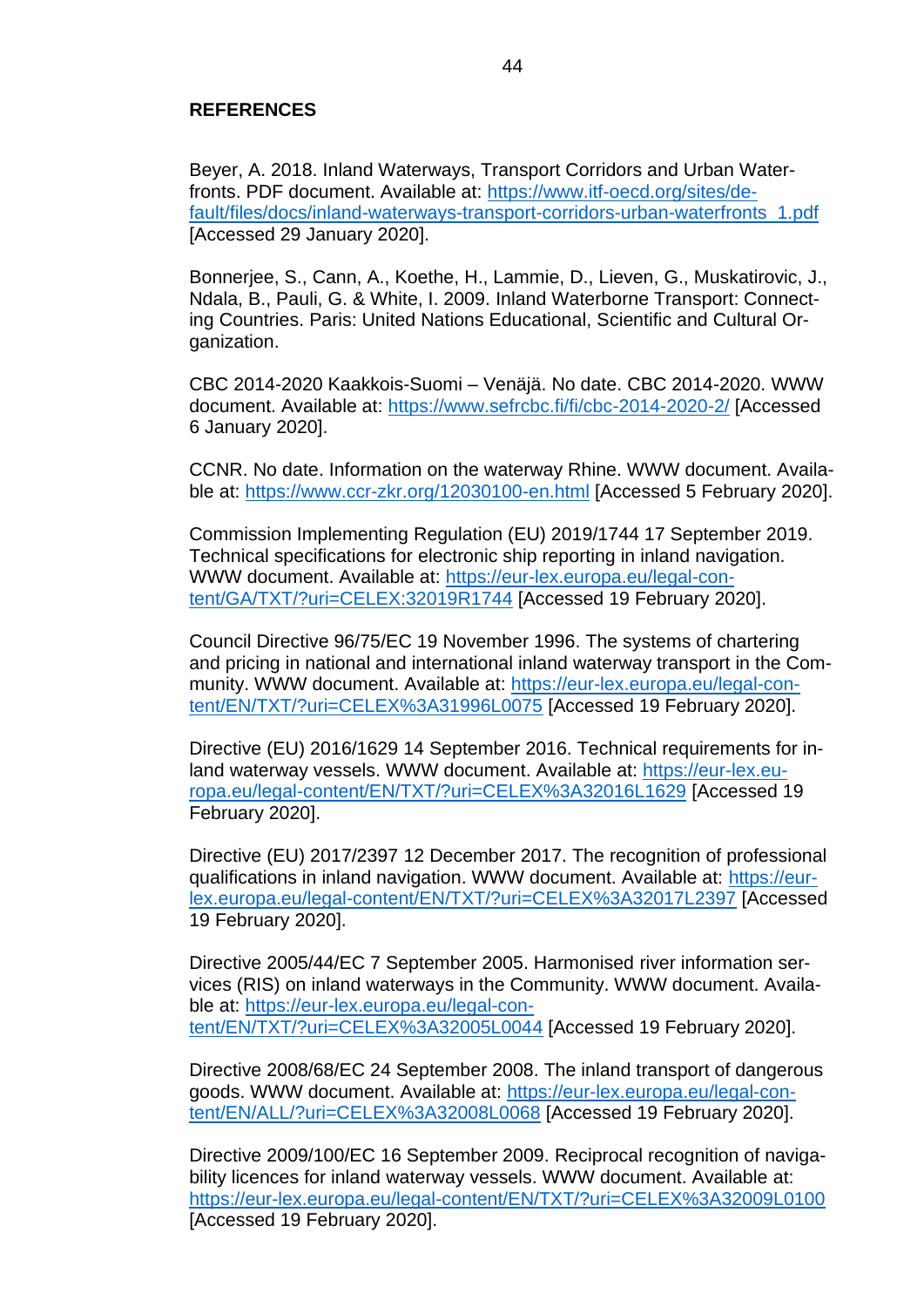EPRS. 2014. Inland waterways in the EU. PDF document. Available at: [https://www.europarl.europa.eu/RegData/bibliotheque/brief](https://www.europarl.europa.eu/RegData/bibliotheque/briefing/2014/130684/LDM_BRI(2014)130684_REV1_EN.pdf)[ing/2014/130684/LDM\\_BRI\(2014\)130684\\_REV1\\_EN.pdf](https://www.europarl.europa.eu/RegData/bibliotheque/briefing/2014/130684/LDM_BRI(2014)130684_REV1_EN.pdf) [Accessed 8 January 2020].

Etelä-Karjalan Liitto. No date. Saimaan vesiliikenteen kehittämishanke. PDF document. Available at: [https://www.ekarjala.fi/liitto/wp-content/up](https://www.ekarjala.fi/liitto/wp-content/uploads/2019/06/Saimaan-vesiliikenteen-kehitt%C3%A4mishankkeen-suunnitelma-tiedote.pdf)[loads/2019/06/Saimaan-vesiliikenteen-kehitt%C3%A4mishankkeen-suun](https://www.ekarjala.fi/liitto/wp-content/uploads/2019/06/Saimaan-vesiliikenteen-kehitt%C3%A4mishankkeen-suunnitelma-tiedote.pdf)[nitelma-tiedote.pdf](https://www.ekarjala.fi/liitto/wp-content/uploads/2019/06/Saimaan-vesiliikenteen-kehitt%C3%A4mishankkeen-suunnitelma-tiedote.pdf) [Accessed 8 January 2020].

Euroopan Komissio. 2013. KOMISSION TIEDONANTO EUROOPAN PARLA-MENTILLE, NEUVOSTOLLE, EUROOPAN TALOUS- JA SOSIAALIKOMITE-ALLE – Tavoitteena laadukas sisävesiliikenne. PDF document. Available at: [https://eur-lex.europa.eu/legal-con](https://eur-lex.europa.eu/legal-content/FI/TXT/PDF/?uri=CELEX:52013DC0623&from=EN)[tent/FI/TXT/PDF/?uri=CELEX:52013DC0623&from=EN](https://eur-lex.europa.eu/legal-content/FI/TXT/PDF/?uri=CELEX:52013DC0623&from=EN) [Accessed 10 February 2020].

Euroopan tilintarkastustuomioistuin. 2015. Sisävesiliikenne Euroopassa: ei merkittäviä parannuksia kulkumuotojakaumassa ja navigointiolosuhteissa vuoden 2001 jälkeen. PDF document. Available at: [https://www.eca.eu](https://www.eca.europa.eu/Lists/ECADocuments/SR15_01/SR15_01_FI.pdf)[ropa.eu/Lists/ECADocuments/SR15\\_01/SR15\\_01\\_FI.pdf](https://www.eca.europa.eu/Lists/ECADocuments/SR15_01/SR15_01_FI.pdf) [Accessed 8 April 2020].

European Commission. No date. Reducing emissions from the shipping sector. WWW document. Available at: [https://ec.europa.eu/clima/poli](https://ec.europa.eu/clima/policies/transport/shipping_en)[cies/transport/shipping\\_en](https://ec.europa.eu/clima/policies/transport/shipping_en) [Accessed 3 January 2020].

European Commission. 2012. COMMISSION STAFF WORKING DOCU-MENT. PDF document. Available at: [https://ec.eu](https://ec.europa.eu/transport/sites/transport/files/modes/inland/promotion/doc/2012_0168_final_swd.pdf)[ropa.eu/transport/sites/transport/files/modes/inland/promo](https://ec.europa.eu/transport/sites/transport/files/modes/inland/promotion/doc/2012_0168_final_swd.pdf)[tion/doc/2012\\_0168\\_final\\_swd.pdf](https://ec.europa.eu/transport/sites/transport/files/modes/inland/promotion/doc/2012_0168_final_swd.pdf) [Accessed 28 January 2020].

European Commission. 2020a. CEF Transport Projects. WWW document. Availbale at: [https://ec.europa.eu/inea/connecting-europe-facility/cef](https://ec.europa.eu/inea/connecting-europe-facility/cef-transport/cef-transport-projects)[transport/cef-transport-projects](https://ec.europa.eu/inea/connecting-europe-facility/cef-transport/cef-transport-projects) [Accessed 5 February 2020].

European Commission. 2020b. Inland waterways – NAIADES II. WWW document. Available at: [https://ec.europa.eu/transport/modes/inland/promotion/nai](https://ec.europa.eu/transport/modes/inland/promotion/naiades2_en)[ades2\\_en](https://ec.europa.eu/transport/modes/inland/promotion/naiades2_en) [Accessed 29 January 2020].

European Commission. 2020c. Inland waterways – Promoting of Inland waterway transport. WWW document. Available at: [https://ec.eu](https://ec.europa.eu/transport/modes/inland/promotion_en)[ropa.eu/transport/modes/inland/promotion\\_en](https://ec.europa.eu/transport/modes/inland/promotion_en) [Accessed 28 January 2020].

European Commission. 2020d. Inland waterways – Vessels. WWW document. Available at: [https://ec.europa.eu/transport/modes/inland/vessels\\_en](https://ec.europa.eu/transport/modes/inland/vessels_en) [Accessed 9 January 2020].

European Commission. 2020e. Inland waterways – What do we want to achieve? WWW document. Available at: [https://ec.eu](https://ec.europa.eu/transport/modes/inland_en)[ropa.eu/transport/modes/inland\\_en](https://ec.europa.eu/transport/modes/inland_en) [Accessed 3 February 2020].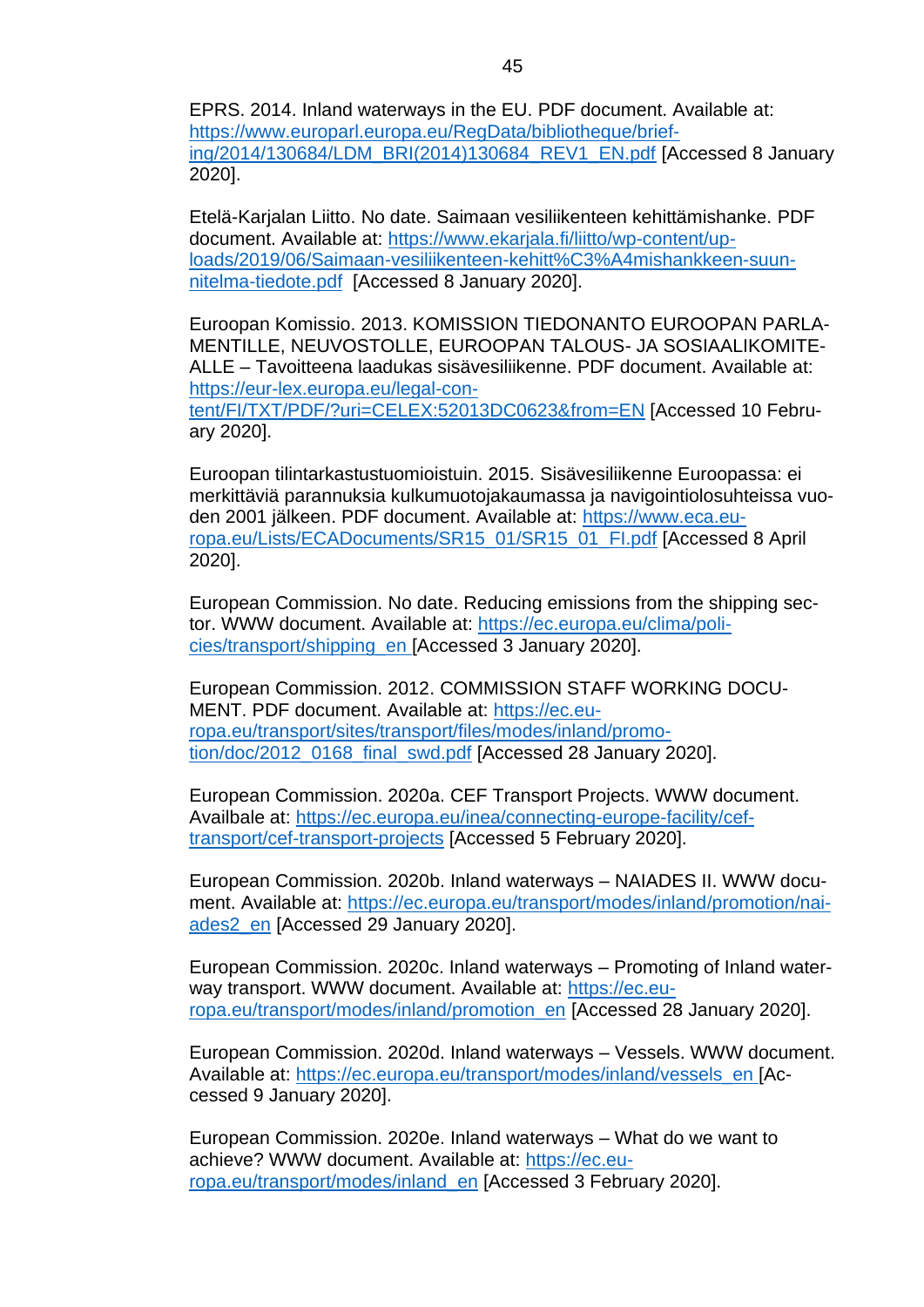European Commission. 2020f. LIST OF EU LEGISLATION IN THE FIELD OF INLAND WATERWAYS. PDF document. Available at: [https://ec.eu](https://ec.europa.eu/transport/sites/transport/files/legislation/summary_of_eu_legislation_in_the_field_of_inland_waterways.pdf)[ropa.eu/transport/sites/transport/files/legislation/summary\\_of\\_eu\\_legisla](https://ec.europa.eu/transport/sites/transport/files/legislation/summary_of_eu_legislation_in_the_field_of_inland_waterways.pdf)[tion\\_in\\_the\\_field\\_of\\_inland\\_waterways.pdf](https://ec.europa.eu/transport/sites/transport/files/legislation/summary_of_eu_legislation_in_the_field_of_inland_waterways.pdf) [Accessed 27 January 2020].

European Commission. 2020g. Rhine-Danube. WWW document. Available at: [https://ec.europa.eu/transport/themes/infrastructure/rhine-danube\\_en](https://ec.europa.eu/transport/themes/infrastructure/rhine-danube_en) [Accessed 8 April 2020].

European Union. 2011. White Paper on transport. PDF document. Available at: [http://www.sisavesi.fi/wp-content/uploads/2018/04/white-paper-illustrated](http://www.sisavesi.fi/wp-content/uploads/2018/04/white-paper-illustrated-brochure_en.pdf)[brochure\\_en.pdf](http://www.sisavesi.fi/wp-content/uploads/2018/04/white-paper-illustrated-brochure_en.pdf) [Accessed 3 January 2020].

Federal Ministry of Transport and Digital Infrastructure. 2019. Inland Waterway Transport Masterplan. PDF document. Available at: [https://www.bmvi.de/SharedDocs/EN/publications/waterway\\_transport\\_mas](https://www.bmvi.de/SharedDocs/EN/publications/waterway_transport_masterplan.pdf?__blob=publicationFile)terplan.pdf? blob=publicationFile [Accessed 15 April 2020].

Glansdorp, C. & Blaauw, H. No date. INCARNATION. PDF document. Available at: [https://trimis.ec.europa.eu/sites/default/files/project/documents/incarna](https://trimis.ec.europa.eu/sites/default/files/project/documents/incarnation.pdf)[tion.pdf](https://trimis.ec.europa.eu/sites/default/files/project/documents/incarnation.pdf) [Accessed 28 January 2020].

Gustafsson, A. 2019. Cry me a river: Germany's inland waterways are drying up. Wärtsilä. WWW document. Available at: [https://www.wartsila.com/twen](https://www.wartsila.com/twentyfour7/environment/cry-me-a-river-germany-s-inland-waterways-are-drying-up)[tyfour7/environment/cry-me-a-river-germany-s-inland-waterways-are-drying](https://www.wartsila.com/twentyfour7/environment/cry-me-a-river-germany-s-inland-waterways-are-drying-up)[up](https://www.wartsila.com/twentyfour7/environment/cry-me-a-river-germany-s-inland-waterways-are-drying-up) [Accessed 6 February 2020].

Hallituksen esitys Eduskunnalle Saimaan kanavan Venäjälle kuuluvan osan ja siihen liittyvän alueen vuokraamisesta Suomen tasavallalle sekä Saimaan kanavan kautta tapahtuvasta alusliikenteestä Venäjän kanssa tehdyn sopimuksen hyväksymisestä ja laiksi sopimuksen lainsäädännön alaan kuuluvien määräysten voimaansaattamisesta ja sopimuksen soveltamisesta HE 22 October 2010/215.

Hirvonen, K. 2020. Project Planner. Interview 18 March 2020. Etelä-Karjalan Liitto.

Hörkkö, H., Koskinen, H., Laitinen, P., Mattsson, M., Ollikainen, J., Reinikainen, A. & Werdermann, R. 2010. Huolinta-alan käsikirja. Helsinki: Suomen Spedservice Oy.

imrg. 2018. Overview of customs clearance procedures in Russia. WWW document. Available at:<https://www.imrg.org/russia-customs/> [Accessed 14 January 2020].

INE. 2020. Facts & Figures. WWW document. Available at: [http://www.inland](http://www.inlandnavigation.eu/what-we-do/facts-figures/)[navigation.eu/what-we-do/facts-figures/](http://www.inlandnavigation.eu/what-we-do/facts-figures/) [Accessed 5 February 2020].

Kananen, J. 2014. Laadullinen tutkimus opinnäytetyönä – Miten kirjoitan kvalitatiivisen opinnäytetyön vaihe vaiheelta. Jyväskylä: Jyväskylän ammattikorkeakoulu.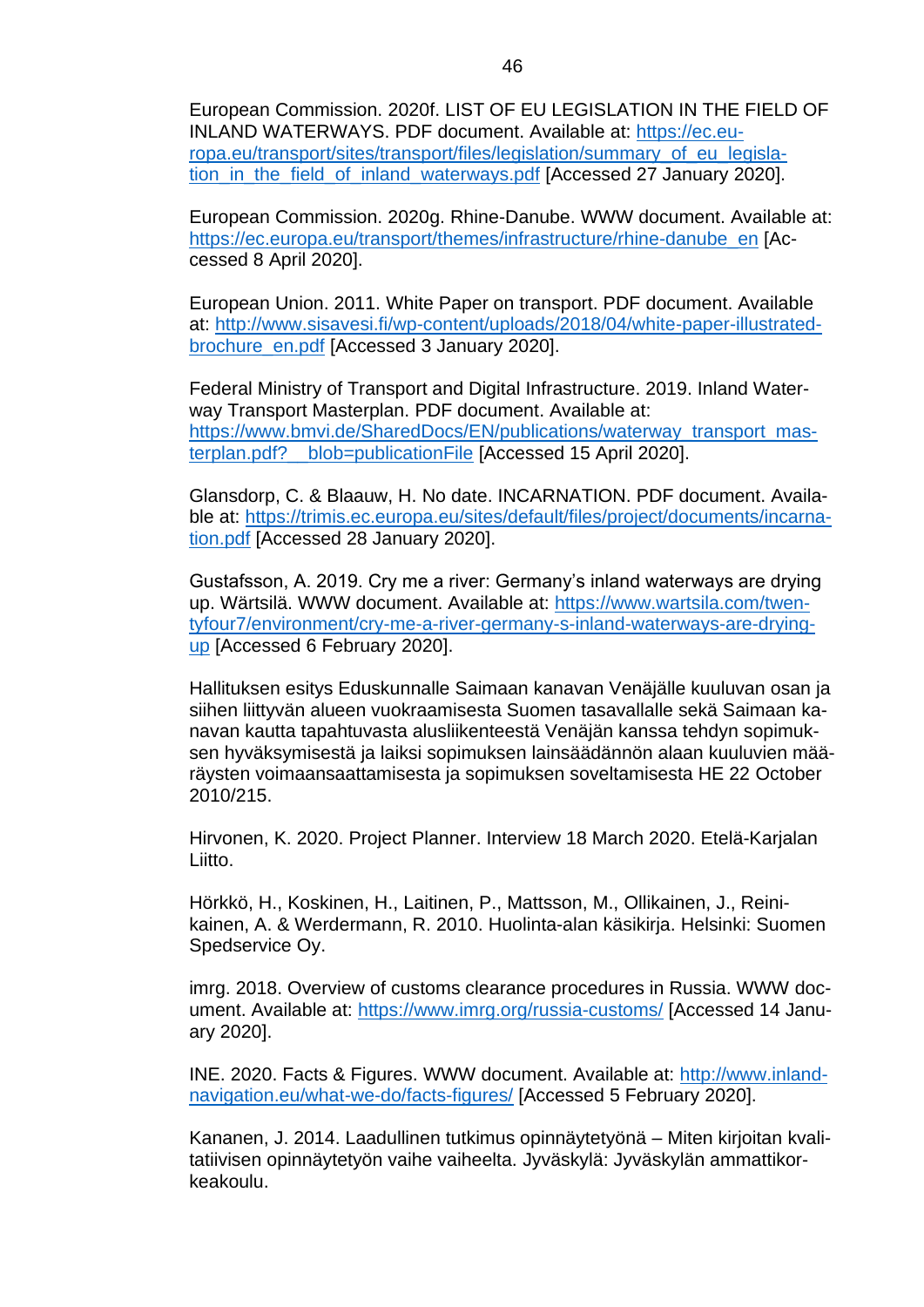Koskinen, P. 2019. naviSaimaa seminaari. PDF document. Available at: <https://www.ekarjala.fi/liitto/wp-content/uploads/2019/12/Koskinen.pdf> [Accessed 23 March 2020].

Kukkonen, P. 2020. Senior Customs Officer. Interview. 16 March 2020. Finnish Customs.

Kykkänen, S. 2020. Office manager. Interview 16 March 2020. Ministry of Transport and Communications.

Laamanen, M. & Korpinen, S. No date. Merenhoidon yleisten ympäristötavoitteiden ja niihin liittyvien indikaattoreiden tarkistaminen. PDF document. Available at: [https://www.ymparisto.fi/download/noname/%7B4B18361D-](https://www.ymparisto.fi/download/noname/%7B4B18361D-6130-4276-8277-716A4DB8A193%7D/142158)[6130-4276-8277-716A4DB8A193%7D/142158](https://www.ymparisto.fi/download/noname/%7B4B18361D-6130-4276-8277-716A4DB8A193%7D/142158) [Accessed 31 March 2020].

Laki alusten painolastivesien ja sedimenttien valvonnasta ja käsittelystä tehdyn kansainvälisen yleissopimuksen lainsäädännön alaan kuuluvien määräysten voimaansaattamisesta 17 June 2016/472.

Laki Saimaan kanavan Venäjälle kuuluvan osan ja siihen liittyvän alueen vuokraamisesta Suomen tasavallalle sekä Saimaan kanavan kautta tapahtuvasta alusliikenteestä Venäjän kanssa tehdyn sopimuksen lainsäädännön alaan kuuluvien määräysten voimaansaattamisesta ja sopimuksen soveltamisesta 4 February 2011/104.

Laki vaarallisten aineiden kuljetuksesta 2 August 1994/719.

Liikennevirasto. 2017. Kanavaliikennemääräykset. PDF document. Available at: [https://julkaisut.vayla.fi/pdf5/2017\\_kanavaliikennemaaraykset.pdf](https://julkaisut.vayla.fi/pdf5/2017_kanavaliikennemaaraykset.pdf) [Accessed 19 February 2020].

Luotsauslaki 21 November 2003/940.

Mack, N., Woodsong, C., MacQueen, K., Guest, G. & Namey, E. 2005. Qualitative Research Methods: A Data Collector's Field Guide. PDF document. North Carolina: Family Health International. Available at: [https://www.fhi360.org/sites/default/files/media/documents/Qualitative%20Re](https://www.fhi360.org/sites/default/files/media/documents/Qualitative%20Research%20Methods%20-%20A%20Data%20Collector)[search%20Methods%20-%20A%20Data%20Collec](https://www.fhi360.org/sites/default/files/media/documents/Qualitative%20Research%20Methods%20-%20A%20Data%20Collector)[tor's%20Field%20Guide.pdf](https://www.fhi360.org/sites/default/files/media/documents/Qualitative%20Research%20Methods%20-%20A%20Data%20Collector) [Accessed 8 January 2020].

Market observation. 2018. Annual report 2018. Inland navigation in Europe. WWW document. Available at: [https://inland-navigation-market.org/wp-con](https://inland-navigation-market.org/wp-content/uploads/2019/08/ccnr_2018_Q2_EN_CCNR_annual_report_EN_2018_BD_3-min.pdf)[tent/uploads/2019/08/ccnr\\_2018\\_Q2\\_EN\\_CCNR\\_annual\\_re](https://inland-navigation-market.org/wp-content/uploads/2019/08/ccnr_2018_Q2_EN_CCNR_annual_report_EN_2018_BD_3-min.pdf)[port\\_EN\\_2018\\_BD\\_3-min.pdf](https://inland-navigation-market.org/wp-content/uploads/2019/08/ccnr_2018_Q2_EN_CCNR_annual_report_EN_2018_BD_3-min.pdf) [Accessed 15 April 2020].

Market observation. 2019. Annual report 2019. Goods transshipment in ports. WWW document. Available at: [https://inland-navigation-market.org/chapitre/4](https://inland-navigation-market.org/chapitre/4-goods-transshipent-in-ports/?lang=en) [goods-transshipent-in-ports/?lang=en](https://inland-navigation-market.org/chapitre/4-goods-transshipent-in-ports/?lang=en) [Accessed 10 February 2020].

Market observation. 2020. Archives. WWW document. Available at: [https://in](https://inland-navigation-market.org/archives/?lang=en)[land-navigation-market.org/archives/?lang=en](https://inland-navigation-market.org/archives/?lang=en) [Accessed 6 February 2020].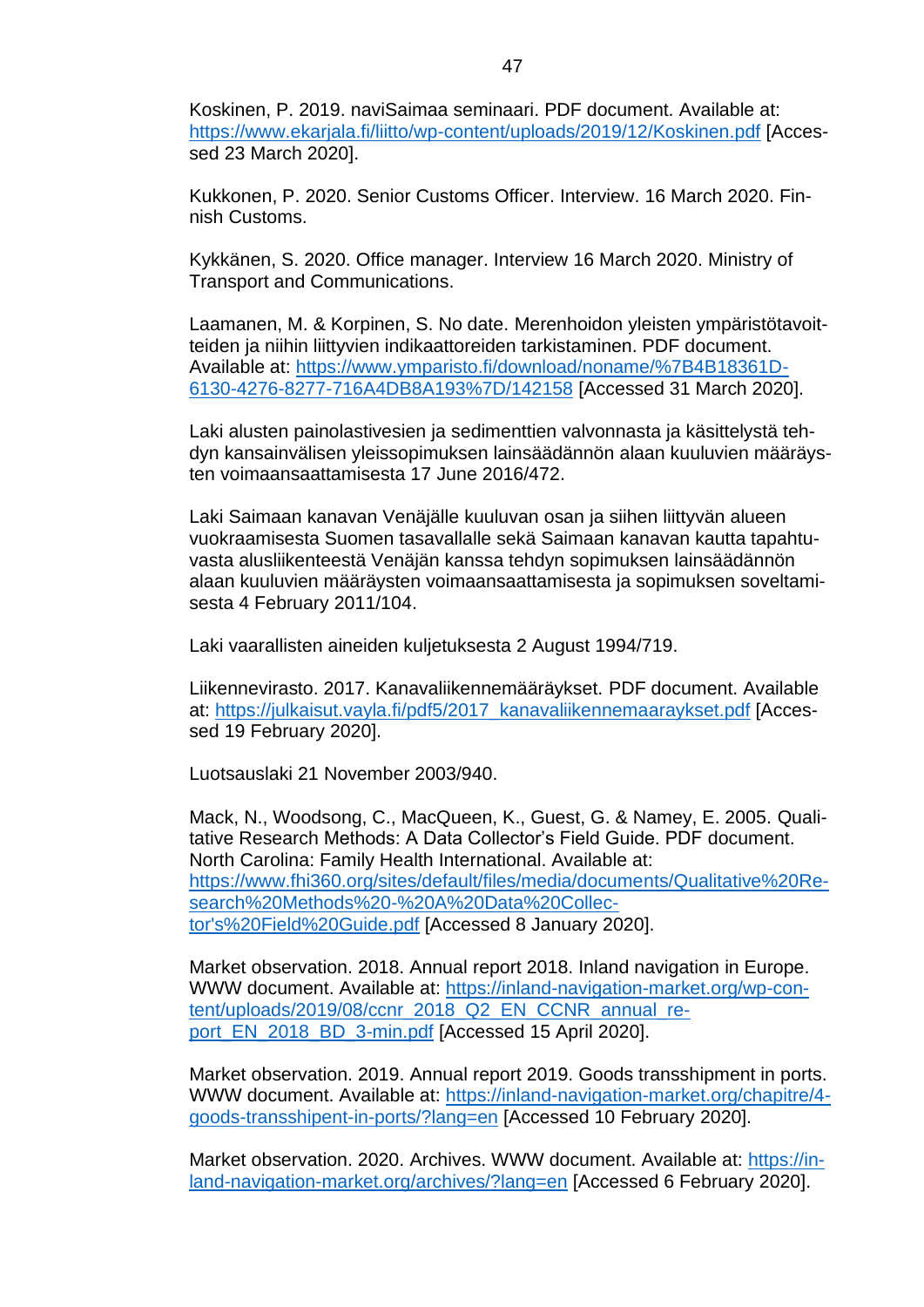Merikotka. No date. INFUTURE. WWW document. Available at: <https://www.merikotka.fi/projects/infuture-future-potential-of-inland-waterways/> [Accessed 2 January 2020].

Mikä naviSaimaa. No date. naviSaimaa. WWW document. Available at: <http://www.navisaimaa.fi/fi/tietoa-hankkeesta> [Accessed 30 March 2020].

Pike, J. 2020. Inland Waterways. WWW document. Available at: <https://www.globalsecurity.org/military/world/russia/waterways.htm> [Accessed 28 January 2020].

Project EMMA. No date. EMMA Extension is funded by the Interreg Baltic Sea Region Programme 2014-2020, which supports integrated territorial development and cooperation for a more innovative, better accessible and sustainable Baltic Sea Region. WWW document. Available at:<http://project-emma.eu/> [Accessed 29 January 2020].

Promotion of inland waterway transport "NAIADES". 2015. EUR-Lex. WWW document. Available at: [https://eur-lex.europa.eu/legal-con](https://eur-lex.europa.eu/legal-content/EN/TXT/?uri=legissum:l24450)[tent/EN/TXT/?uri=legissum:l24450](https://eur-lex.europa.eu/legal-content/EN/TXT/?uri=legissum:l24450) [Accessed 22 January 2020].

Rahtiliikenne. No date. naviSaimaa. WWW document. Available at: <http://www.navisaimaa.fi/rahtiliikenne> [Accessed at 24 February 2020].

Realexport Ltd. 2020. Export of goods from Russia, Customs clearance for export – by Realexport ltd. WWW document. Available at: [http://www.realex](http://www.realexport.ru/en/export/)[port.ru/en/export/](http://www.realexport.ru/en/export/) [Accessed 16 April 2020].

Regulation (EU) 2018/974 4 July 2018. Statistics of goods transport by inland waterways. WWW document. Available at: [https://eur-lex.europa.eu/legal-con](https://eur-lex.europa.eu/legal-content/EN/TXT/?uri=CELEX%3A32018R0974)[tent/EN/TXT/?uri=CELEX%3A32018R0974](https://eur-lex.europa.eu/legal-content/EN/TXT/?uri=CELEX%3A32018R0974) [Accessed 17 February 2020].

Saaranen-Kauppinen, A. & Puusniekka, A. 2006a. Strukturoitu ja puolistrukturoitu haastattelu. WWW document. Available at: [https://www.fsd.tuni.fi/menetelmaopetus/kvali/L6\\_3\\_3.html](https://www.fsd.tuni.fi/menetelmaopetus/kvali/L6_3_3.html) [Accessed 29 January 2020].

Saaranen-Kauppinen, A. & Puusniekka, A. 2006b. Teemahaastattelu. WWW document. Available at: [https://www.fsd.uta.fi/menetelmaope](https://www.fsd.uta.fi/menetelmaopetus/kvali/L6_3_2.html)[tus/kvali/L6\\_3\\_2.html](https://www.fsd.uta.fi/menetelmaopetus/kvali/L6_3_2.html) [Accessed 13 January 2020].

Santander. 2020. RUSSIA: EXPORTING PRODUCTS. WWW document. Available at: [https://santandertrade.com/en/portal/international-shipments/rus](https://santandertrade.com/en/portal/international-shipments/russia/exporting-products#customs_procedures_for_export_in_russia)[sia/exporting-products#customs\\_procedures\\_for\\_export\\_in\\_russia](https://santandertrade.com/en/portal/international-shipments/russia/exporting-products#customs_procedures_for_export_in_russia) [Accessed 16 April 2020].

SVY r.y. 2014a. EMMA -hanke. WWW document. Available at: <https://www.vesitiet.org/emma-hanke> [Accessed 28 January 2020].

SVY r.y. 2014b. INFUTURE -hanke. WWW document. Available at: <https://www.vesitiet.org/infuture-hanke> [Accessed 3 January 2020].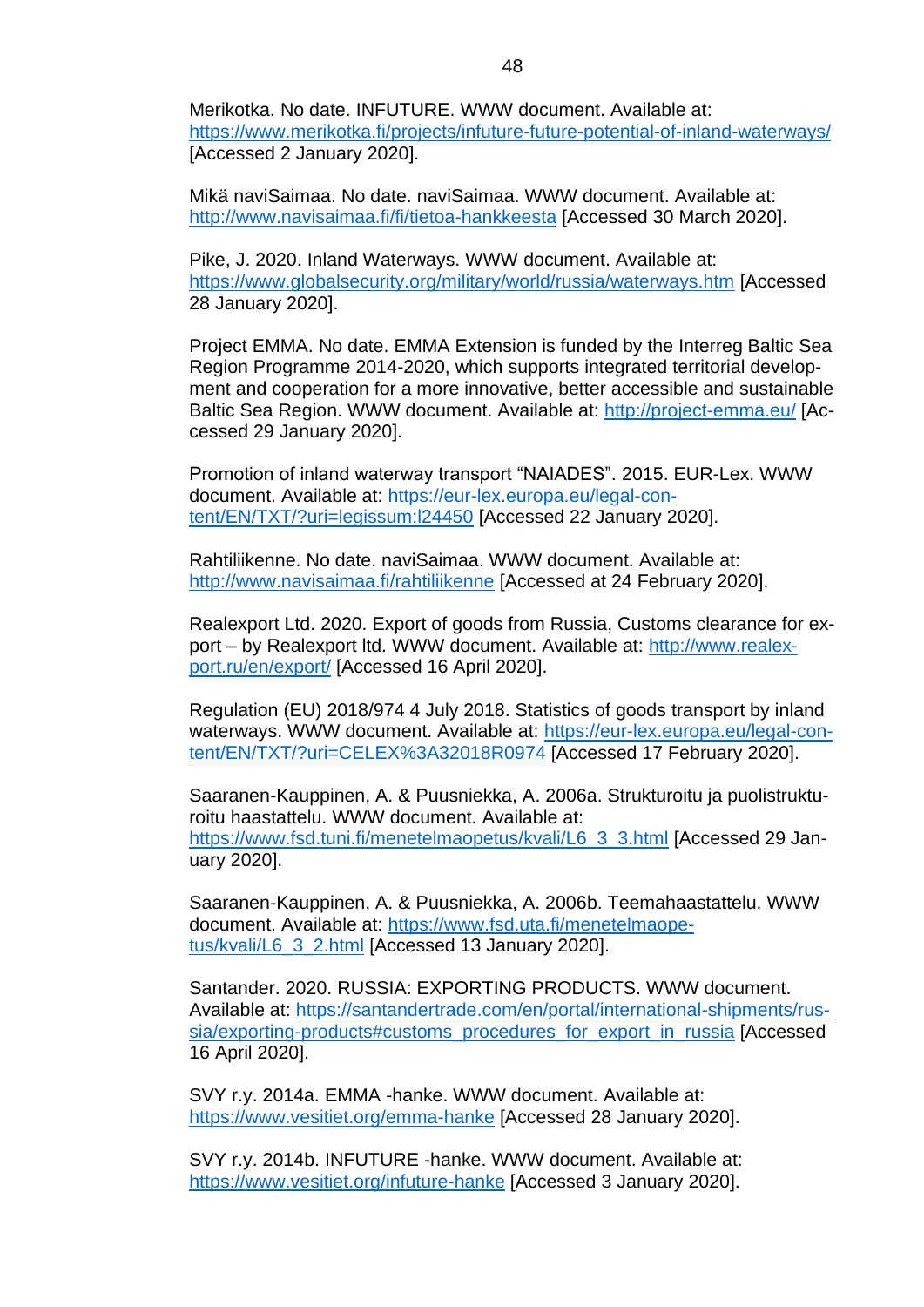Tanskanen, J. 2019. Saimaan kanavasta pääsee jatkossa läpi lähes ympäri vuoden – nyt jännätään, onnistuuko se myös entistä suuremmilla laivoilla. *YLE*  17.5.2019. WWW document. Available at:<https://yle.fi/uutiset/3-10787490> [Accessed 6 January 2020].

Tilastokeskus. No date. Sisävesiliikenne. WWW document. Available at: <http://www.stat.fi/meta/luokitukset/toimiala/001-2000/61200.html> [Accessed 9 January 2020].

Traficom. 2019. Traffic through the Saimaa canal and other canals in Finland. PDF document. Available at: [https://www.traficom.fi/sites/default/files/me](https://www.traficom.fi/sites/default/files/media/file/Saimaan%20kanavan%20vuosijulkaisu%202018.pdf)[dia/file/Saimaan%20kanavan%20vuosijulkaisu%202018.pdf](https://www.traficom.fi/sites/default/files/media/file/Saimaan%20kanavan%20vuosijulkaisu%202018.pdf) [Accessed 19 February 2020].

Tulli. 2016. Unioniaseman todistaminen. PDF document. Available at: [https://tulli.fi/documents/2912305/3638433/Unioniaseman%20todistami](https://tulli.fi/documents/2912305/3638433/Unioniaseman%20todistaminen/5b4d7ede-e356-4e9c-b601-96a8b510ecf0?version=1.2)[nen/5b4d7ede-e356-4e9c-b601-96a8b510ecf0?version=1.2](https://tulli.fi/documents/2912305/3638433/Unioniaseman%20todistaminen/5b4d7ede-e356-4e9c-b601-96a8b510ecf0?version=1.2) [Accessed 31 March 2020].

Tulli. 2019a. Aikarajat ilmoitusten antamiselle. WWW document. Available at: <https://tulli.fi/yritysasiakkaat/saapuminen-ja-poistuminen/ilmoitusten-aikarajat> [Accessed 13 January 2020].

Tulli. 2019b. Luovutus vapaaseen liikkeeseen. WWW document. Available at: <https://tulli.fi/yritysasiakkaat/tuonti/luovutus-vapaaseen-liikkeeseen> [Accessed 14 January 2020].

Tulli. 2019c. Mitä tarkoitusta varten tavara viedään? WWW document. Available at: [https://tulli.fi/yritysasiakkaat/vienti/mita-tarkoitusta-varten-tavara](https://tulli.fi/yritysasiakkaat/vienti/mita-tarkoitusta-varten-tavara-viedaan)[viedaan](https://tulli.fi/yritysasiakkaat/vienti/mita-tarkoitusta-varten-tavara-viedaan) [Accessed 14 January 2020].

Tulli. 2019d. Mitä vienti on? WWW document. Available at: <https://tulli.fi/yritysasiakkaat/vienti/perustietoa-viennista> [Accessed 14 January 2020].

Tulli. 2019e. Tuonnin tullimenettelyt. WWW document. Available at: <https://tulli.fi/yritysasiakkaat/tuonti/mita-tarkoitusta-varten-tavara-tuodaan> [Accessed 14 January 2020].

University of Eastern Finland. No date. Benchmarking. WWW document. Available at:<https://www.uef.fi/benchmarking> [Accessed 15 April 2020].

Vesiliikennelaki 19 June 2019/782.

VisitLappeenranta. No date. Saimaan kanava. WWW document. Available at: [https://visitlappeenranta.fi/fi/Nae-ja-koe/Nahtavyydet-ja-historia/Saimaan-ka](https://visitlappeenranta.fi/fi/Nae-ja-koe/Nahtavyydet-ja-historia/Saimaan-kanava)[nava](https://visitlappeenranta.fi/fi/Nae-ja-koe/Nahtavyydet-ja-historia/Saimaan-kanava) [Accessed 21 February 2020].

Väylä. 2018. Liikennöinti Saimaan kanavassa. WWW document. Available at: [https://vayla.fi/vesivaylat/kanavat/saimaan-kanava/liikennointi-saimaan-ka](https://vayla.fi/vesivaylat/kanavat/saimaan-kanava/liikennointi-saimaan-kanavassa#.Xkzv5EpS-Un)[navassa#.Xkzv5EpS-Un](https://vayla.fi/vesivaylat/kanavat/saimaan-kanava/liikennointi-saimaan-kanavassa#.Xkzv5EpS-Un) [Accessed 19 February 2020].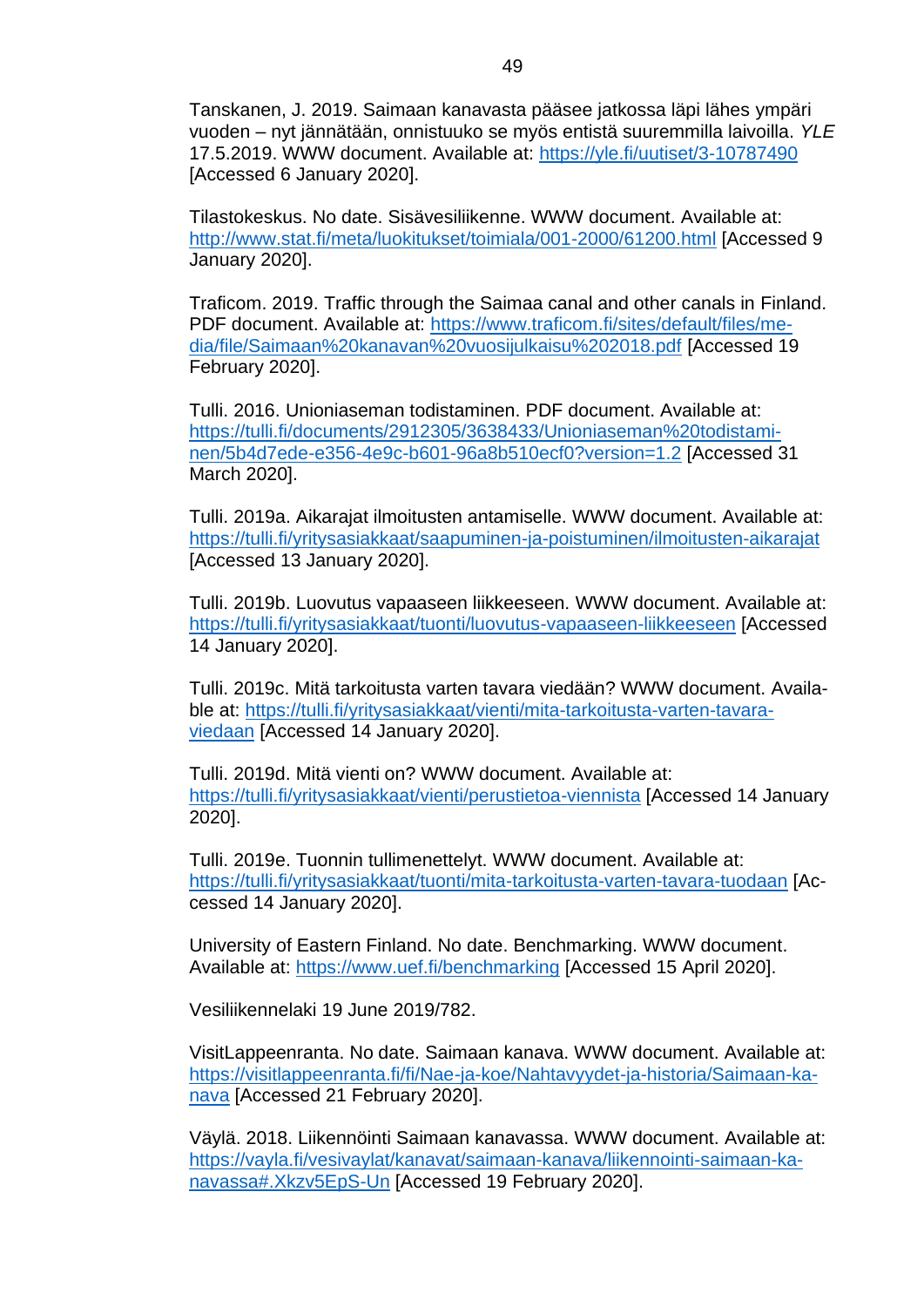Väylä. 2019a. Luotsaus Saimaan kanavalla ja Saimaalla. WWW document. Available at: [https://vayla.fi/vesivaylat/kanavat/saimaan-kanava/luotsaus](https://vayla.fi/vesivaylat/kanavat/saimaan-kanava/luotsaus-saimaan-kanavalla-ja-saimaalla#.Xk1rnUBuKUk)[saimaan-kanavalla-ja-saimaalla#.Xk1rnUBuKUk](https://vayla.fi/vesivaylat/kanavat/saimaan-kanava/luotsaus-saimaan-kanavalla-ja-saimaalla#.Xk1rnUBuKUk) [Accessed 13 January 2020].

Väylä. 2019b. Vesiväylien turvallisuus. WWW document. Available at: <https://vayla.fi/vesivaylat/turvallisuus#.Xk12P0pS-Uk> [Accessed 19 February 2020].

Webropol. 2020. Interview for thesis. Interview 20 March 2020.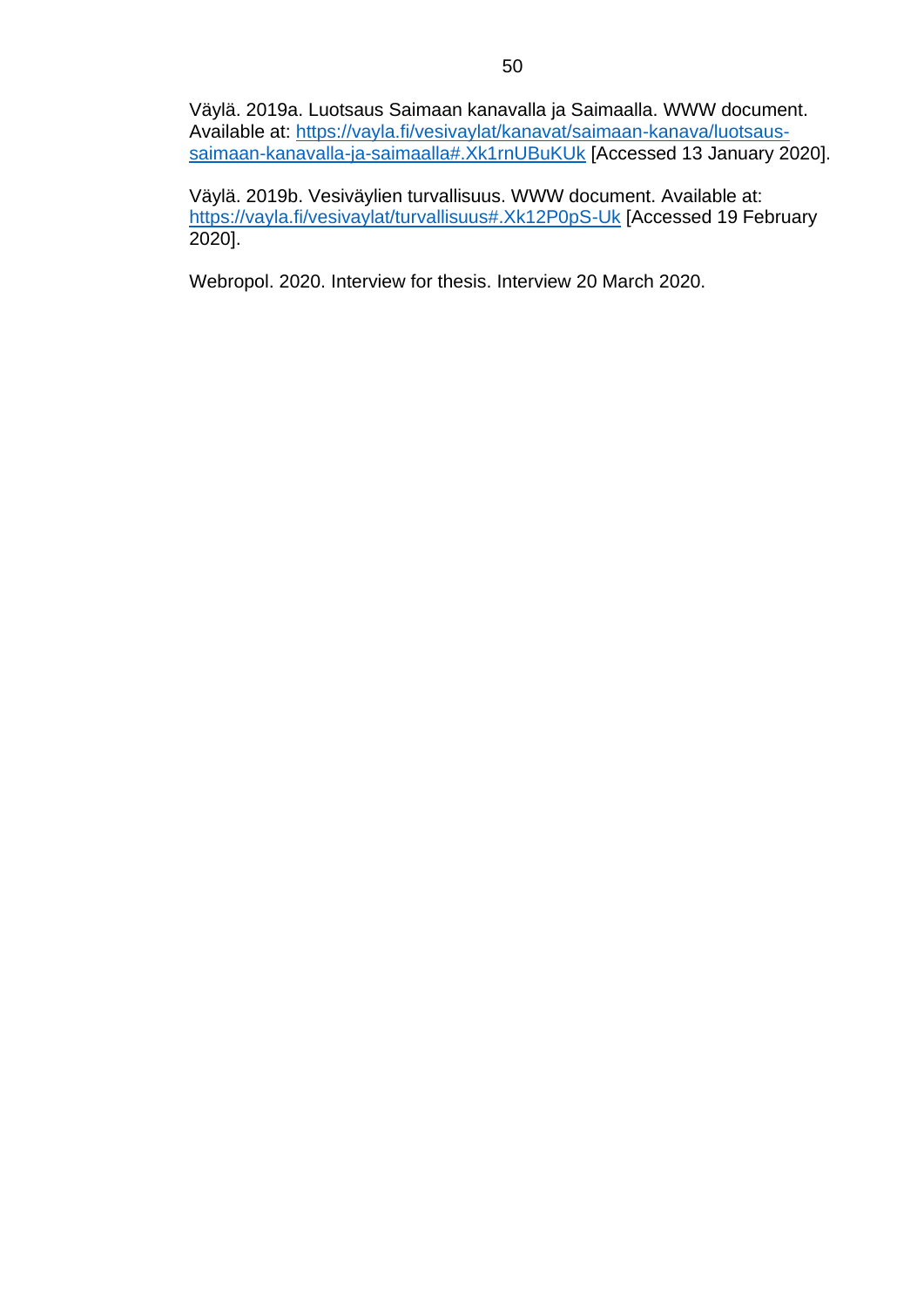#### **List of figures**

Figure 1. Theoretical framework. Pohjonen, O. 6.2.2020.

Figure 2. Saimaan kanavan pituus on noin 43 kilometriä. YLE Uutisgrafiikka. *YLE* 10.8.2018. Available at: [https://yle.fi/uutiset/3-](https://yle.fi/uutiset/3-10343385) [10343385](https://yle.fi/uutiset/3-10343385) [Accessed 6 January 2020].

Figure 3. Goods traffic between Finland and foreign countries through the Saimaa Canal, 1995-2018. Traficom. 2019. Available at: [https://www.traficom.fi/sites/default/files/me](https://www.traficom.fi/sites/default/files/media/file/Saimaan%20kanavan%20vuosijulkaisu%202018.pdf)[dia/file/Saimaan%20kanavan%20vuosijulkaisu%202018.pdf](https://www.traficom.fi/sites/default/files/media/file/Saimaan%20kanavan%20vuosijulkaisu%202018.pdf) [Accessed 17 February 2020].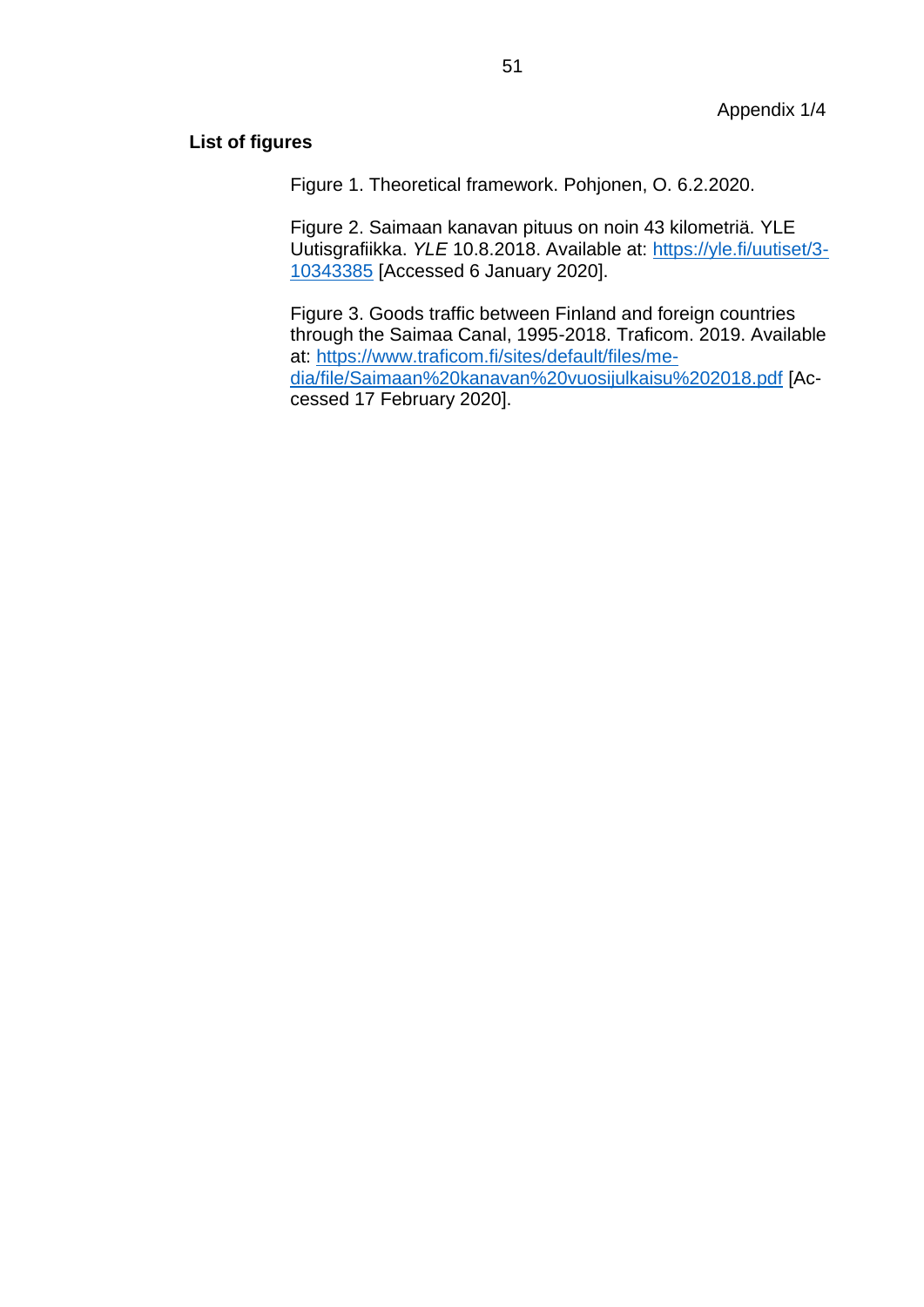#### **STRUCTURED INTERVIEW QUESTIONS 1/2**

### Interview for thesis

|  | 1. How your operations regard/reflect in inland waterway traffic between Finland and Russia? * |  |  |  |  |
|--|------------------------------------------------------------------------------------------------|--|--|--|--|
|  |                                                                                                |  |  |  |  |

| ,我们也不会有什么?""我们的人,我们也不会有什么?""我们的人,我们也不会有什么?""我们的人,我们也不会有什么?""我们的人,我们也不会有什么?""我们的人 |  |
|----------------------------------------------------------------------------------|--|
|                                                                                  |  |
|                                                                                  |  |
|                                                                                  |  |
|                                                                                  |  |
|                                                                                  |  |
|                                                                                  |  |

2. What legislation defines operations in inland waterways?

| EU directives                                     |
|---------------------------------------------------|
| Finland's national legislation                    |
| Russia's national legislation                     |
| Some specific law? How it defines the operations? |
|                                                   |

3. In which field the legislation controls inland waterway transportation the most?

| Human resources                                          |
|----------------------------------------------------------|
| Environment                                              |
| Operational functions (transportation, port operations,) |
| <b>Vessels</b>                                           |
| Other?                                                   |

4. How do you see the future of inland waterway transport?

|--|--|--|

Descending

- Developing
- Unchanging

Does any legislation limit the development of inland waterway transportation?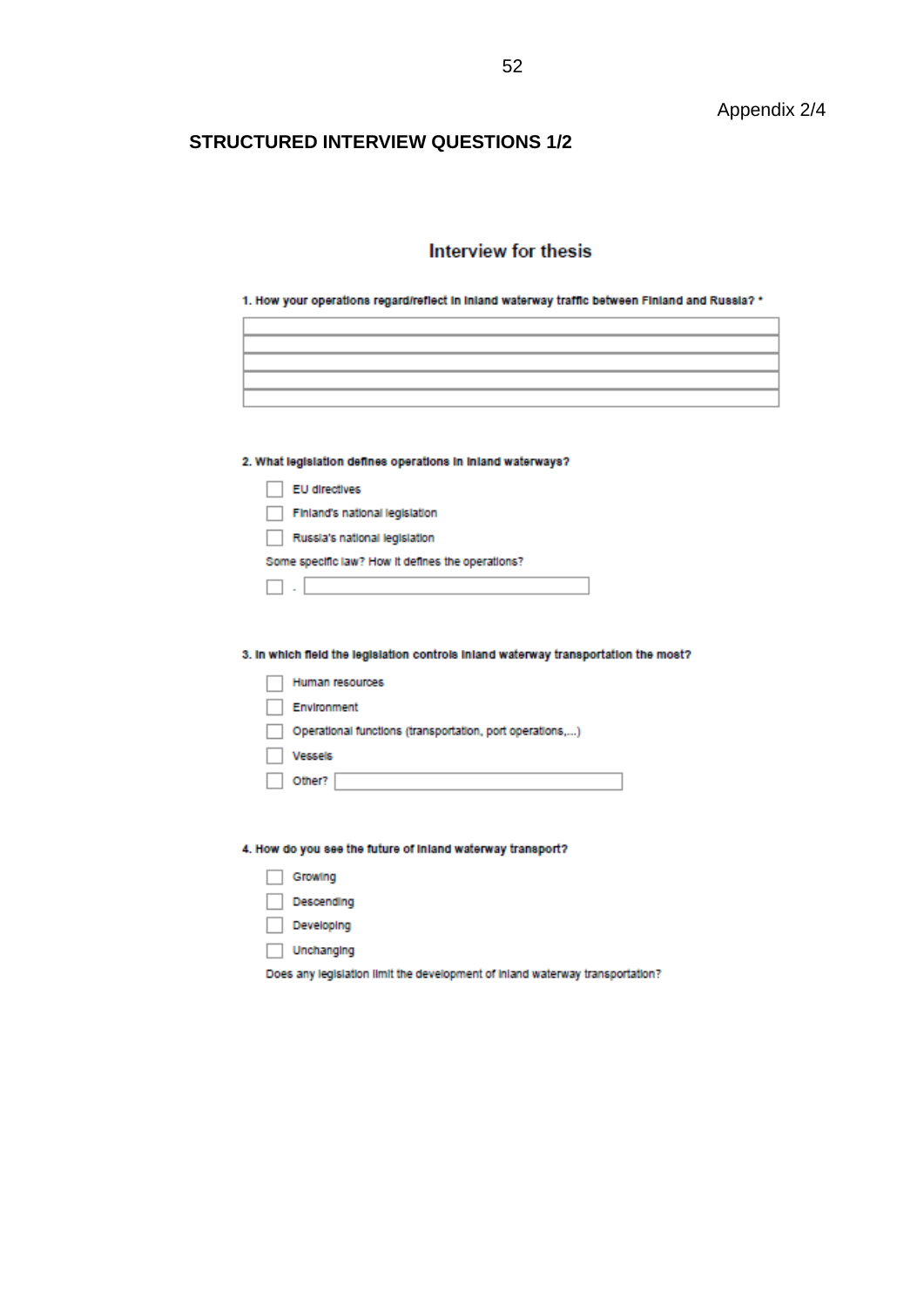#### **STRUCTURED INTERVIEW QUESTIONS 2/2**

| Yes, what?<br>$\sim$ |  |
|----------------------|--|

 $\Box$  No.

What changes would be necessary for the growth of transport volumes?

5. What customs policies are in use regarding the inland waterway transport between Finland and Russia? Are there differences between transport modes?

#### 6. What else would you like to comment about the subject?

Thank you for your answers!